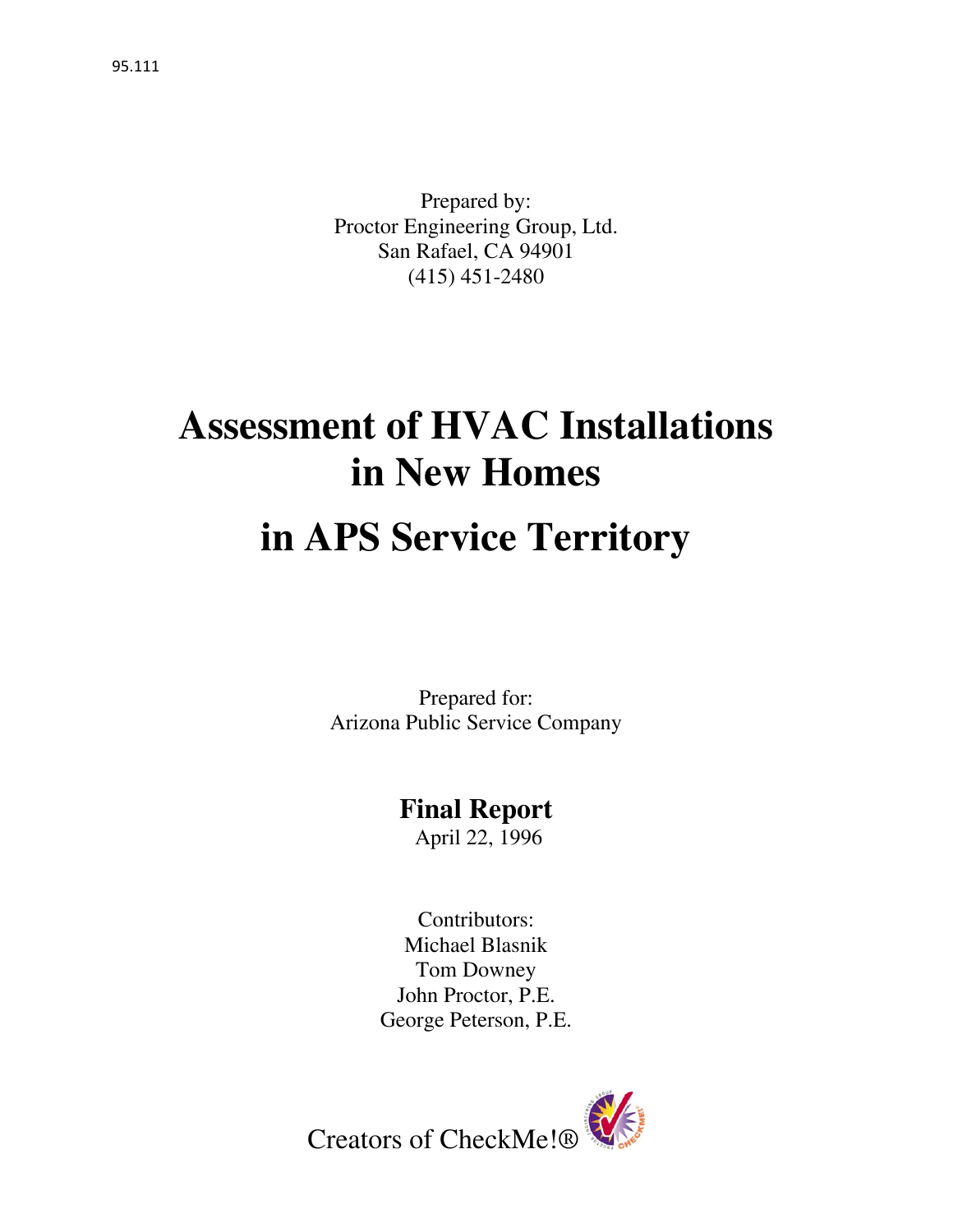# **EXECUTIVE SUMMARY**

Arizona Public Service Company (APS) contracted with Proctor Engineering Group to investigate opportunities in Arizona Public Service Company's service territory for improving air conditioning system performance in new residential construction. A nested program design was used to provide the highest level of certainty in the results for a fixed budget. This investigation has involved field testing the air conditioning units, duct systems, and building shells of a sample of newly built houses; monitoring the performance of these systems; assessing achievable improvements to the systems; and analyzing the potential energy savings and peak demand reductions from such improvements. The investigation found that newly constructed homes in APS's service territory have substantial deficiencies in their air conditioning systems, similar to those found in studies from other parts of the country (Appendix A contains brief descriptions of related studies). Improvements can be made to provide lower energy usage and reduced demand while improving occupant comfort and satisfaction. These improvements can be accomplished at moderate cost.

The key findings of this study include:

- Duct leakage and existing duct insulation levels reduce overall cooling efficiency. Reasonable improvements can save 16% of the cooling energy for about \$140;
- Air conditioners often have insufficient air flow across the indoor coil and are frequently undercharged. Proper installation (following the manufacturers installation instructions) and testing would remedy these problems at a cost of about \$70;
- A program which ensures tight, well-insulated ducts and properly installed efficient air conditioners could reduce cooling usage by approximately 42% and diversified peak demand by 1.2 kW. The additional cost is estimated to be \$210 per unit;
- With properly installed systems featuring well insulated tight ducts the air conditioners should be resized to take advantage of the lower load. This would lower cost, "lock in" the peak reduction and further reduce the peak demand.

These results are supported by extensive information gathered in this project as well as data from projects in other climates similar to Phoenix. APS has a variety of potentially worthwhile options to pursue for improving cooling efficiency and reducing peak demand. Proper program design, training, and quality assurance are critical issues for actually achieving these improvements.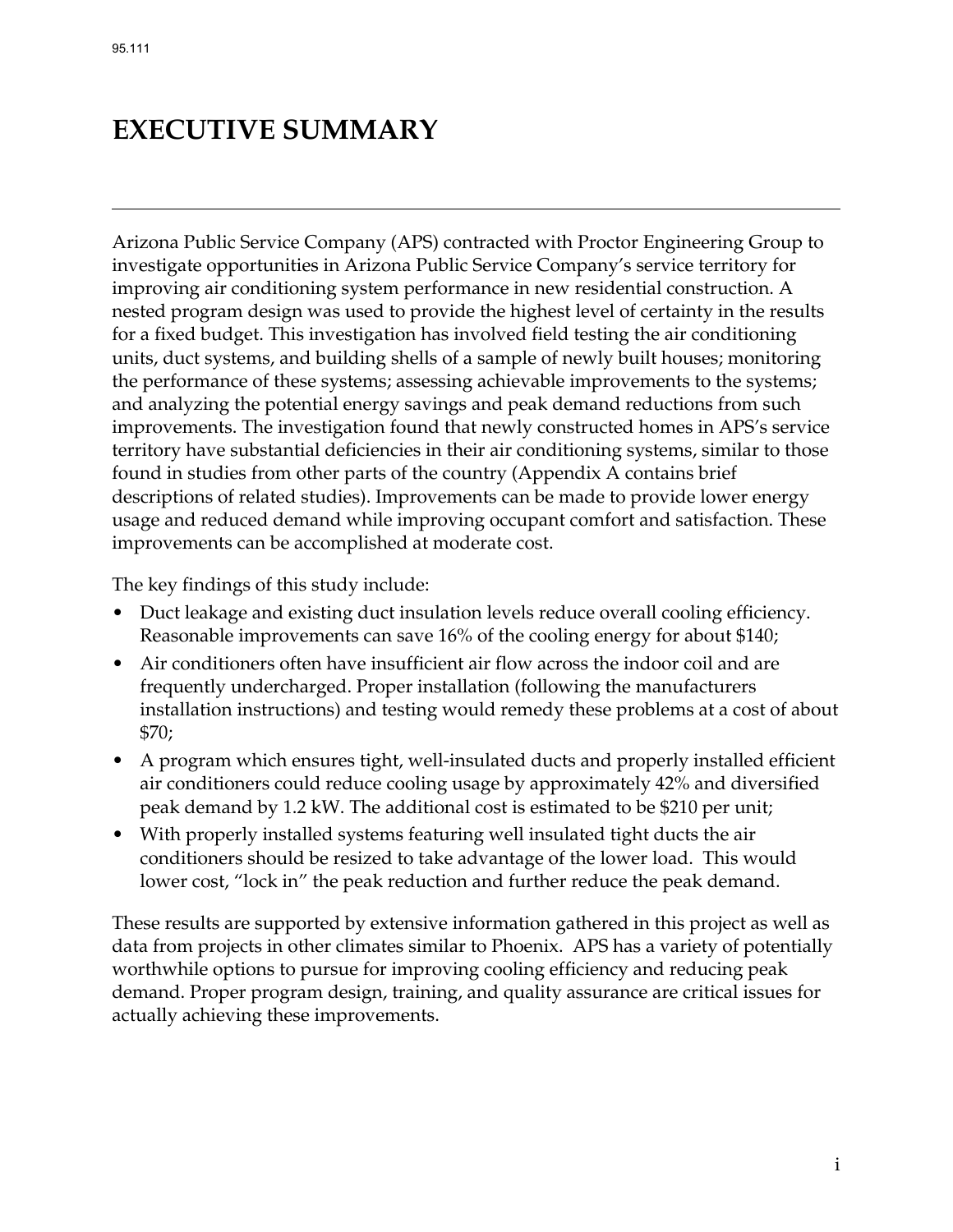# **CONTENTS**

| <b>Section</b> | Page |
|----------------|------|
|                |      |
| 1              |      |
|                |      |
| $\mathbf{2}$   |      |
|                |      |
|                |      |
|                |      |
|                |      |
|                |      |
|                |      |
|                |      |
|                |      |
|                |      |
|                |      |
|                |      |
|                |      |
|                |      |
| 3              |      |
|                |      |
|                |      |
|                |      |
| 4              |      |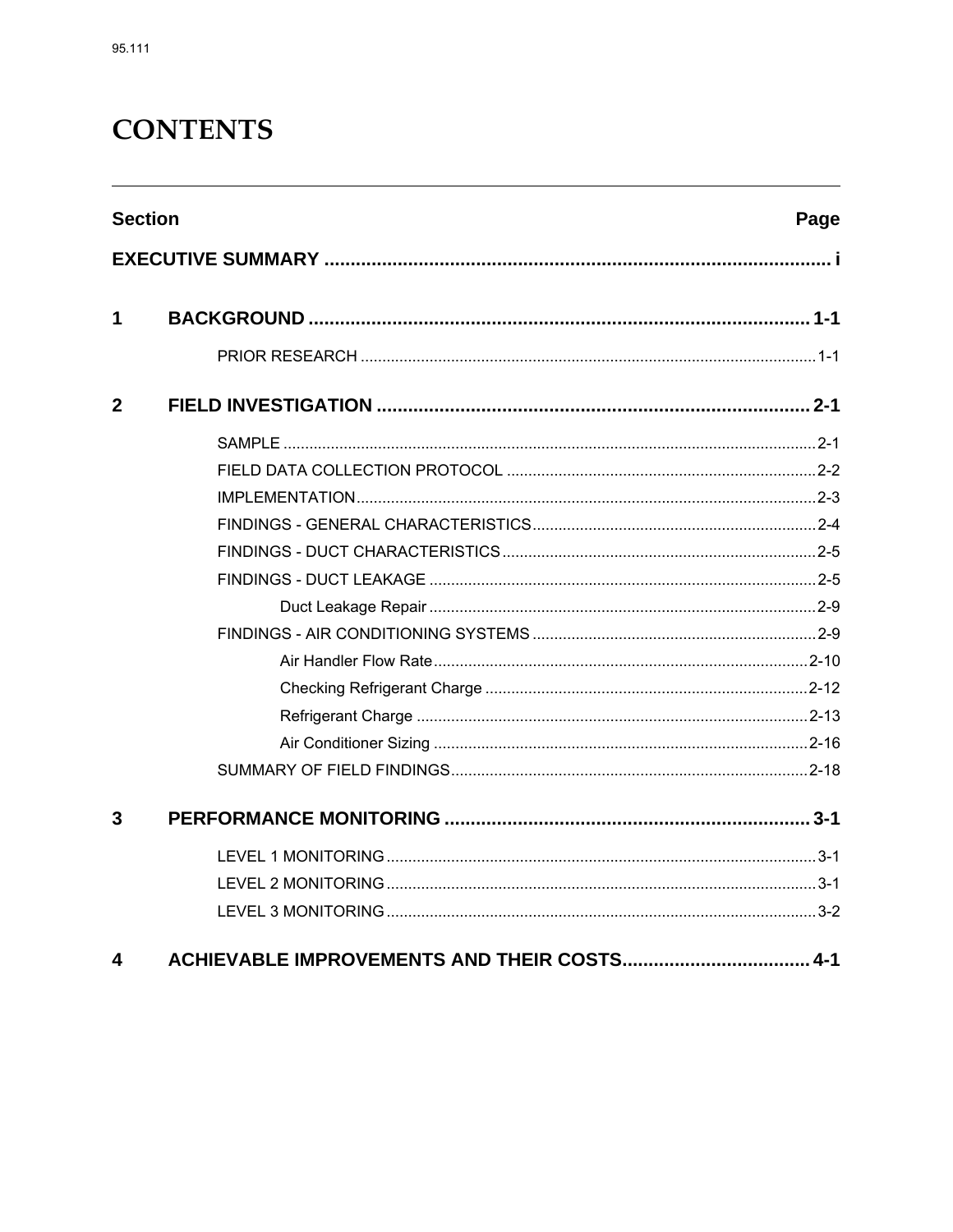| 5 |  |
|---|--|
|   |  |
|   |  |
|   |  |
|   |  |
|   |  |
|   |  |
|   |  |
| 6 |  |
|   |  |
|   |  |
|   |  |
|   |  |
|   |  |
|   |  |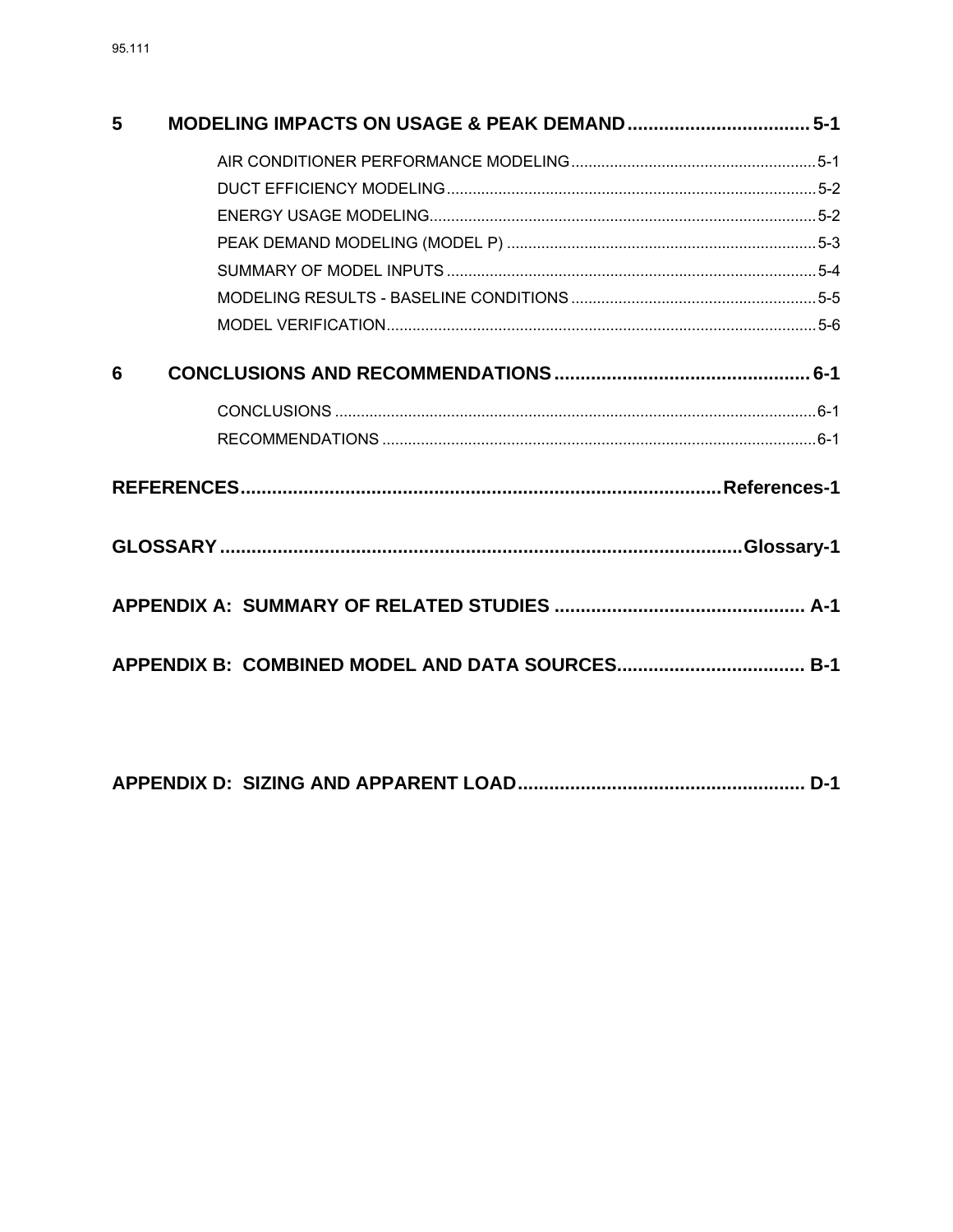# **TABLES**

| <b>Table</b> | Page                                                                |
|--------------|---------------------------------------------------------------------|
|              |                                                                     |
|              | Table 2-2 Summary of Field Test/Data Collection Procedures 2-3      |
|              | Table 2-3 Modeled Infiltration Failing to Meet ASHRAE Standard  2-5 |
|              |                                                                     |
|              |                                                                     |
|              |                                                                     |
|              |                                                                     |
|              |                                                                     |
|              |                                                                     |
|              |                                                                     |
|              | Table 5-2 Estimated Program Impacts & Costs (without resizing)  5-5 |
|              | Table 5-3 Estimated Program Impacts & Costs (units resized)5-6      |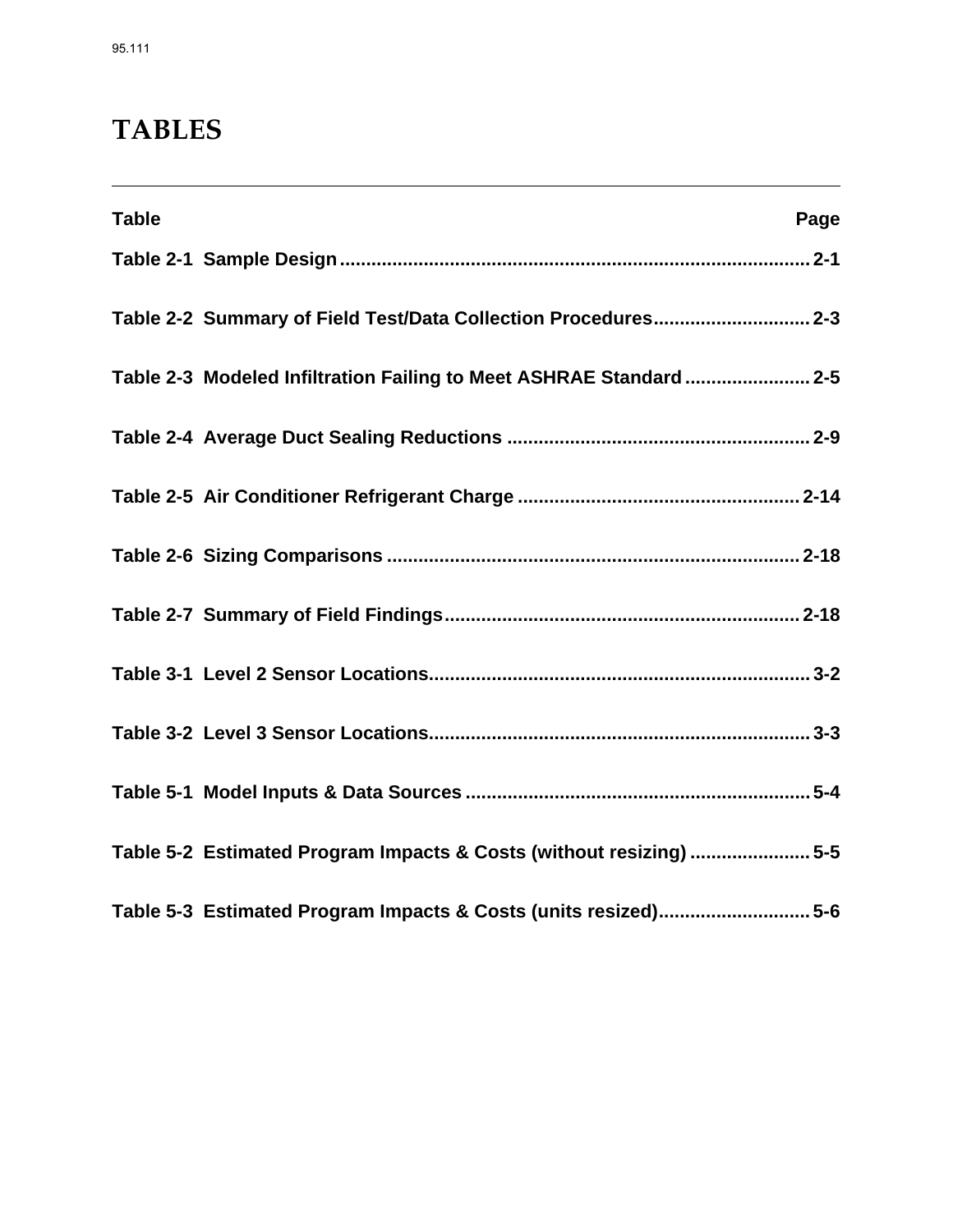# **FIGURES**

| <b>Figure</b> | Page                                                                   |
|---------------|------------------------------------------------------------------------|
|               |                                                                        |
|               |                                                                        |
|               |                                                                        |
|               |                                                                        |
|               |                                                                        |
|               | Figure 2-6 Charge as a Percentage of Manufacturers Specification  2-14 |
|               |                                                                        |
|               |                                                                        |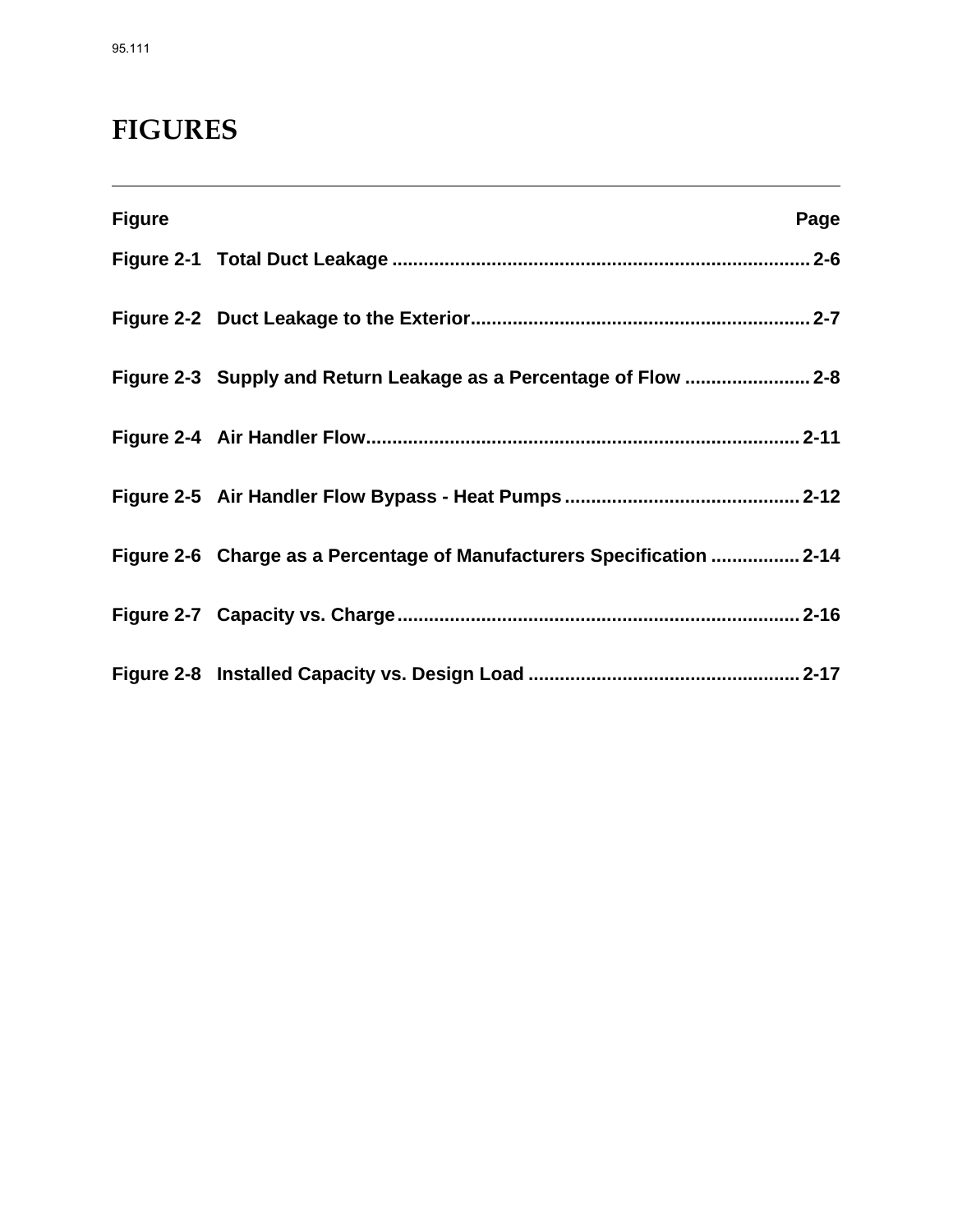# *1*  **BACKGROUND**

The Phoenix Metropolitan area is currently the one of the fastest growing markets for new residential units in the nation. Arizona Public Service Company (APS) contracted with Proctor Engineering Group (PEG) to assess the energy savings and peak demand reductions achievable from a Heating, Ventilating and Air Conditioning (HVAC) efficiency program targeted to new residential construction in Arizona Public Service Company's service territory. This assessment involved the following:

- detailed field testing of a sample of 22 newly built homes (28 HVAC systems) in the Phoenix area to identify problems with current practice HVAC system installations;
- a three level nested monitoring of the 22 homes;
- a determination of achievable improvements to current practice and the costs of those improvements;
- analysis using a calibrated simulation based on field and monitored data to estimate the impacts of potential improvements on energy usage and peak demand, and;
- use of an electronically controlled duct leakage mechanism to assess the impacts of both supply and return system leakage.

This report describes the activities and results from these items.

#### **PRIOR RESEARCH**

PEG's prior experience, and the findings of other research projects around the country (see Appendix A), has found that typical air conditioning system installations have numerous problems which adversely impact efficiency, demand, and comfort. The primary problems identified include:

- excessive duct leakage in unconditioned spaces leading to substantial loss of conditioned air, heated return system air, and increased house infiltration;
- insufficient air flow through the indoor coil (many times caused by restrictive duct design which in turn leads to increased duct leakage effects);
- incorrect refrigerant charge;
- excessive air conditioning system sizing.

In prior studies, these problems were found to be common, not unusual, circumstances. Duct leakage has become a significant concern in the recent past. Studies from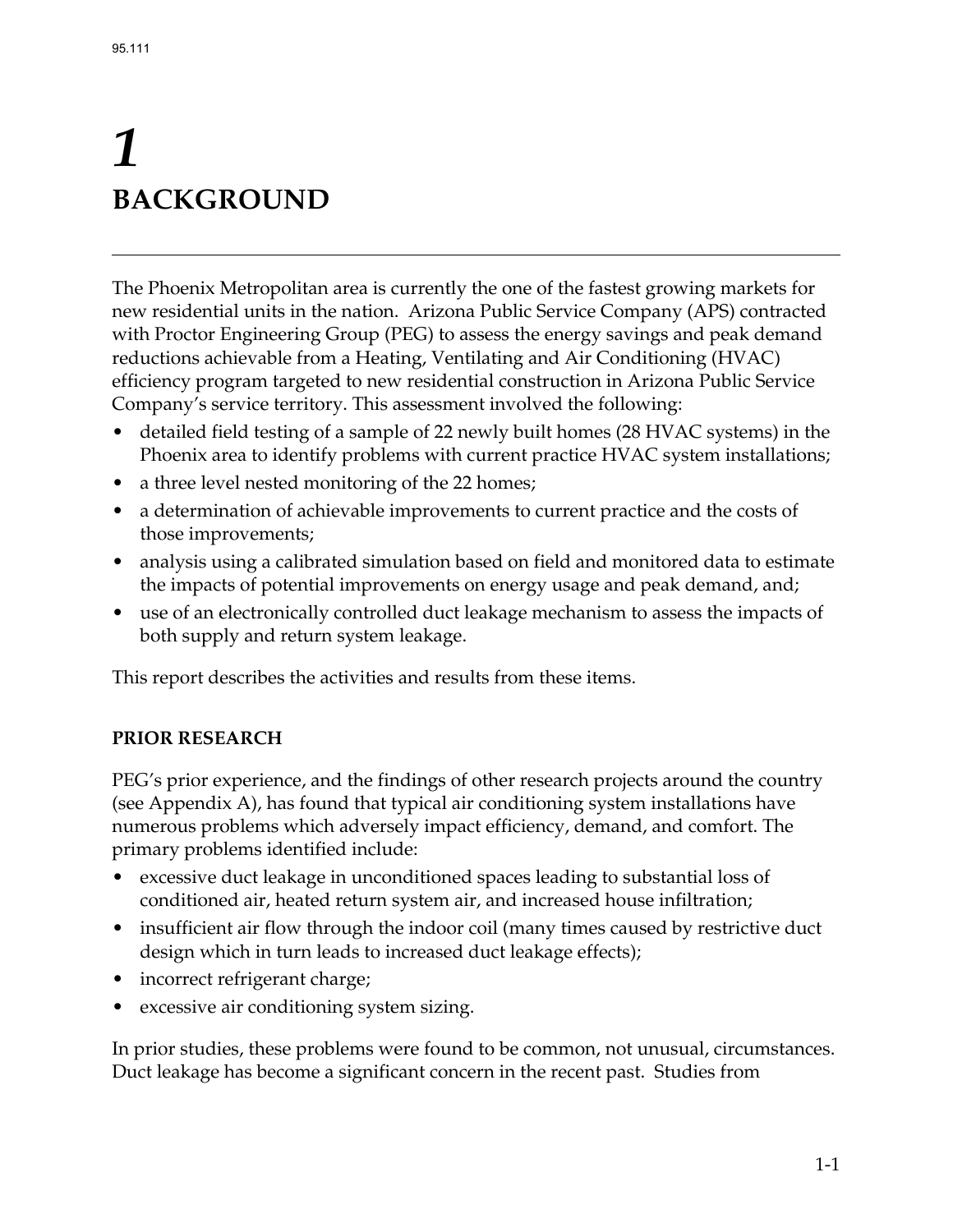California, Florida, Nevada, and the Pacific Northwest have consistently found large efficiency losses due to typical levels of duct leakage and duct conduction losses.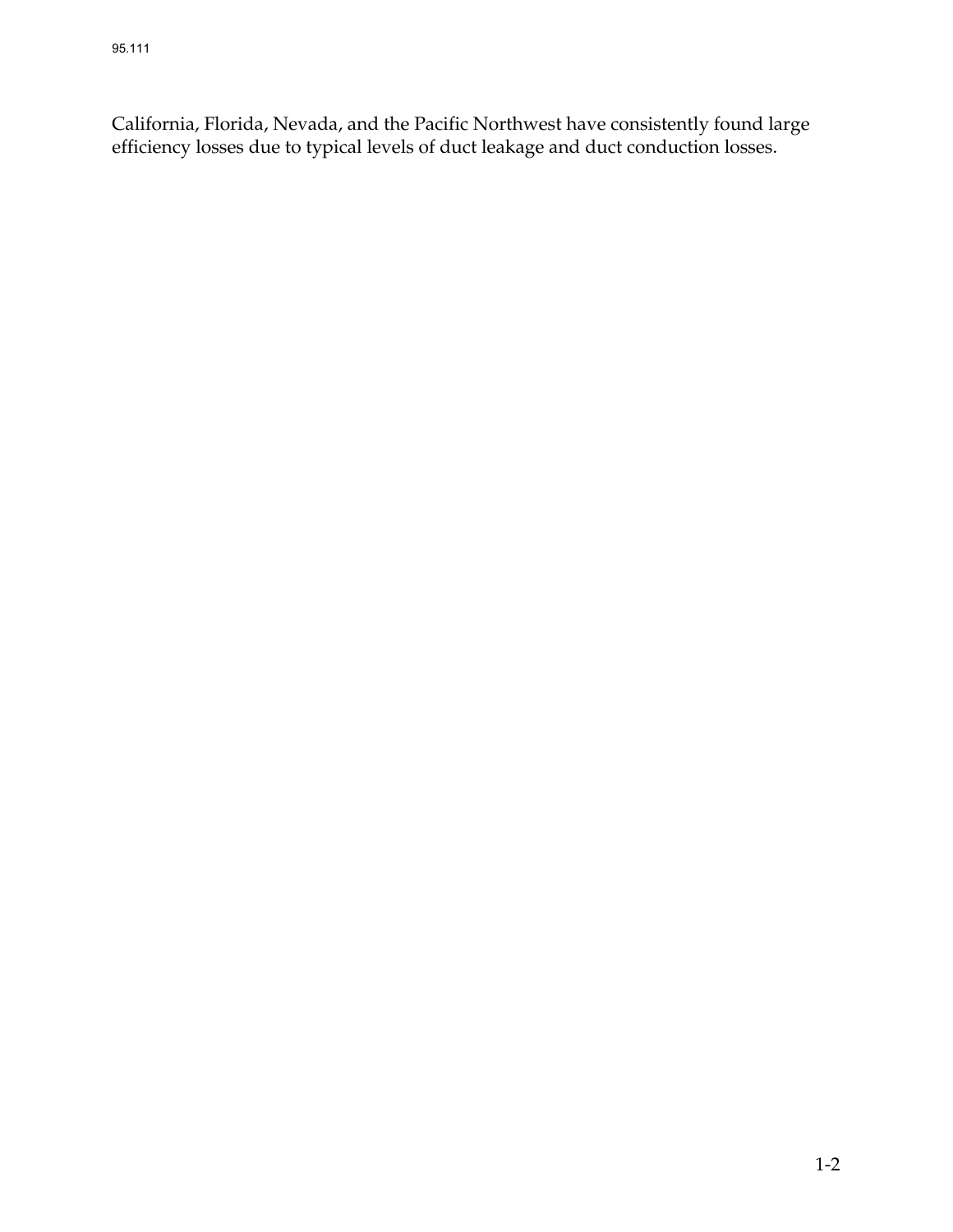# *2*  **FIELD INVESTIGATION**

Trade practices and housing styles vary throughout the country and so do the relative frequency and severity of different air conditioner installation problems. In addition, other problems or savings opportunities may be as or more important in APS's service territory than those listed in Appendix A. A field investigation of newly constructed houses in APS's service territory was needed to characterize the local problems and opportunities.

# **SAMPLE**

This study utilized a three-level nested sample of 22 homes containing 28 air conditioning systems. The sample group included base-line (as-constructed) homes and enhanced homes (homes repaired to achieve reduced duct leakage).

The breakdown of the sample is shown in Table 2-1:

| Sampling Level                                                                     | <b>Baseline Homes</b>                                                           | <b>Enhanced Homes</b>                                   |
|------------------------------------------------------------------------------------|---------------------------------------------------------------------------------|---------------------------------------------------------|
| Level 1<br>Field measurements and<br><b>AC</b> Submetering<br>28 systems, 22 homes | 6-two-system homes<br>10-one-system homes<br>22 systems total<br>16 homes total | 6-one-system homes<br>6 systems total<br>6 homes total  |
| Level 2<br>Subset of Level 1<br>Temperature monitoring<br>18 systems, 15 homes     | 3-two-system homes<br>6- one-system homes<br>12 systems total<br>9 homes total  | 6- one-system homes<br>6 systems total<br>6 homes total |
| Level 3<br>Subset of Level 2<br>Intensive monitoring<br>6 systems, 5 homes         | 1- two-system home<br>1- one-system home<br>3 systems total<br>2 homes total    | 3- one-system homes<br>3 systems total<br>3 homes total |

#### **Table 2-1 Sample Design**

The only difference between the enhanced homes and the baseline homes was the amount of duct leakage. The average supply duct leakage of the baseline homes was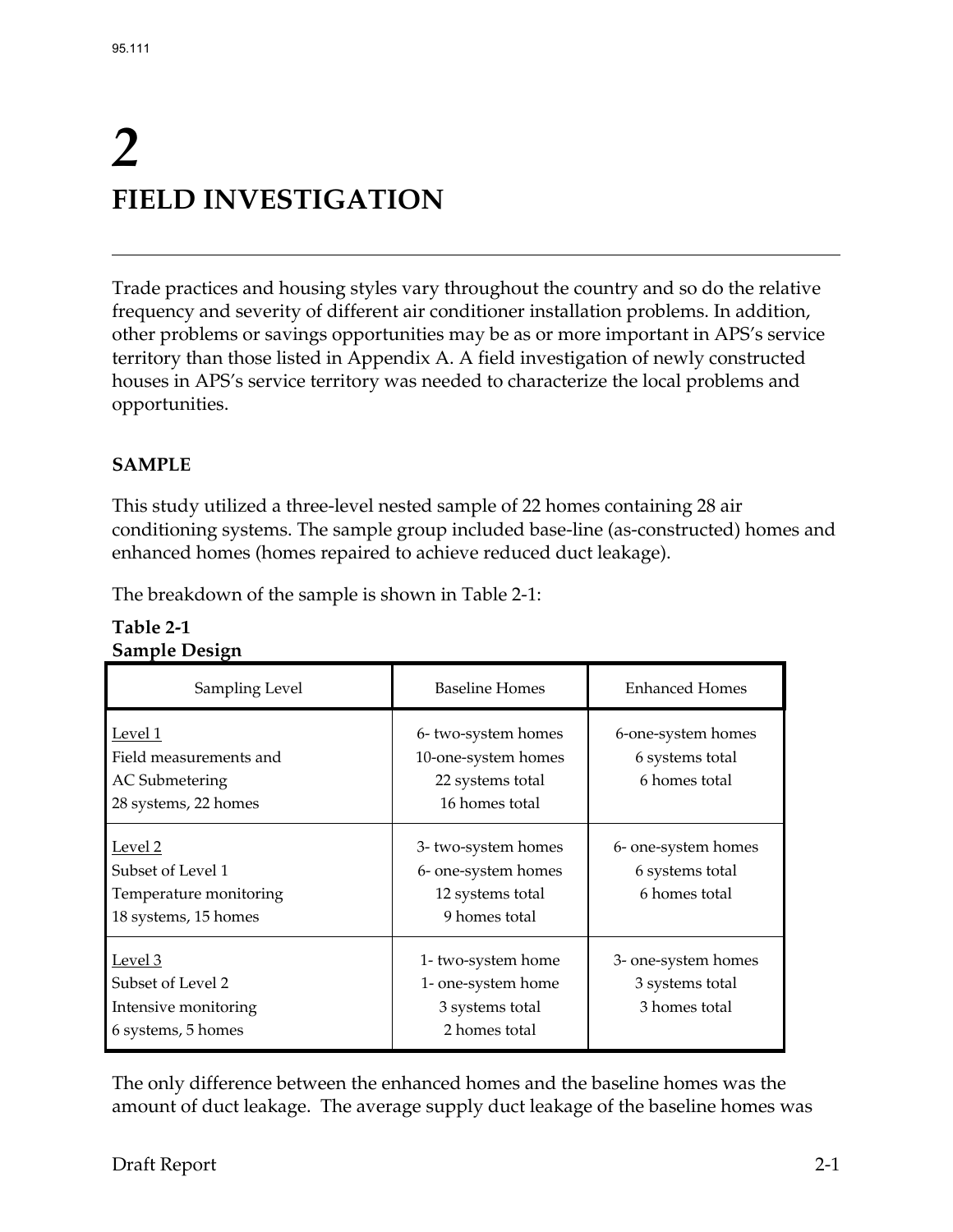9% of air handler flow, while the enhanced homes were sealed by PEG to 3% of air handler flow. The average baseline return duct leakage was 5% while the enhanced homes were sealed to 3% of flow.

Both baseline and enhanced homes were subject to the same level of field testing as listed in Table 2-2.

Nine of the houses were unoccupied when tested, but were ready for occupancy (i.e., fully drywalled with operating central air conditioning systems) and the remainder were occupied and less than one year old (the majority of occupied houses had just recently been moved into). APS arranged scheduling and provided contacts with local builders and/or homeowners. The 22 houses came from 19 developments built by 11 general contractors. They are believed to be representative of typical new construction in the area.

# **FIELD DATA COLLECTION PROTOCOL**

PEG designed the field investigation to examine a wide variety of potential HVAC problem areas and to collect information needed to assess summer design cooling loads and overall building shell thermal integrity. The field procedures included many recently developed state-of-the-art diagnostic tests (particularly for assessing the duct systems). The field testing protocol is summarized in Table 2-2.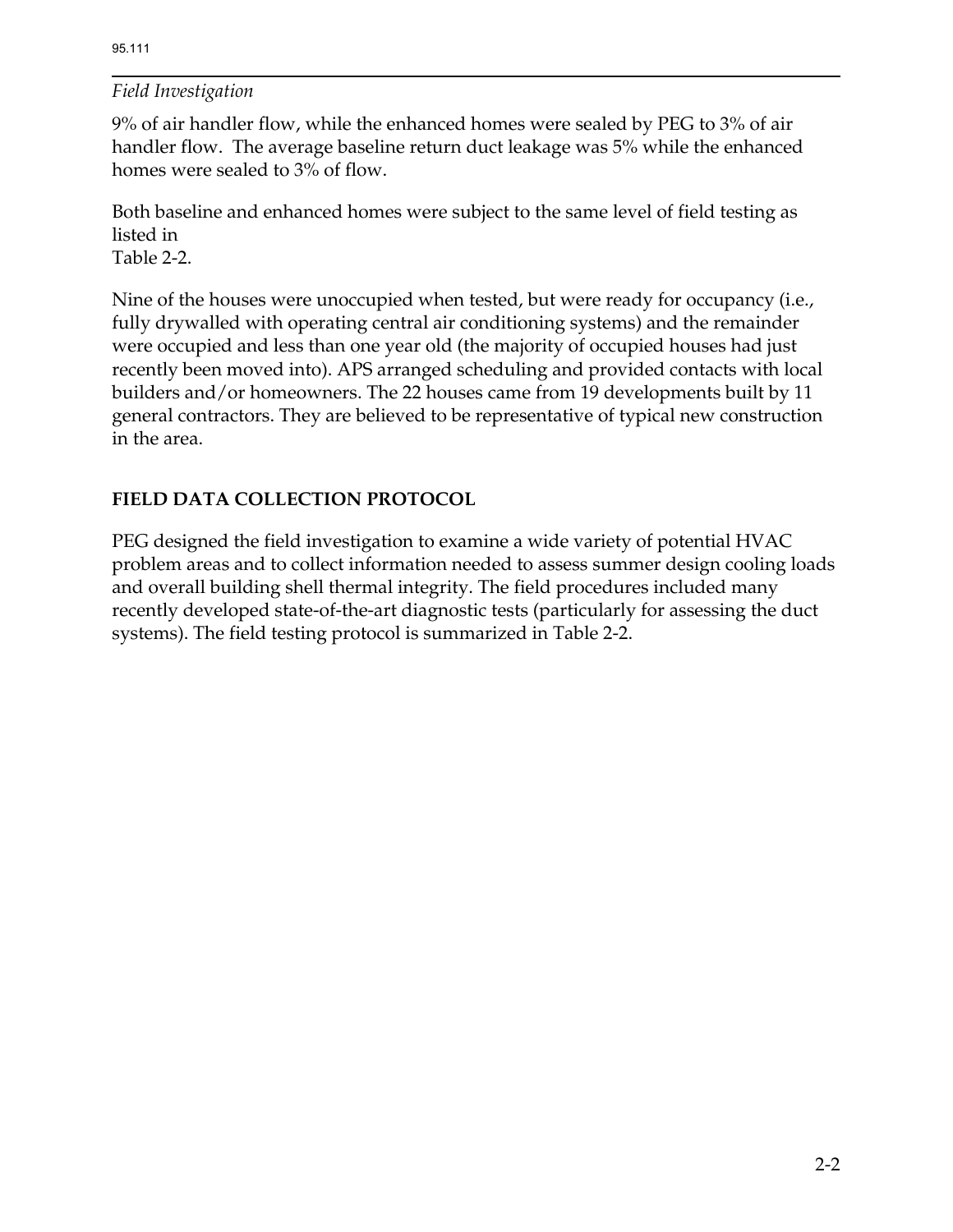#### **Table 2-2**

**Summary of Field Test/Data Collection Procedures**

| Parameter       | <b>Tests</b>                       | Description / Use                                                  |
|-----------------|------------------------------------|--------------------------------------------------------------------|
| Duct            | Duct Blaster <sup>™1</sup> - total | pressurize ducts to 25 pa with the Duct Blaster™ mounted at        |
| Leakage         | leakage                            | the air handler, registers sealed, measure fan flow, check         |
|                 |                                    | pressures in other parts of duct system                            |
|                 | Duct Blaster™ -                    | repeat above test while blower door pressurizes house to 25        |
|                 | exterior leakage                   | pa, eliminating pressure difference between ducts and house        |
|                 | Duct Blaster <sup>™</sup> -        | repeat above test after the return system has been separated       |
|                 | supply only exterior               | from the supply system by installing a blockage at the air         |
|                 | leakage                            | handler blower compartment                                         |
|                 | Pressure Pan - leakage             | measure pressures at individual registers with blower door         |
|                 | location indicator                 | pressurizing house to 50 pa                                        |
| Air Handler     | <b>Operating Static</b>            | measure static pressures in supply and return plenums - used       |
| Flow            | Pressures                          | for reference point when measuring air flow with Duct              |
|                 |                                    | Blaster™, also used to determine system flow resistance.           |
|                 | Duct Blaster <sup>™</sup> - air    | duplicate the supply side pressures after blocking the return      |
|                 | flow test procedure                | and installing the Duct Blaster™ at the air handler                |
| AC Charge       | Weighing of                        | use recovery equipment to recover and weigh the refrigerant        |
|                 | refrigerant                        | charge in the system and compare to the factory nameplate          |
|                 |                                    | rating and actual refrigerant line set lengths                     |
| <b>AC</b> Input | Wattage Input                      | use house electric meter to measure actual electric input for a    |
|                 |                                    | one time test of input for both the outdoor condensing unit        |
|                 |                                    | and air handler                                                    |
| AC other        | Miscellaneous                      | collect nameplate information from indoor and outdoor units,       |
|                 |                                    | assess potential outdoor unit radiant gain in afternoon            |
| Duct            | Duct system diameters              | measure individual duct run lengths, record diameter and           |
| Conduction      | and lengths                        | draw a diagram of the duct system layout                           |
|                 | Duct System Location               | record percentage of supply and return ducts in various            |
|                 |                                    | locations (attic, garage, inside, etc.) - used to estimate ambient |
|                 |                                    | conditions around ducts for modeling conduction and leakage        |
| Design          | Building Dimensions,               | calculate design cooling loads & proper AC size using              |
| Cooling         | materials, R-values,               | enhanced ACCA Manual J <sup>2</sup>                                |
| Load            | shading/exposures,                 |                                                                    |
| Building        | <b>Blower Door Test</b>            | measure CFM50 of house, also measure pressures developed           |
| Airtightness    |                                    | in key building zones such as attics                               |

#### **IMPLEMENTATION**

Specially trained field technicians were needed to perform the field work within the project's time and budget constraints. PEG contracted with Conservation Services Group (CSG) to perform the work. CSG technicians had been previously trained by

 $\overline{a}$ 1 Duct Blaster™ is a trade mark of the Energy Conservatory.

 $^2$  The Manual J program used in this project used blower door measured leakage rate to estimate Air Changes per Hour (ACH) rather than based on visual observations of the building shell (standard ACCA practice).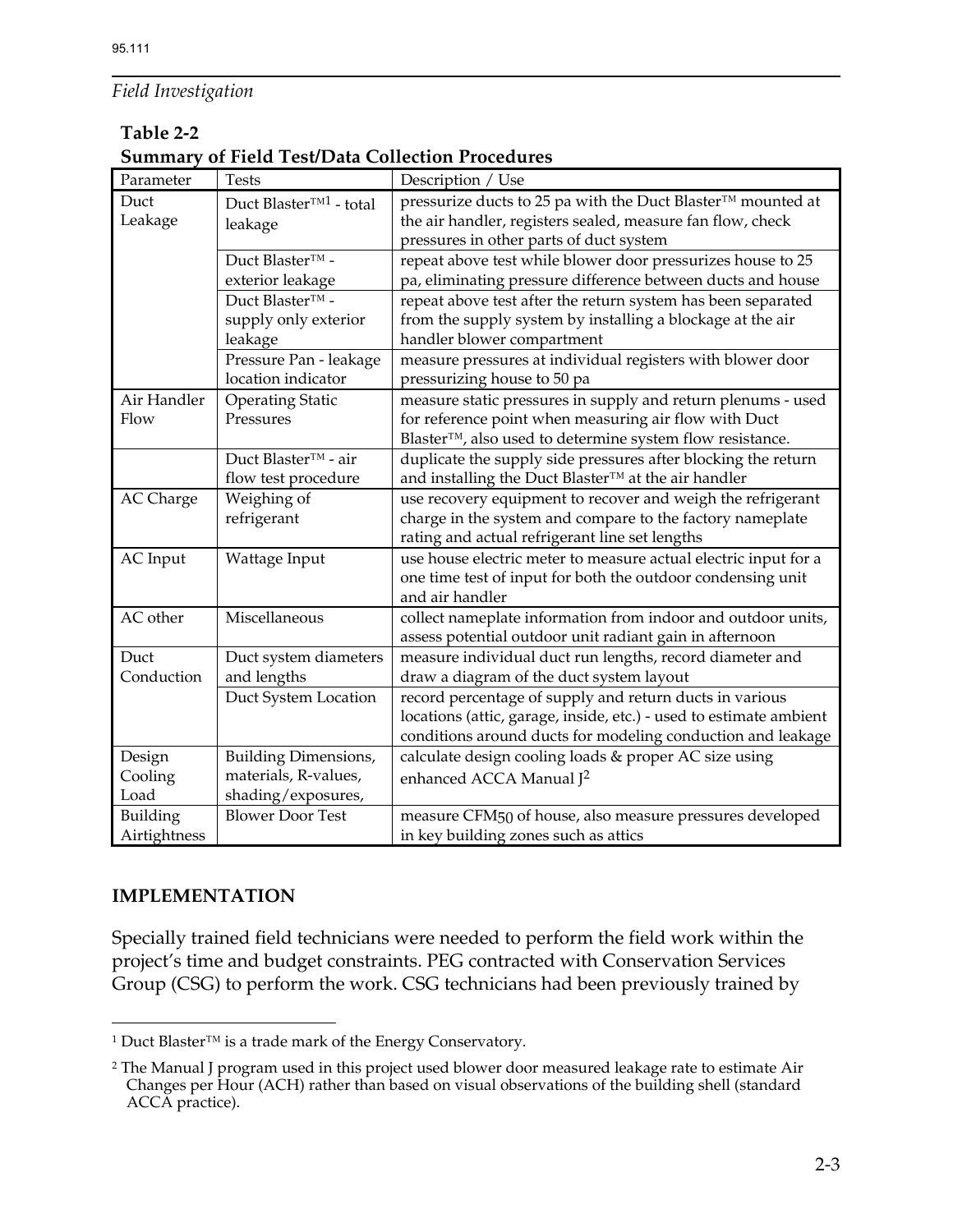$\overline{a}$ 

#### *Field Investigation*

PEG and were experienced with PEG procedures. All technicians were trained in data collection by PEG's field manager to ensure quality.

The two person teams required an average of half a day per house. Scheduling began at the end of June, 1995 and all field work was completed promptly by mid-July.

PEG's field manager reviewed all data, daily. The data was entered into spreadsheets along with supplementary information from published air conditioner manufacturer ratings. The raw data were further analyzed for quality and calculations were performed to derive the system parameters of interest.

## **FINDINGS - GENERAL CHARACTERISTICS**

The typical house in the study was a slab-on-grade home with 3 bedrooms, about 2100 square feet of living space, a volume of about 19,500 cubic feet, gas heat (10 of the single system houses were equipped with heat pumps), double glazed windows, and R-30 attic insulation with a tile roof. Thirteen of the houses had tinted glass to help lower the cooling load and six of the houses were equipped with external shade screens. There were 18 one story and 4 two story houses. Six of the houses had two AC systems but only two of the two story houses had two systems, the remaining four two system houses were one story houses. All of the single AC houses had the air handler located in the attic (one had a roof mounted package unit). The attic location exacerbates the impacts of return system leakage and increases conductive heat gains.

The houses were tight, with an average air leakage of 1959 Cubic Feet per Minute at 50 Pascals pressure (CFM50) measured with a blower door. This level of air tightness lowers the cooling and heating load of the house and saves energy. However, when the American Society of Heating, Refrigerating and Air Conditioning Engineers (ASHRAE) standard 62-1989 is applied to modeled ventilation over three quarters of the houses do not meet the minimum infiltration criteria. ASHRAE standard 62-1989 specifies that residential structures must have 0.35 natural Air Changes per Hour (ACH) or 15 CFM per person whichever is greater. The average natural ACH of the homes in the project was 0.29. The number of units that do not meet the ASHRAE standard (with the windows closed<sup>3</sup>) based on blower door measurements and the Lawrence Berkeley Laboratory (LBL) infiltration model<sup>4</sup>, is shown in Table 2-3.

<sup>3</sup>The ASHRAE standard assumes that adequate ventilation can be accomplished by opening windows. Since the lowest ventilation rates will occur when the indoor to outdoor temperature difference is small, opening windows for ventilation may be a viable option.

<sup>4</sup> Calculated using specific wind speeds published in the 1993 ASHRAE Fundamentals and bin weather data published in the Air Conditioning Contractors of America (ACCA) Manual J Seventh Edition Table A4-1. Based on an indoor temperature of 70°F in winter and 75°F in summer.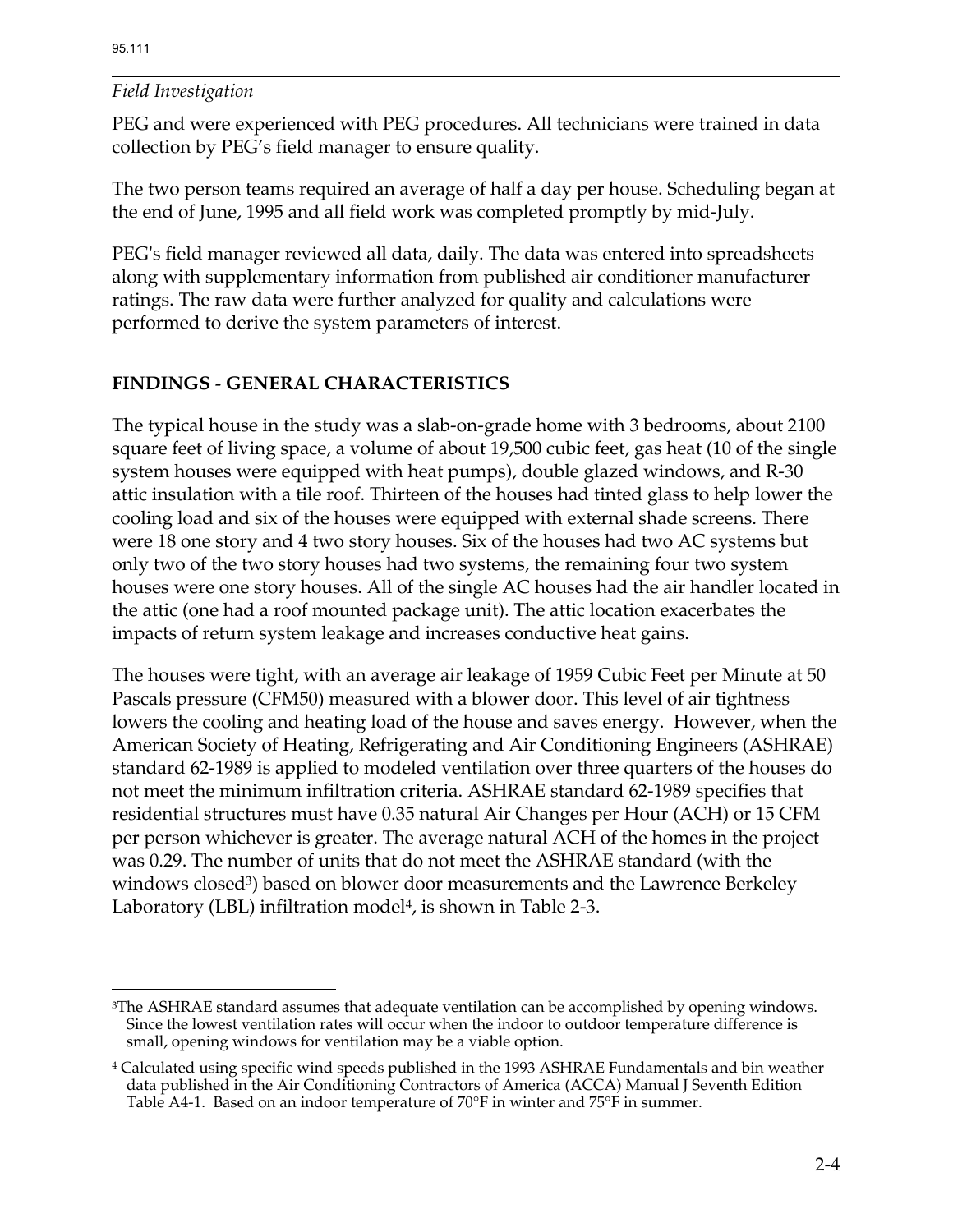# **Table 2-3 Modeled Infiltration Failing to Meet ASHRAE Standard**

|                                 | .35 ACH | 15 CFM/person <sup>5</sup> |
|---------------------------------|---------|----------------------------|
| <b>Failing to Meet Standard</b> |         |                            |
| % Failing to Meet Standard      | 82%     | 27%                        |

# **FINDINGS - DUCT CHARACTERISTICS**

The supply systems commonly consisted of a rigid metal supply plenum with 10" and 12" diameter helix core flex duct take offs that were commonly reduced at rigid sheet metal wyes to 6" and 8" diameter runs to the individual registers. The average supply system had about 110 linear feet of supply duct with an average surface area of 250 square foot, most of which was located in the attic (23 of the 28 system inspected had 100% of the supply duct system located in the attic).

Most of the return systems consisted of helix core flex duct connected directly to the air handler without a return system plenum. The average return system consisted of a 13 foot run of 18" flex duct with an average surface area of 58 square foot, all located in the attic. Five systems used platform returns either with a grille mounted directly on the platform or a ducted return run connected to the platform.

All twenty eight of the systems examined had the typical R-4 insulation value that is common with flex duct systems. Most supply plenums were wrapped with one inch foil-scrim-kraft faced fiberglass duct wrap. The return system platform plenums had no insulation even though three of them were located in garages.

## **FINDINGS - DUCT LEAKAGE**

 $\overline{a}$ 

Detailed duct leakage measurements were used to quantify the magnitude and impact of the existing leakage problems and the opportunities for improvement. Duct leakage can be measured in several different ways (Proctor et al, 1994). All duct leakage measurements were performed with the Duct Blaster™ mounted at the air handler blower compartment opening<sup>6</sup>. Three measures of duct leakage are summarized in this

<sup>5</sup> Occupancy estimated as number of bedrooms plus one.

<sup>6</sup> This is accomplished by mounting the Duct Blaster™ to a piece of cardboard that has been cut to fit the opening of the air handlers blower compartment door, removing the blower compartment door and using duct tape to temporarily attach the cardboard to the air handler in place of the blower compartment door. Appendix C describes this technique.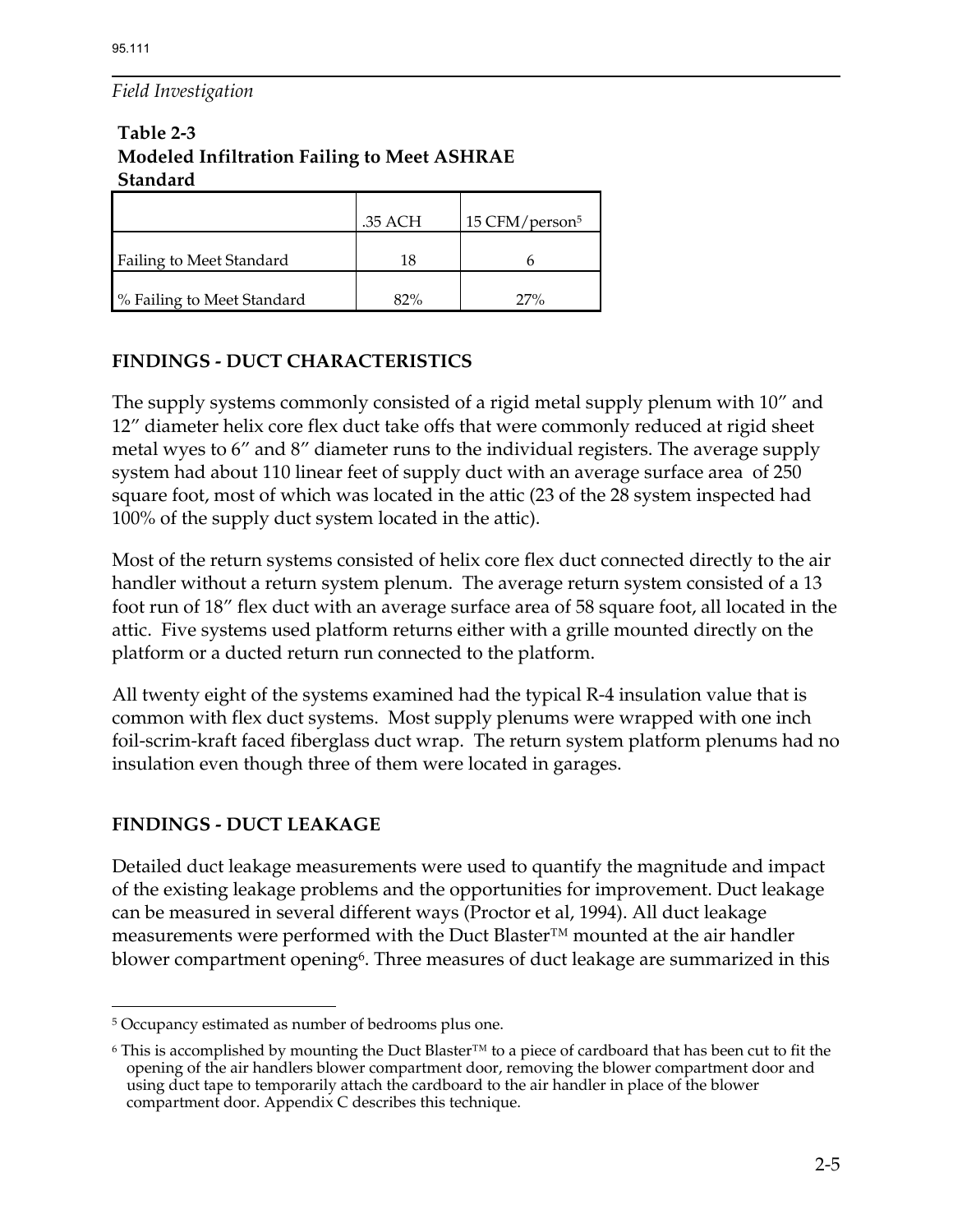report: Total leakage, leakage to outside, and normal operating leakage split between supply and return.

During the testing, the technicians noted that most of the duct systems had obvious and easily eliminated leakage at the plenums, boot connections, and air handler. For example it was common to find large leaks at the joint between the supply plenum and the takeoffs or starter collars. They also noted that most connections in the duct system may be subject to future failure because they were made with duct tape. One of the HVAC contractors used mastic on some of the joints on the systems they installed. The application of mastic was spotty and tended to only be installed where it could easily been seen (i.e. a common spot for mastic application was at the return grille can while the duct connections in the attic were sealed with duct tape). The systems tested were as tight as they will ever be. They can be expected to leak more over time due to tape failure and disturbances (i.e., disconnections and tears) caused by service personnel working in the attics.

The total duct leakage test establishes the total amount of leakage out of the ducts when all the registers are sealed and the ducts are pressurized to the test pressure (25 Pascals). This test measures both leakage to inside and outside the house. Total duct leakage is a fast and accurate test method that is easily applied to new construction even before the drywall is installed. The average total leakage rate was 310 CFM25. The distribution of total duct leakage is shown in Figure 2-1.



## **Figure 2-1 Total Duct Leakage**

The three leakiest duct systems all had major return system leakage. Two of these systems had platform return plenums located in the garage while the third had a partially disconnected return duct at the air handler in the attic.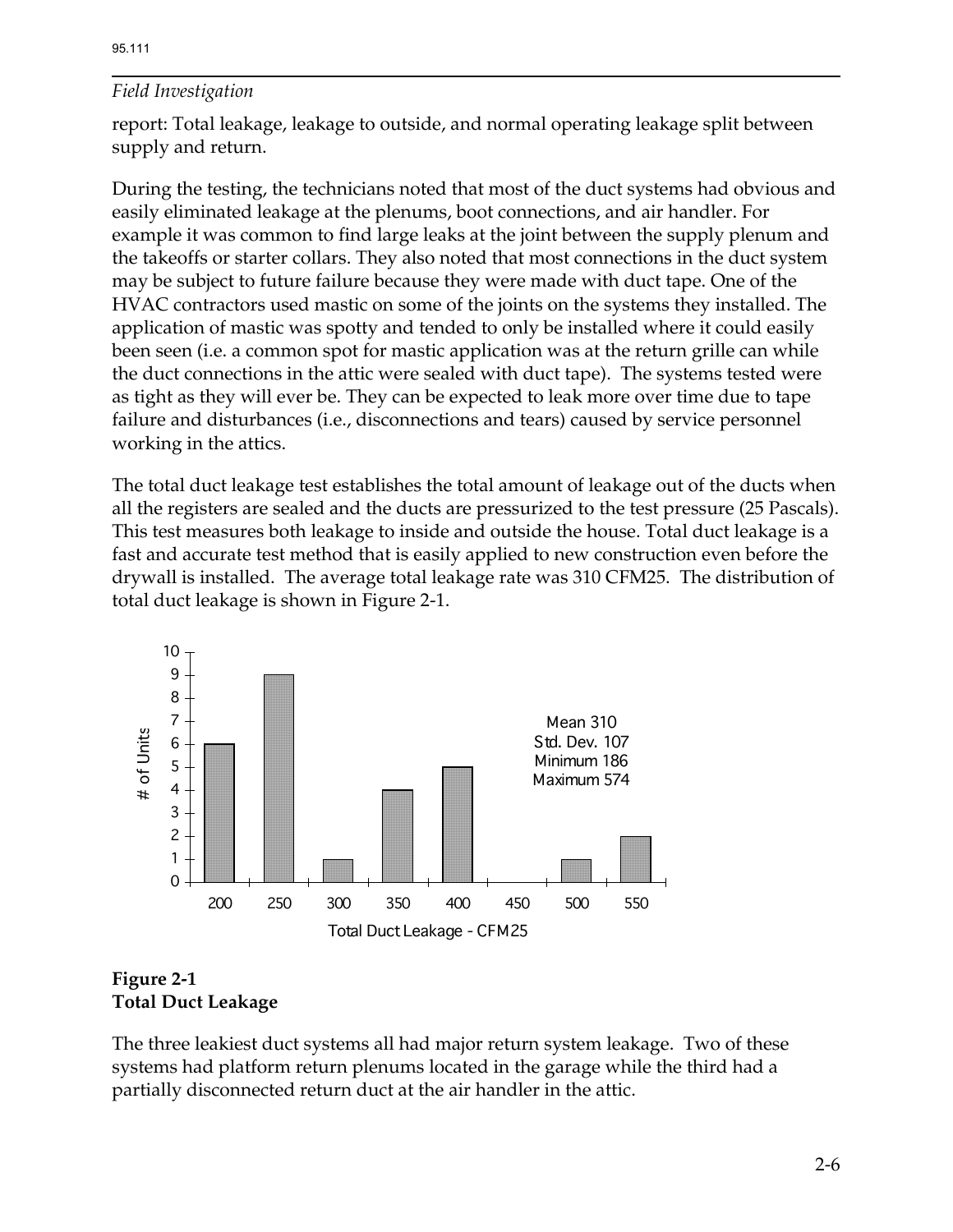Duct leakage to (and from) the exterior is a better measure of duct leakage problems than the total leakage measurement, but involves more difficult and time-consuming tests. In this study, exterior duct leakage was measured using a blower door and a Duct Blaster™ pressurizing both the building and the ducts simultaneously. Having the house and the ducts at the same pressure reduces the duct leakage to inside to a minimum and thus measures the duct leakage to the exterior. The distribution of exterior duct leakage is shown in Figure 2-2.



## **Figure 2-2 Duct Leakage to the Exterior**

The two systems with the highest duct leakage to outside are two of the systems with the highest leakage in Figure 2-1. One of the systems has a platform return plenum in the garage and the other has the partially disconnected return duct at the air handler in the attic.

The average duct leakage to outside was 193 CFM25 (272 CFM50). This is similar to that seen in recent studies of newly constructed houses. Recent studies performed by PEG found duct leakage to outside in newly constructed homes of 253 CFM50 in Nevada and 292 CFM50 in Southern California.

Both the duct leakage to outside test and the total duct leakage test are useful in estimating the size of the holes in the duct system. The key quantities that effect energy usage however are the leakage in the supply and return systems under operating conditions (as a percentage of the air flow through the indoor coil). These key duct leakage quantities were determined in the following manner: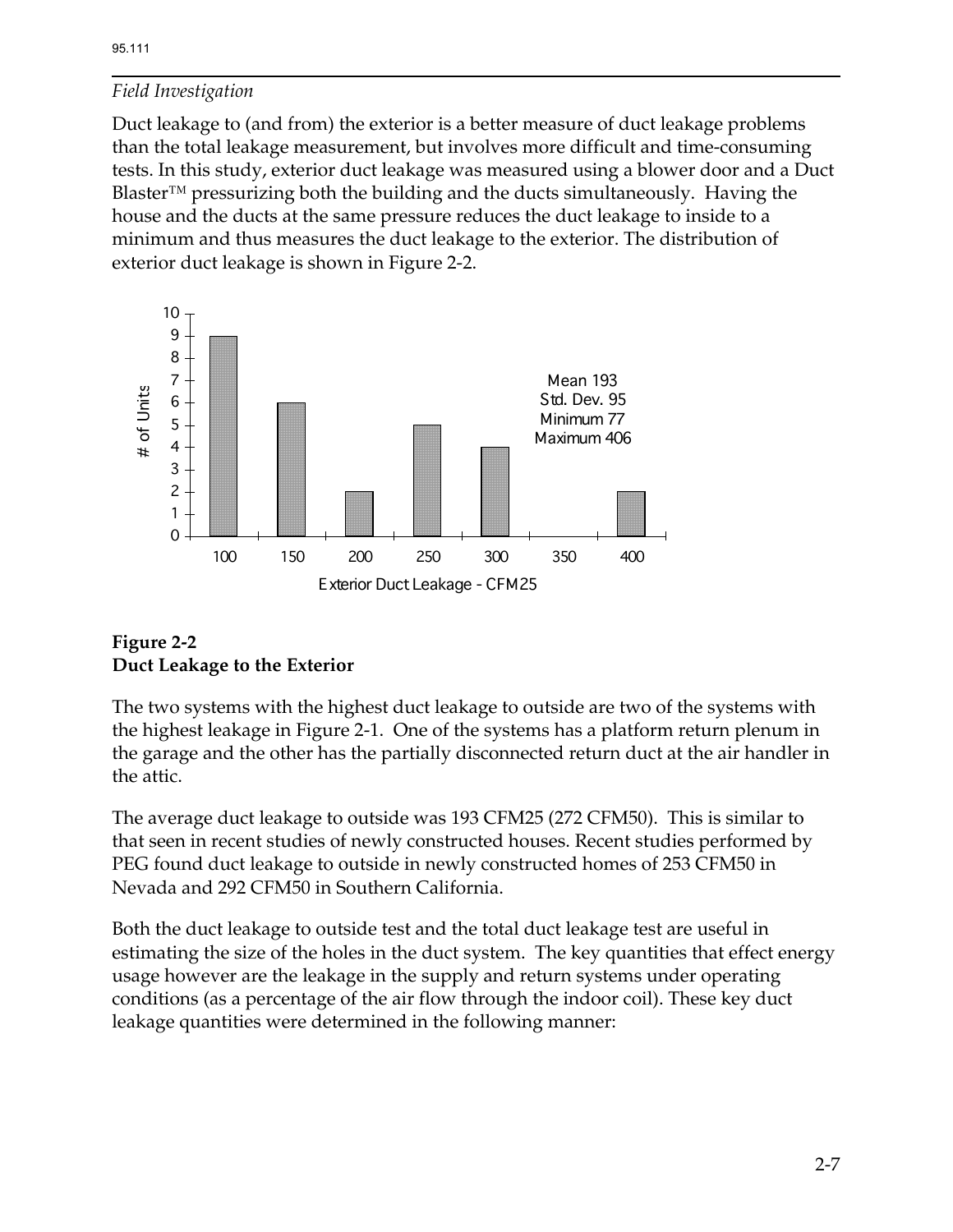<u>.</u>

# *Field Investigation*

- 1. A blockage was installed at the air handler blower compartment opening to the return system, isolating the supply system. The supply leakage to the exterior was then tested<sup>7</sup>as previously described.
- 2. The return system leakage was calculated as the difference between the total system leakage to outside and the supply system leakage to outside.
- 3. The operating leakage for each side was estimated by adjusting the leakage rate to the average pressure in that side of the duct system8.
- 4. The operating leakage estimates were divided by the total operating air flow through the indoor coil.

The operating duct leakage split between supply and return is summarized in Figure 2-3. The flow rates averaged 110 CFM for supply leakage and 68 CFM for return leakage, representing about 9 percent of the air handler flow on the supply side and 5 percent of the air flow on the return side.



#### **Figure 2-3 Supply and Return Leakage as a Percentage of Flow**

Leaky return systems were concentrated in four of the systems with platform returns and the system with the partially disconnected return duct. Return leakage to outside on those units was more than 3 times that of the other return systems. The low return system leakage rates for systems not employing platform returns is attributed to the fact

<sup>7</sup> This testing procedure attributes the portion of air handler blower compartment leakage other than through the door to the supply system.

<sup>&</sup>lt;sup>8</sup> The flow exponent was assumed to be 0.65. The leakage at operating conditions therefore was calculated as Test Flow  $*$  (operating pressure/test pressure) $\lambda$ .65 (See Appendix C for further explanation of the flow exponent)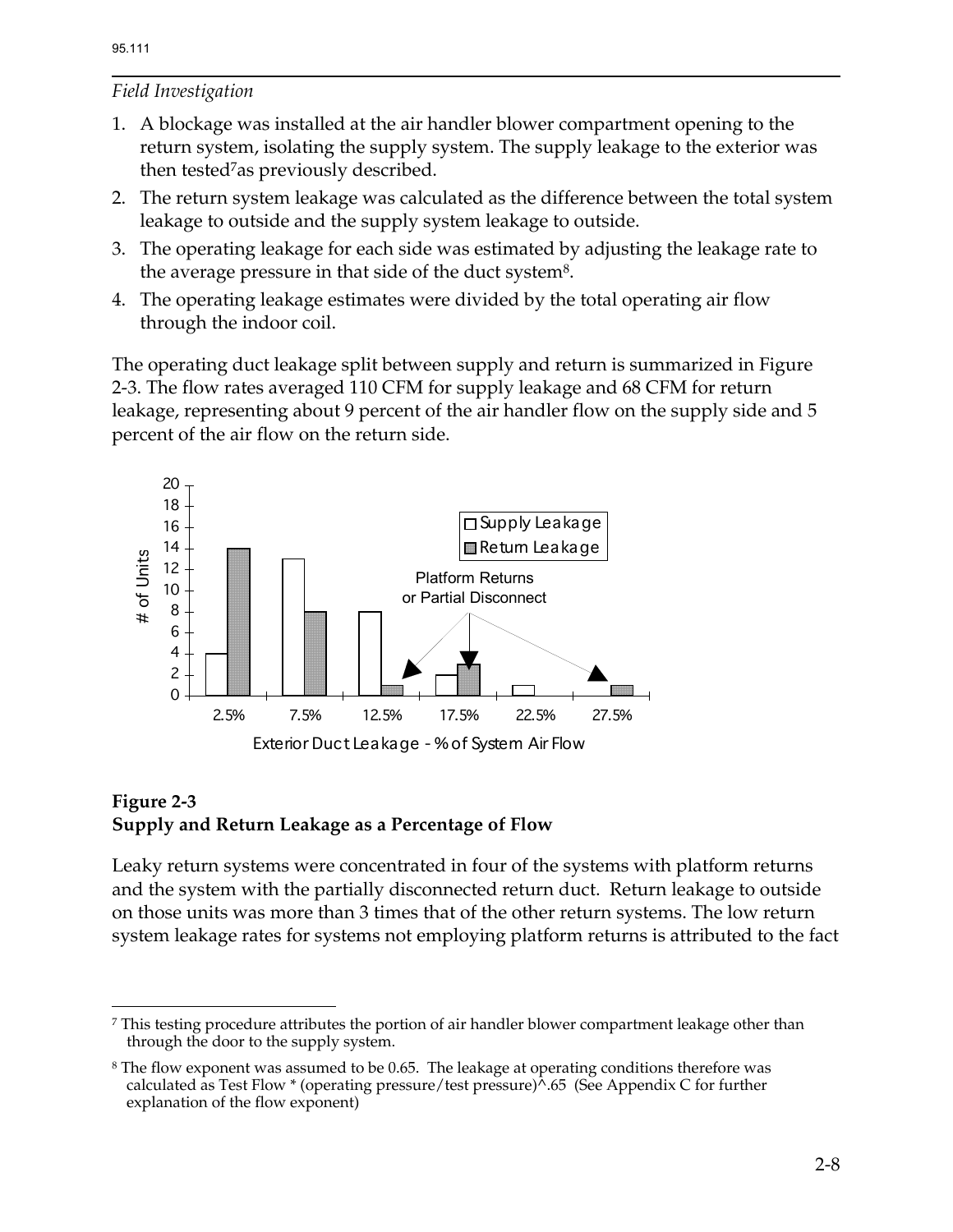that the systems consisted of short duct runs with only two joints which were sealed with duct tape that hadn't failed yet.

# *Duct Leakage Repair*

Six of the duct systems tested in this study were randomly selected to receive duct sealing. This duct sealing was undertaken to determine the level of tightness that could be accomplished on systems in the Phoenix housing stock. It should be noted that this sealing took place on a retrofit basis after the system was installed. Sealing the system at the time of installation will result in lower leakage rates (all joints will be accessible for sealing) and be less labor intensive (very little additional time will be required of the installer to properly seal the system).

On average the duct sealing work performed required less than 4 person hours of labor and \$50 of materials. The labor requirements were high because the repairs took place in attics and most repairs required the removal of duct tape or panduit strapping on the outer vapor barrier of the duct to access the inner liner where the sealing needed to take place. Another time consuming task was the removal of the individual registers for sealing around the boot to drywall connection. The labor requirements for the duct installation contractor will be much lower as the only additional labor required will be the application of mastic instead of tape. The results of the duct sealing work is shown in Table 2-4.

| Average Duct Sealing Reductions |          |           |  |  |  |
|---------------------------------|----------|-----------|--|--|--|
|                                 | Pre Test | Post Test |  |  |  |
| Duct Leakage to Outside (25pa)  | 170      | 77        |  |  |  |
| Supply Leakage Fraction         | 7.96%    | $3.07\%$  |  |  |  |
| Return Leakage Fraction         | 13.53%   | 3.25%     |  |  |  |

# **Table 2-4 Average Duct Sealing Reductions**

## **FINDINGS - AIR CONDITIONING SYSTEMS**

The houses had a wide variety of air conditioning system makes and models. Air conditioners serving an entire house were typically three and one half to four tons while houses with two systems usually had one large system for the main living area (typically three and one half to four tons) and a smaller unit for cooling the bedroom areas (typically two and one half tons). The typical air conditioner was a split system with the air handler located in the attic (only one of the systems was a rooftop mounted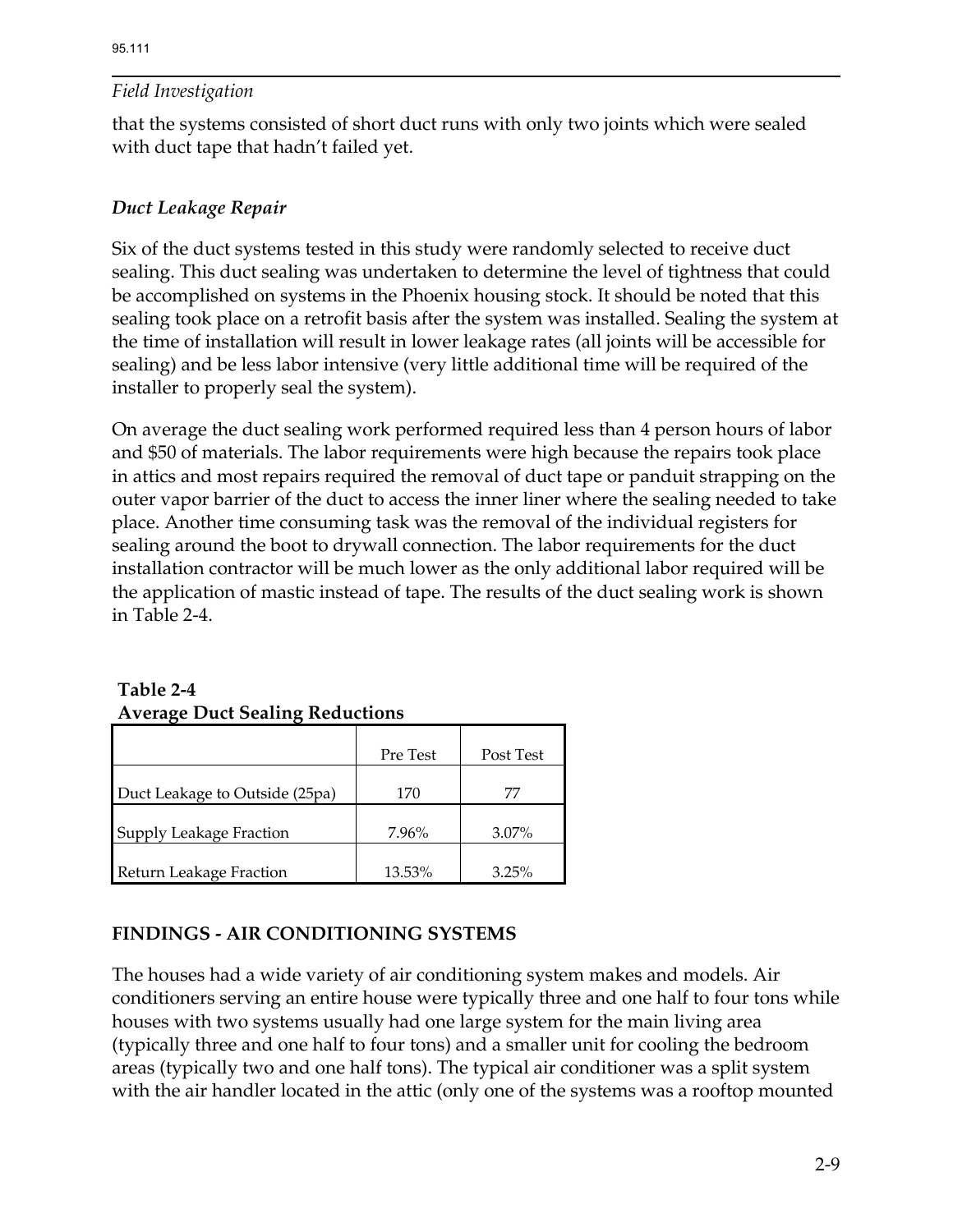package system). The systems examined all had properly sized indoor air handlers/coils for the size of the outdoor unit (with the exception of one of the two system houses where the contractor had mistakenly connected a three ton outdoor unit to the four ton indoor coil and air handler and connected the four ton outdoor unit to the three ton indoor coil and air handler). Only two of the air conditioners had "upsized" indoor coils (both coils were rated one ton larger than the outdoor unit, contractors often do this to get an increased SEER rating). Rated SEER values ranged from 10 to 12 while rated EERs ranged from 8.7 to 10.9 and averaged 9.9. Twenty six of the systems had orifice type refrigerant metering expansion devices (mostly capillary tubes) and the remaining two systems had thermostatic expansion valves (TXV's).

## *Air Handler Flow Rate*

The proper operation of an air conditioning system depends upon providing the correct air flow rate through the indoor coil -- usually listed by the manufacturer as 400 CFM per ton of nominal capacity. Low air flow has been a common problem found in other studies of air conditioner performance (Proctor, 1991; Neal, 1990). In addition to potentially shortening equipment life, incorrect air flow renders most standard tests for proper refrigerant charge invalid. In a hot/dry climate such as Phoenix, where sensible cooling is the major portion of the air conditioners job, the Air Conditioning Contractors of America (ACCA) recommends higher air flows.

All systems were tested for air flow with a clean filter in place and operating at the cooling mode blower speed. The Duct Blaster™ air flow test method was used because of its reliability. The procedure (detailed in Appendix C) involves these steps:

- 1. The supply system static pressures are measured in two duct locations while the system is running at steady state. The static pressures are measured using a static pressure probe and a digital manometer.
- 2. The return system is blocked at the air handler blower compartment.
- 3. The Duct Blaster<sup>™</sup> is installed in the air handler blower compartment opening. All air flow through the air handler fan must then come through the Duct Blaster™ which is a combination fan and flow measurement device.
- 4. The supply system static pressures measured in step 1 are duplicated by turning the air handler fan on and adjusting the speed of the Duct Blaster™ fan.
- 5. The measured flow rate duplicates the operating flow rate of the system.

Figure 2-4 shows the distribution of measured flow rates compared to manufacturers' specifications. The average measured flow rate was 344 CFM per ton, fourteen percent below the target value of 400. More than half of the units were below 350 CFM/ton (often used as a level requiring corrective action). It should be noted that these units have the highest air flow they will ever experience. As the units get older, the blower and indoor coil will become dirty and the air flow will decrease.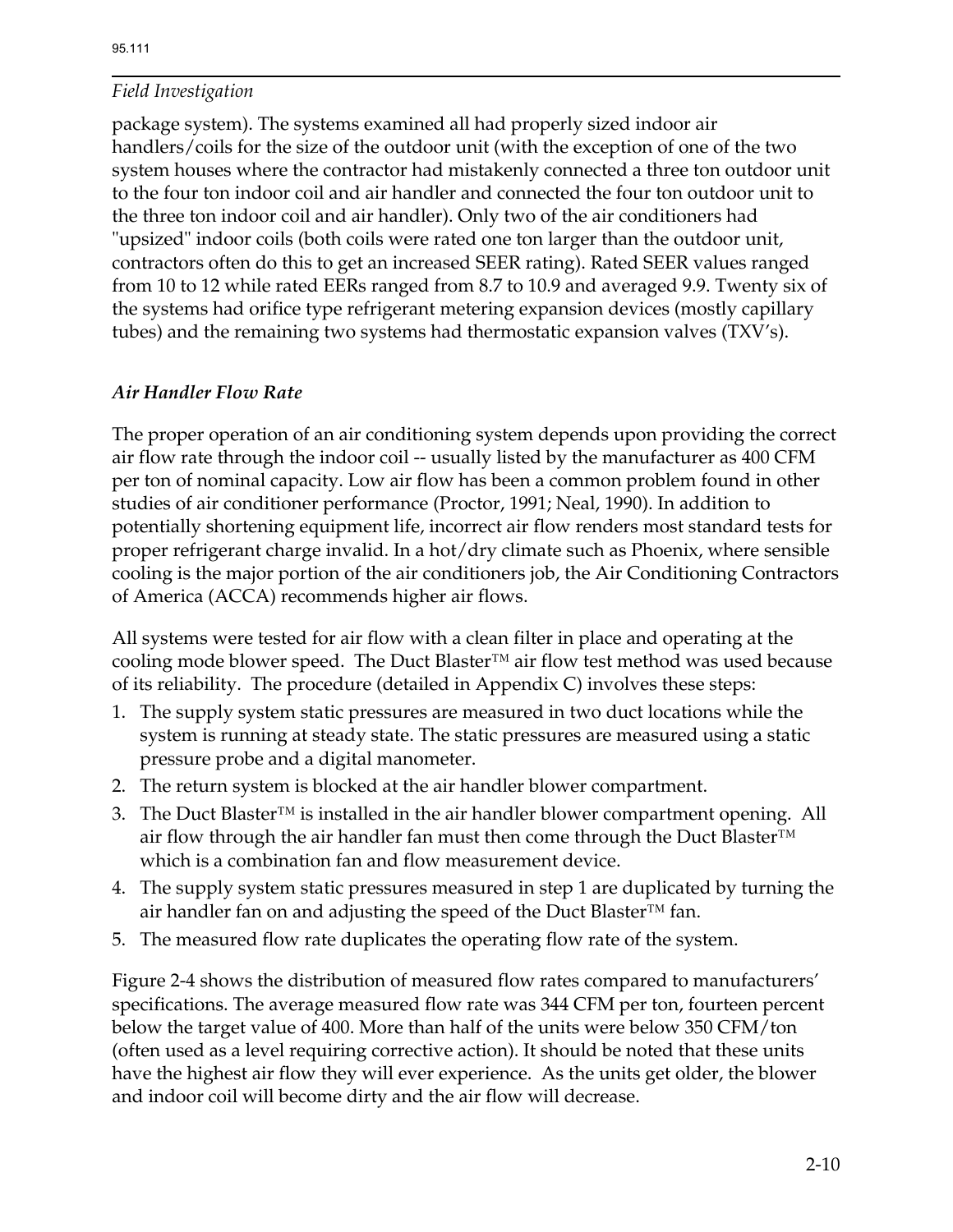

#### **Figure 2-4 Air Handler Flow**

The potential causes of the low air flow were investigated. Information on the air handler and condensing unit manufacturer and model numbers were used to determine the operating characteristics of the system (e.g. air flow rate at various external static pressures). All of the systems examined had an air handler that was capable of delivering the necessary CFM for the size of the condensing unit if the external static pressure of the duct system was low enough. The external static pressure is made up of the evaporator coil, the filter, and the ductwork. In many cases the measured static pressure due to the duct work alone was high enough that adequate flow could not occur. With the filter and coil in place the air flow is decreased even further.

An additional cause of low air flow was discovered on the heat pumps. These systems had an average air flow 9% less than air conditioners with gas heat. Further examination of these systems found it was common practice for the heat pump to be installed without back-up electric heat strips. The cabinet opening provided by the manufacturer for the heat strip element insertion was left open which resulted in recirculation of the air in the supply plenum back into the air handler blower compartment. This problem is illustrated in Figure 2-5.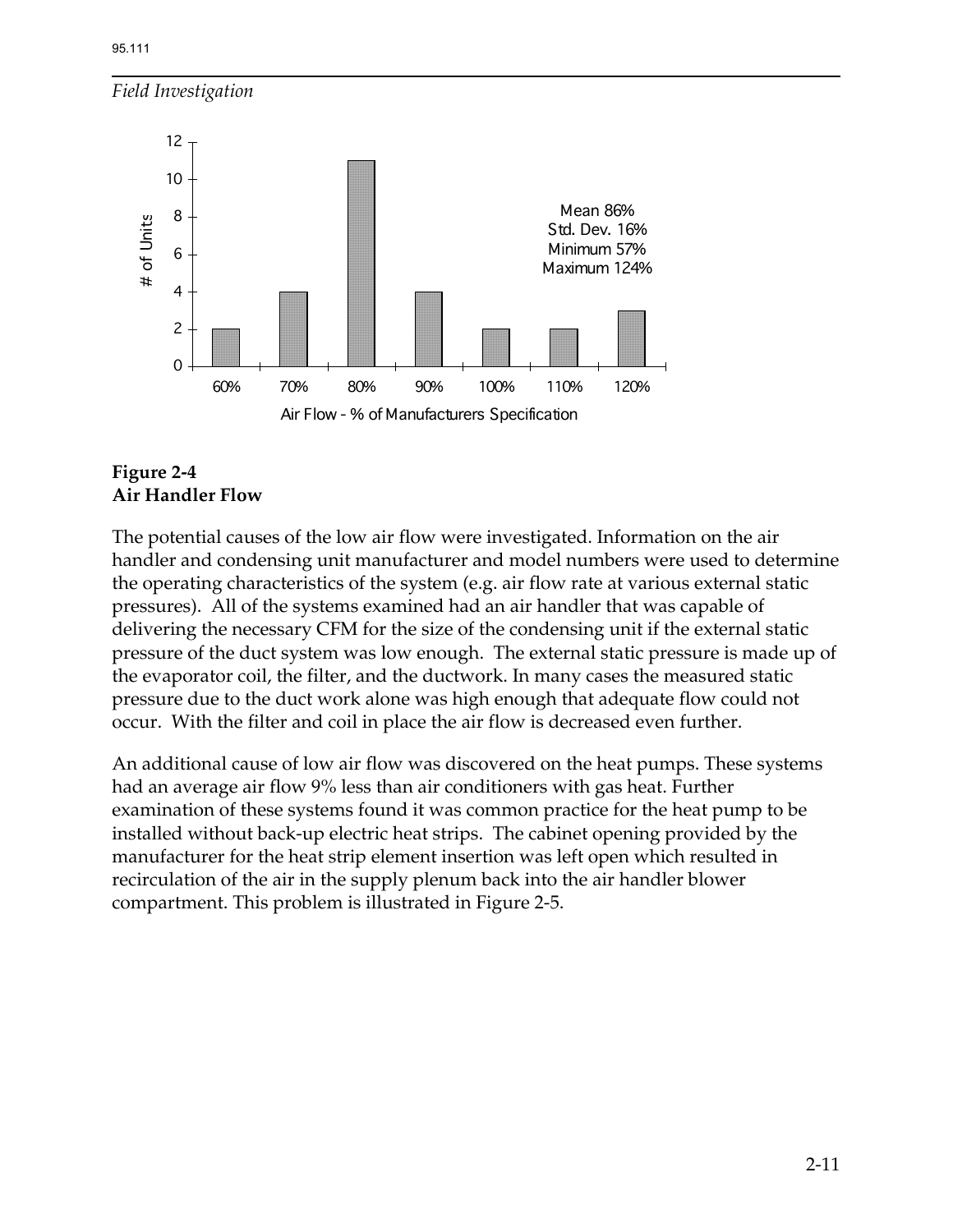



Furnace or Heat Pump Heat Pump with all panels in place with panel missing

# **Figure 2-5 Air Handler Flow Bypass - Heat Pumps**

# *Checking Refrigerant Charge*

Manufacturers of residential air conditioning systems recommend various methodologies for determining proper system charge. The most common non-invasive method for air conditioners with fixed metering devices (cap tube or fixed orifice) is evaporator superheat. For systems with TXVs the subcooling method is suggested. The most accurate (but also the most time consuming) method is recovery and weighing of the refrigerant.

In order for either of the superheat or subcooling methods to be accurate two critical items must be determined to be correct prior to their use:

- Air flow through the indoor coil must be within  $+/-50$  CFM of the manufacturers suggested flow (400 CFM per ton/wet coil).
- For superheat (which is the method that would need to be used on the majority of the systems) the indoor and outdoor temperatures must be within a specified range.

Based on PEG's past experience with new construction testing it was anticipated that a large portion of the systems would not have adequate air flow through the indoor coil. (64% of the units in this study had air flow less than 350 CFM per ton). It was also anticipated that indoor wet bulb temperature in relationship to the outdoor dry bulb temperatures would be outside the specified range to check superheat**.** For these reasons, the refrigerant was recovered and weighed to assess charge. Although this is the most time consuming of the methods available it is also the most accurate.

The field technicians used a step by step procedure to lead them through recovery of the refrigerant. Precautions were taken to ensure that no contaminates would be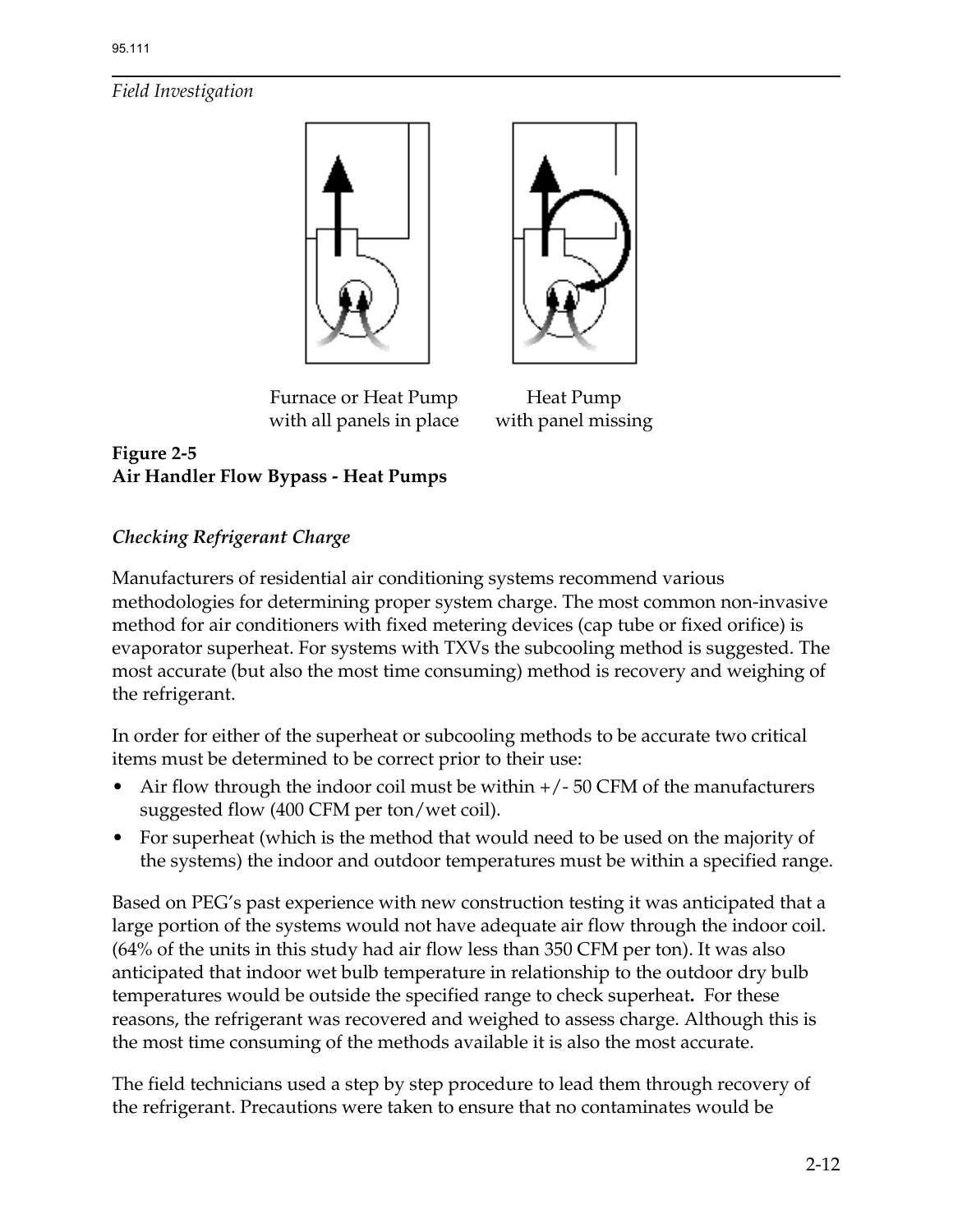introduced to the system and that all refrigerant would be recovered. The key points of the procedure include:

- The use of a vacuum pump and micron gauge to evacuate the service manifold line sets and recovery cylinder prior to recovery of the refrigerant (to keep from introducing non-condensables into the refrigerant)
- The use of a recovery device to evacuate the air conditioner to a minimum vacuum of 15" Hg to ensure that all refrigerant has been recovered from the system.
- The use of a precision scale to weigh the cylinder before and after recovery.

## *Refrigerant Charge*

Incorrect refrigerant charge is a common problem with air conditioning systems. It is a common expectation that newly installed systems would be properly charged. Unfortunately, new systems appear to suffer from incorrect charge as often as older systems (SOURCE: Hamerlund et al, 1990, Blasnik et al, 1995).

Most installation technicians are under demanding time constraints when installing systems. In order to cut the amount of time necessary to install a system, many technicians rely on shortcuts, rules of thumb and guesswork rather than adhering to the manufacturers installation instructions.

Most air conditioners come from the factory charged with enough refrigerant to accommodate a twenty five foot line set. If the installed line set is less than or more than twenty five feet the charge must be adjusted to compensate for the difference (if the line set is less than twenty five foot charge must be removed or if more than twenty five foot, charge must be added). Most installation technicians consider weighing in the correct charge too time consuming and rely on refrigerant system pressures to indicate if the charge is correct.

There are many rules of thumb for assessing the charge in air conditioners. One of the most common methods used is looking at the refrigerant gauge pressures to see if they are in the "correct" range for the presumed indoor and outdoor conditions. The correct range is often interpreted as: low side pressure is near 70 to 80 psi or condenser saturation temperature approximately 20°F hotter than ambient. If the pressure/temperature is in the "correct" range the system is assumed to be charged properly.

This is one of the first studies of new construction that has weighed the refrigerant charge of the air conditioners. Previous studies of new construction completed by PEG used superheat or subcooling in conjunction with measured kW input and system capacity to determine if the air conditioner's charge was correct. Most studies have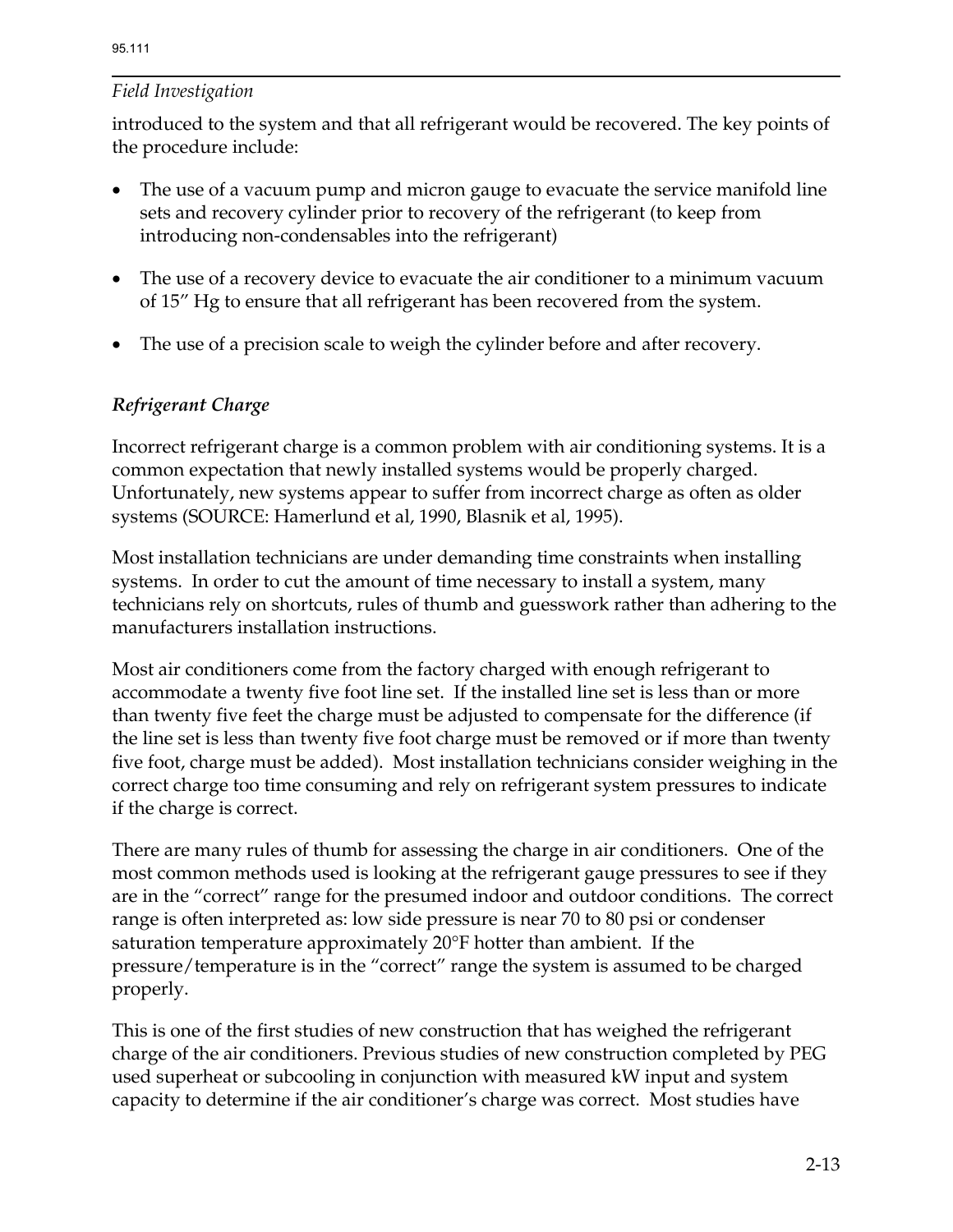found air conditioners to be overcharged and undercharged at about the same rate. Previous PEG studies found roughly one quarter to one third of the systems overcharged and one quarter to one third undercharged.

Twenty seven of the twenty eight units in the project were tested for refrigerant charge. The one rooftop package unit was not tested because there was no stable level space for the refrigerant scale. This system is not included in the summary. The results of the charge assessment are summarized in Table 2-5

**Table 2-5 Air Conditioner Refrigerant Charge** 

| Charge                      | # of Units | % of Units |
|-----------------------------|------------|------------|
| Within 5% of Correct Charge | 5          | 18%        |
| Undercharged                | 21         | 78%        |
| Overcharged                 |            | $4\%$      |

Recovering and weighing of the refrigerant indicated that only five of the twenty seven units tested were correctly charged. Figure 2-6 displays the distribution of refrigerant charge.



**Figure 2-6 Charge as a % of Manufacturers Specification**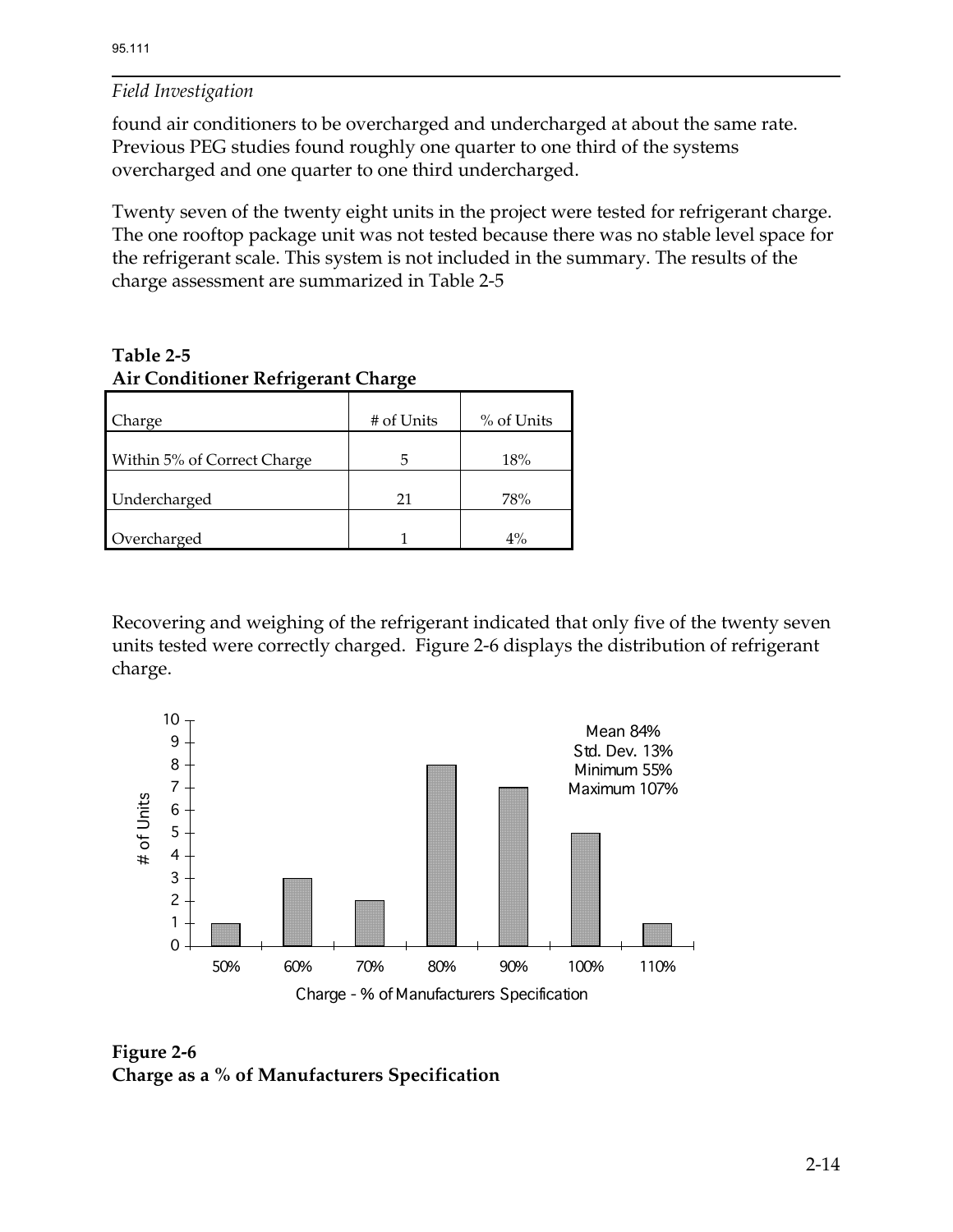A number of possibilities exist for the predominance of undercharged systems. The most likely is that the system is installed and the charge in the outdoor unit (correct for a 25 foot line set) is released into the system. This results in the unit being low on charge by the amount necessitated by the line set length beyond 25 feet. Sixteen of the systems tested had refrigerant line sets with less than 10 foot of deviation from the manufacturers allowed for 25 foot (these systems require less than one half pound of charge adjustment). The average percentage of correct charge for these units was 89%. The average percentage of correct charge for those systems requiring more than 7 ounces of charge adjustment was 77%.

Another possibility for the high occurrence of undercharged systems could be due to inadequate evacuation of the systems by the installation technician. Incomplete evacuation would result in the technician reading pressures that are inflated by the air left in the system and drawing conclusions based on the corresponding saturation temperatures.

Installation technicians frequently do not properly evacuate the refrigerant line sets and indoor coil prior to releasing the refrigerant from the outdoor unit. PEG has yet to observe an installation technician use a micron gauge in evacuation. A common error is the use a compound gauge to determine vacuum. If the technician had a properly calibrated gauge, and if the vacuum pump was able to pull the system down to 29" Hg.(neither scenario is very likely), the vacuum would only be 25,400 microns. Most manufacturers recommend a vacuum of 1000 microns. Ensuring that this depth of depressurization with a compound gauge is impossible (the technician would have to confirm that the compound gauge read 0.039" Hg). Additional information concerning compound and micron gauges is contained in Appendix E.

The effect of incorrect charge is shown in Figure 2-7. Incorrect charge reduces both capacity and efficiency. As little as 10% undercharge will reduce capacity as much as 14% (for 82 degrees F outside temperature).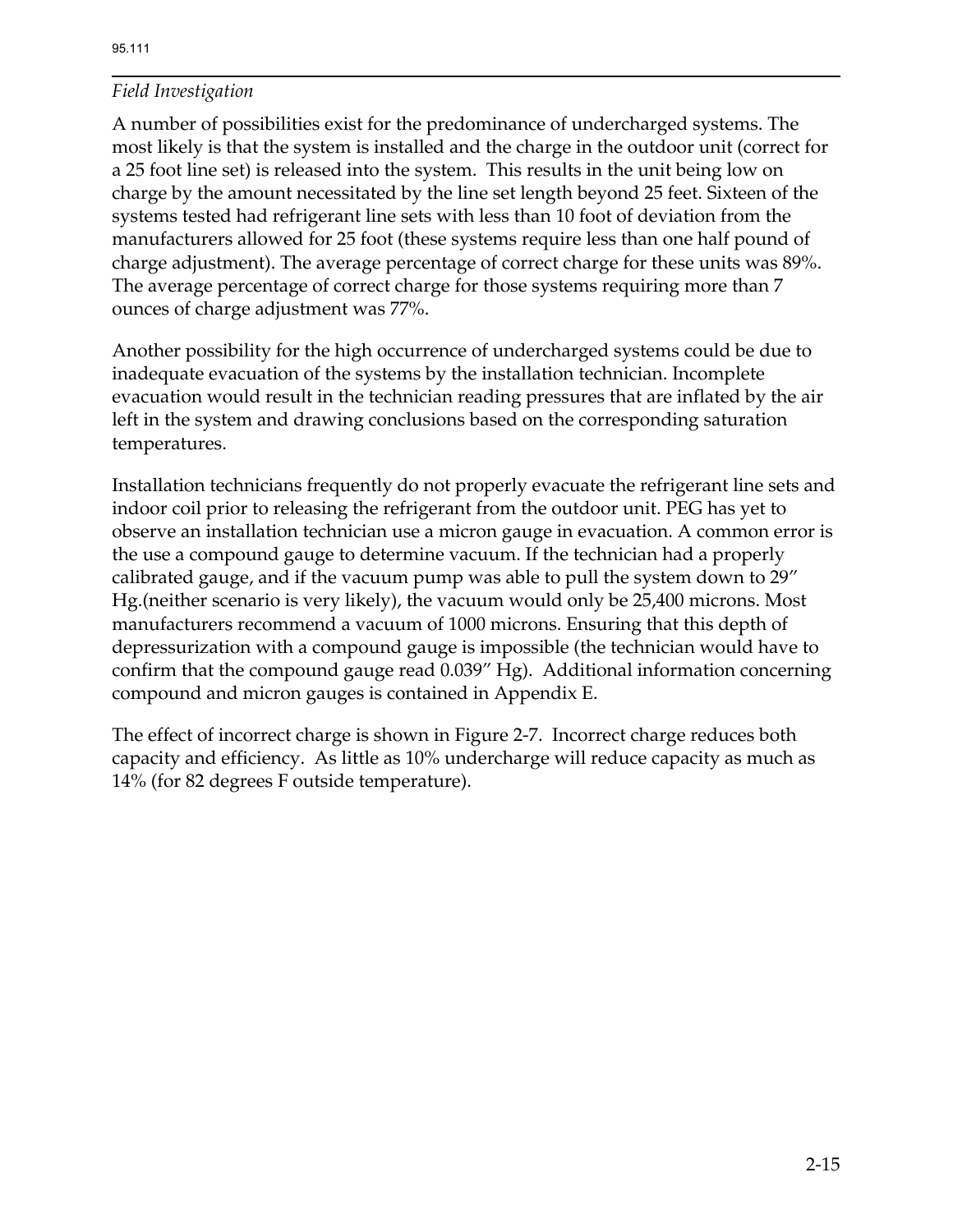

#### **Figure 2-7 Capacity vs. Charge**

A dramatic example of the affect of incorrect charge and air flow was encountered during the course of this study. One of the participant houses complained several times to the general contractor that their system was not cooling the house. Eventually the contractor came out and told the homeowner that their attic was not properly insulated (the insulation contractor only added one inch of cellulose when they were sent back). Approximately two months after the customer moved into the house the compressor failed on the air conditioner. Testing performed by PEG indicated the system only had slightly more than 60% of the manufacturers recommended charge and the air flow was less than three quarters that recommended by the manufacturer.

## *Air Conditioner Sizing*

The Air Conditioning Contractors of America (ACCA) Manual J is a standard reference for estimating the design load for residential air conditioning systems. The enhanced Manual J calculations performed on the houses in this study found cooling loads at design conditions ranging from 17,500 to 50,400 Btu/hr with an average of 30,251 Btu/hr. Slightly less than half of the design load came from heat gains through windows and glass doors. The next highest contributor to the gain was attic and wall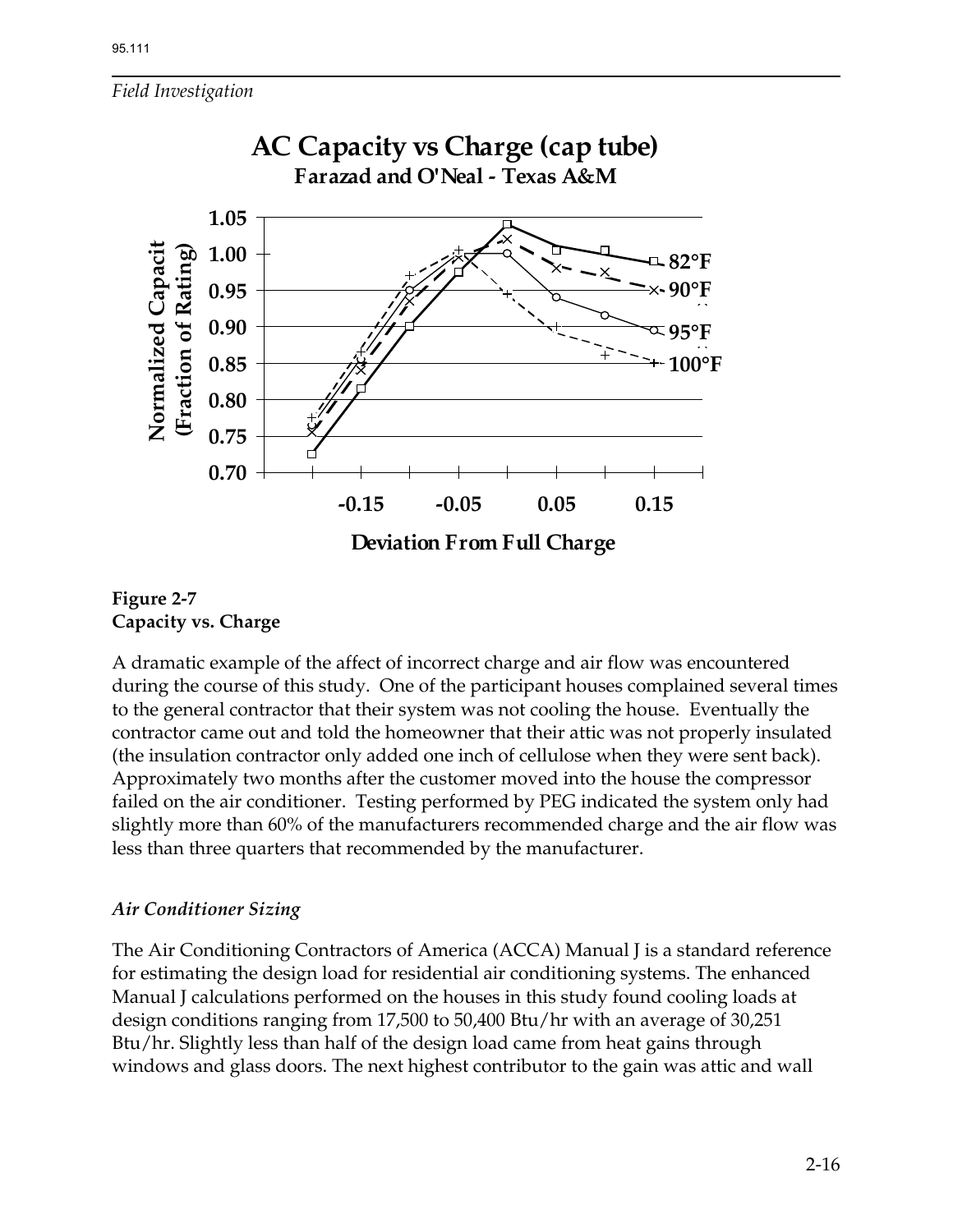conduction, with the remainder of the gains nearly evenly dispersed between infiltration, duct conduction, and internal gains.

The 97.5% design conditions for Phoenix are 107°F dry bulb -- 71°F wet bulb outdoors (about 56 grains of moisture per pound of air or 17% Relative Humidity) and 75°F dry bulb indoors. The capacity of the installed equipment at design conditions was estimated from manufacturers' data corrected to 107°F outside and 75°F inside. The distribution of installed capacity vs. design load is shown in Figure 2-8.



# **Figure 2-8 Installed Capacity vs. Design Load**

The average design capacity of the equipment installed per house is 44,736 Btu/hr. This capacity represents an average 48% oversizing when compared to the calculated design loads.

Two system houses were not sized any closer to design than single system houses. The average two system house had a Manual J calculated heat gain of 42,455 and was equipped with air conditioners with a total design capacity of 63,729 (50% oversize). The average single system house had a Manual J calculated heat gain of 25,675 and was equipped with an air conditioner with a design capacity of 37,614 (47% oversize).

Not only are these units oversized compared to Manual J, Manual J overestimates the actual cooling load. These issues are detailed in Appendix D.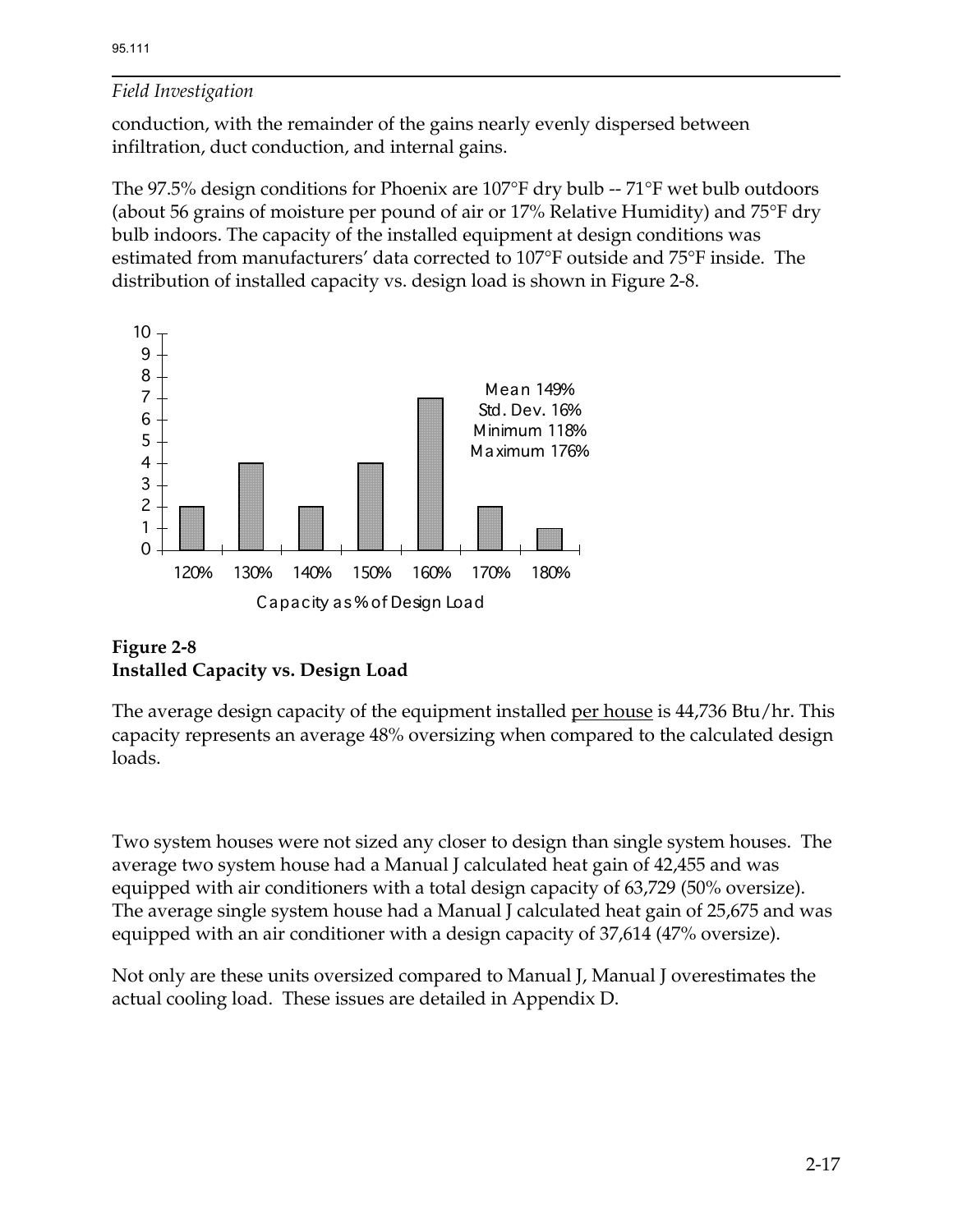#### **Table 2-6 Sizing Comparisons**

|                                            | Single System Homes Two System Homes |        | All Homes     |
|--------------------------------------------|--------------------------------------|--------|---------------|
| Rated Capacity @ ARI Std Conditions        | 46,600                               | 78,950 | 55,423 Btu/hr |
| Modeled Capacity @ 107°F out 75/62°F<br>in | 37,614                               | 63,729 | 44,736 Btu/hr |
| Manual J Estimated Load                    | 25,675                               | 42,455 | 30,251 Btu/hr |
| % of Manual J Estimated Load               | 47%                                  | 50%    | 48%           |

# **SUMMARY OF FIELD FINDINGS**

New homes in this sample were extremely air tight with up to 82% that may not meet ASHRAE ventilation standards with the windows closed. The measured supply duct leakage averaged 9% of the air handler flow. Return leakage was very similar at slightly over 8%. Significant problems were found with low flow across the inside coil and incorrect charge. These findings are consistent with similar investigations (See Appendix A). Table 2-7 summarizes the key results from the field investigation.

## **Table 2-7 Summary of Field Findings**

|                      | <b>Shell</b><br>Ducts |                                       | <b>Air Conditioner</b> |                                                 |          |         |       |
|----------------------|-----------------------|---------------------------------------|------------------------|-------------------------------------------------|----------|---------|-------|
|                      | Leakage               | <b>Operating Leakage</b><br>% of flow |                        | <b>AC Sizing</b><br>$(^{\circ}\!\!/\circ$ Over) | Air Flow | Charge  |       |
|                      | CFM50                 | Supply                                | Return                 |                                                 | CFM/ton  |         |       |
| Unit Mean            |                       | 9%                                    | 8%                     |                                                 | 345      | Correct | 18%   |
| House Mean           | 1959                  |                                       |                        | 148%                                            |          | Under   | 78%   |
| <b>Std Deviation</b> | 804                   | $4\%$                                 | 8%                     | 16%                                             | 65       | Over    | $4\%$ |
| Median               | 1634                  | 8%                                    | 5%                     | 147%                                            | 329      |         |       |
| Minimum              | 956                   | 3%                                    | $0\%$                  | 118%                                            | 229      |         |       |
| Maximum              | 3554                  | 21%                                   | 34%                    | 176%                                            | 497      |         |       |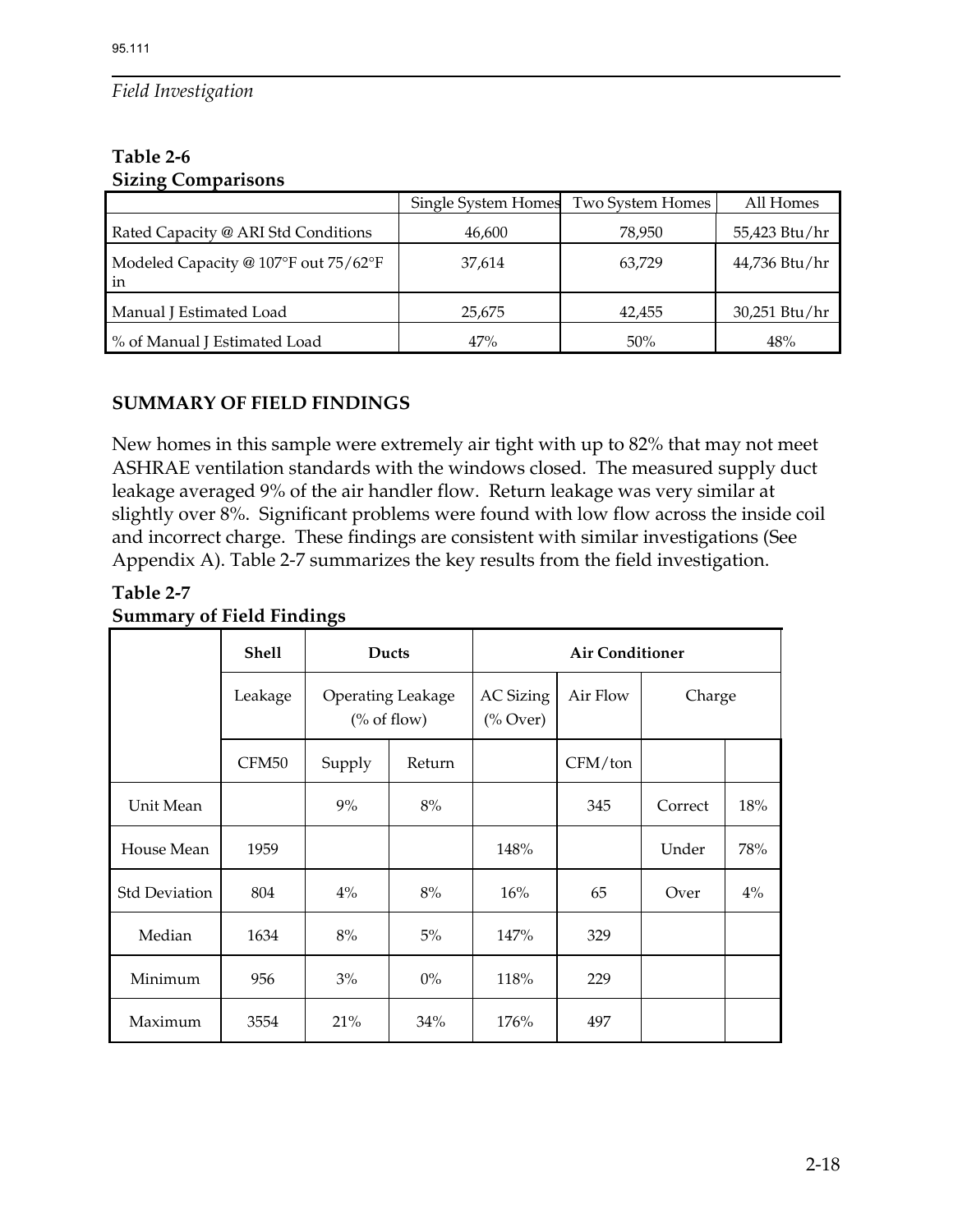# *3*  **PERFORMANCE MONITORING**

To help establish an accurate estimate of the annual energy usage and peak kW of the air conditioners, all twenty eight systems received some level of monitoring over an eight week period. The monitored data gathered was used to fine tune the comprehensive model described in Section 4. The levels of monitoring were:

- Level 1 average kW usage of the air handler and condensing unit
- Level 2

air handler and condensing unit average kW plus five critical temperatures

• Level 3

air handler and condensing unit average kW plus eight temperatures, cycle length, and condensate flow (one unit was equipped with motorized dampers that opened known size duct leaks according to a test schedule)

# **LEVEL 1 MONITORING**

APS supplied the average kW metering for both the air handler and the outdoor condensing unit for all systems. End use meters produced by Process Systems Inc. (PSI) were used for this purpose. The meter consists of a microprocessor attached to the end use load (air handler and condensing unit) with a current transducer in the circuit breaker panel. The electric load was measured several times a second and recorded as an average over fifteen minutes. The readings were stored until the PSI meter called the APS central computer at a preprogrammed time (usually in the early morning hours) using the customers phone line. The kW information was recorded at 15 minute intervals over the eight week monitoring period.

# **LEVEL 2 MONITORING**

Twelve systems were monitored with customized ACR Systems Inc. Smart Reader 6 (SR6) data loggers. The customized SR6 is capable of recording temperature data from one internal channel and four external channels and AC electrical current data from two external channels. The temperature sensors were 36 gauge type T thermocouples. The AC electrical current data was gathered with the use of an Amprobe adjustable range current probe. The data points gathered with the SR6 are summarized in Table 3-1.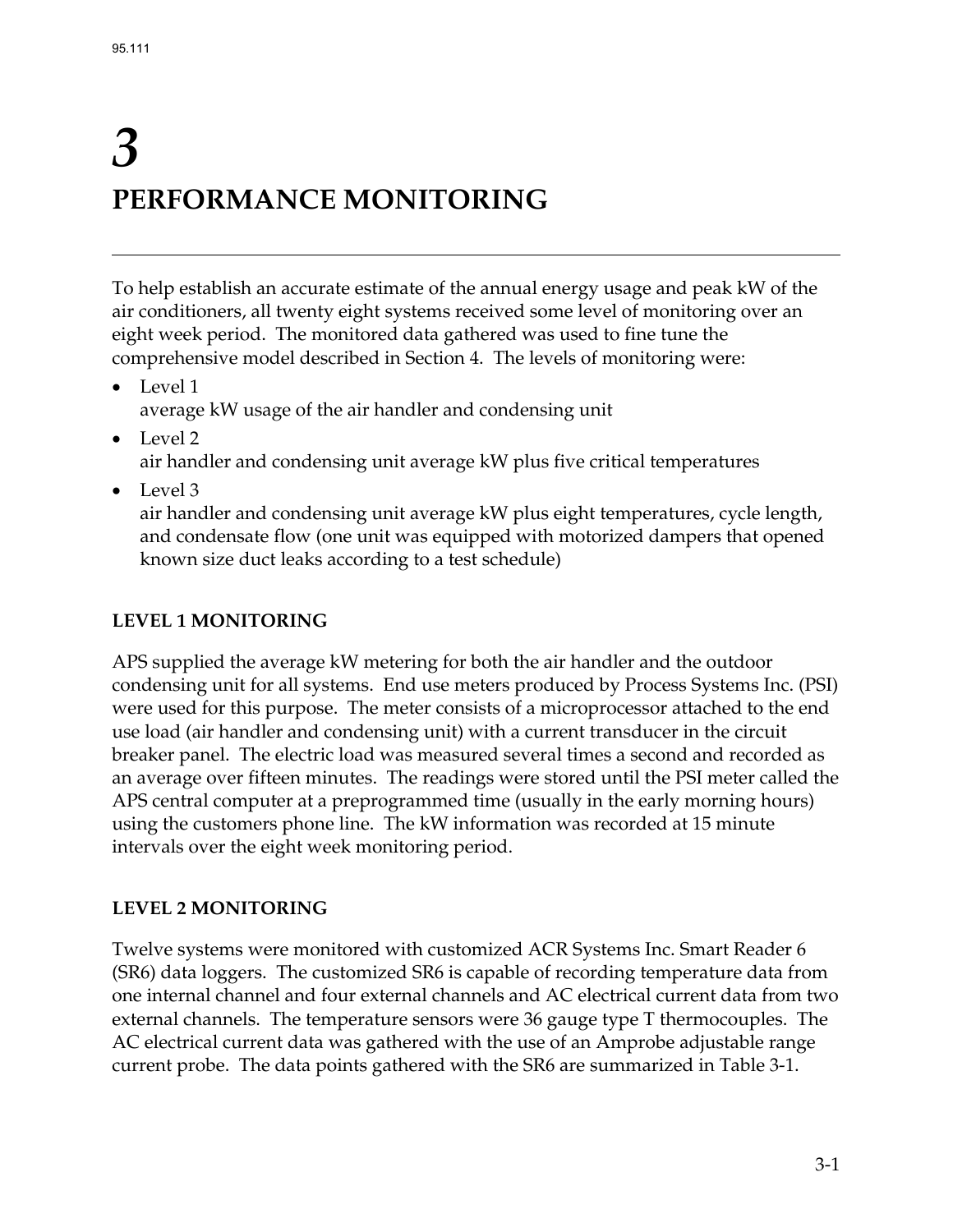## *Performance Monitoring*

| Level 2 Selisul Lucations    |                        |                                                |  |  |  |
|------------------------------|------------------------|------------------------------------------------|--|--|--|
| SR6 Input (Analog)           | Location               | Parameter                                      |  |  |  |
| <b>AC Electrical Current</b> | Power wire @ fan motor | Air handler current                            |  |  |  |
| Temperature #1 (internal)    | Attic (by air handler) | Duct location temperature                      |  |  |  |
| Temperature #2               | Outdoors               | Outdoor ambient temperature                    |  |  |  |
| Temperature #3               | Supply plenum          | Temperature of air exiting coil                |  |  |  |
| Temperature #4               | Return plenum          | Temperature of air entering air<br>handler     |  |  |  |
| Temperature #5               | Return grille          | Temperature of air entering the return<br>duct |  |  |  |

#### **Table 3-1 Level 2 Sensor Locations**

# **LEVEL 3 MONITORING**

Six systems were monitored with Campbell Scientific CR10 measurement and control modules. The CR10 is compact, rugged, fully programmable datalogger/controller. The CR10 has the flexibility to perform many data acquisition and control functions and is capable of being downloaded or reprogrammed via modem. PEG used the CR10 to gather data on the operating parameters of six air conditioners and to control one of the air conditioners that was equipped with mechanically controlled duct leakage openings. Three types of measurement devices were used in conjunction with the CR10. The temperature probes were 36 gauge type T thermocouples. The electrical current was sensed with a 50 amp split core current transducer. The reference temperature for the thermocouples was provided by a thermistor. condensate flow from the indoor coil was measured with the use of a tipping bucket gauge attached to the termination of the condensate drain. The data points gathered with the CR10s are summarized in Table 3- 2.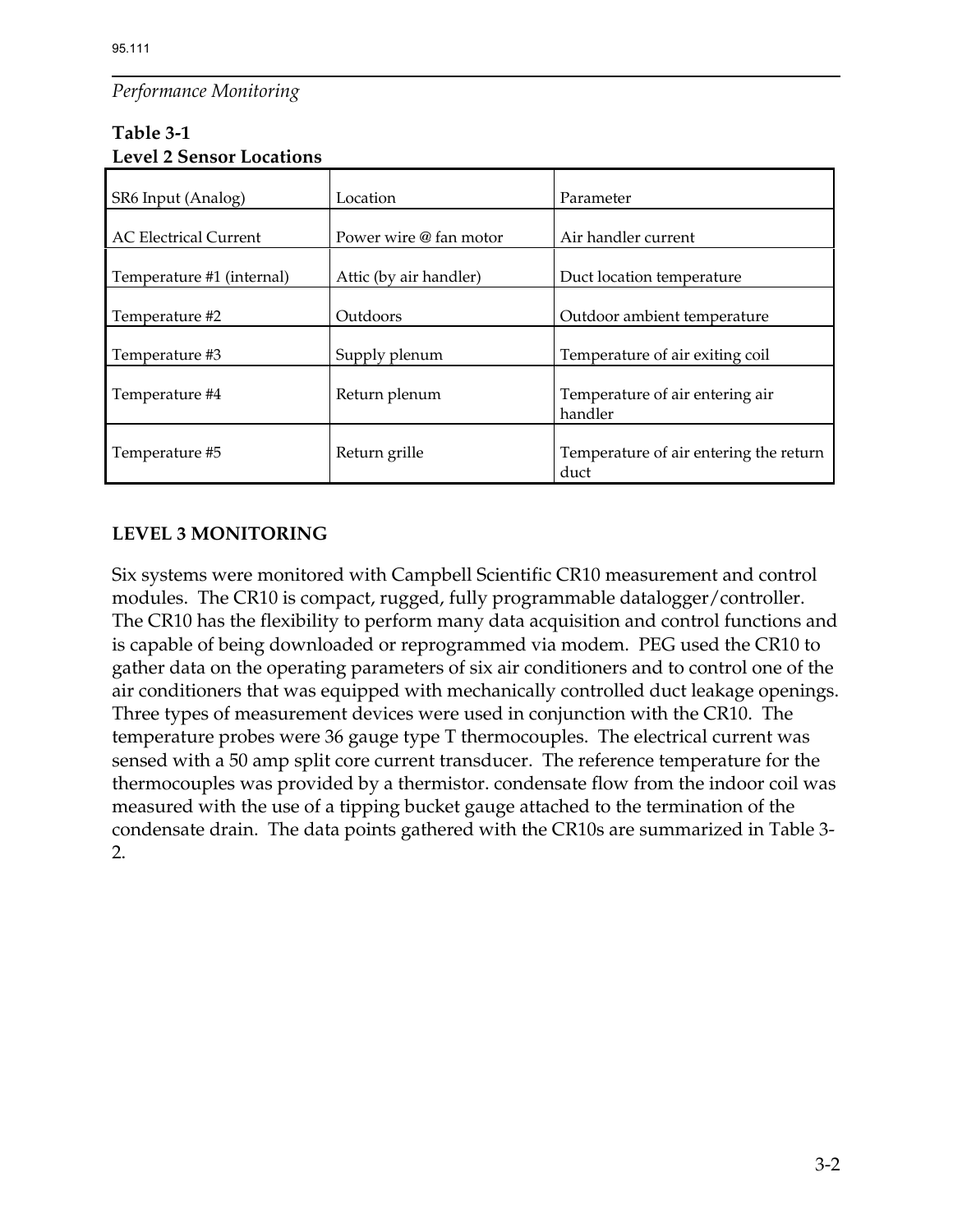# *Performance Monitoring*

# **Table 3-2 Level 3 Sensor Locations**

| CR10 Input                   | Location                | Parameter                                        |
|------------------------------|-------------------------|--------------------------------------------------|
| Temperature #1 (Analog)      | Return plenum           | Temperature of air entering air<br>handler       |
| Temperature #2 (Analog)      | Supply plenum           | Temperature of air exiting coil                  |
| Temperature #3 (Analog)      | Attic                   | Duct/AH location temperature                     |
| Temperature #4 (Analog)      | Return grille           | Temperature of air entering the return<br>duct   |
| Temperature #5 (Analog)      | Supply register         | Temperature of air leaving a main<br>supply duct |
| Temperature #6 (Analog)      | Outdoors                | Outdoor ambient temperature                      |
| Temperature #7 (Analog)      | Secondary duct location | Temperature of second duct location              |
| Temperature #8 (Analog)      | Indoors                 | Temperature by thermostat                        |
| Temperature #9 (Analog)      | CR10 Reference          | Temperature at CR10 terminal strip               |
| Temperature #10 (Analog)     | Evaporator Coil         | Saturation temperature of coil                   |
| Temperature #11 (Analog)     | Suction line at AH      | Temperature of suction line                      |
| AC Current (Pulse)           | Power wire @ Compressor | Air conditioner status                           |
| Tipping Bucket Gauge (Pulse) | Condensate drain        | Condensate flow                                  |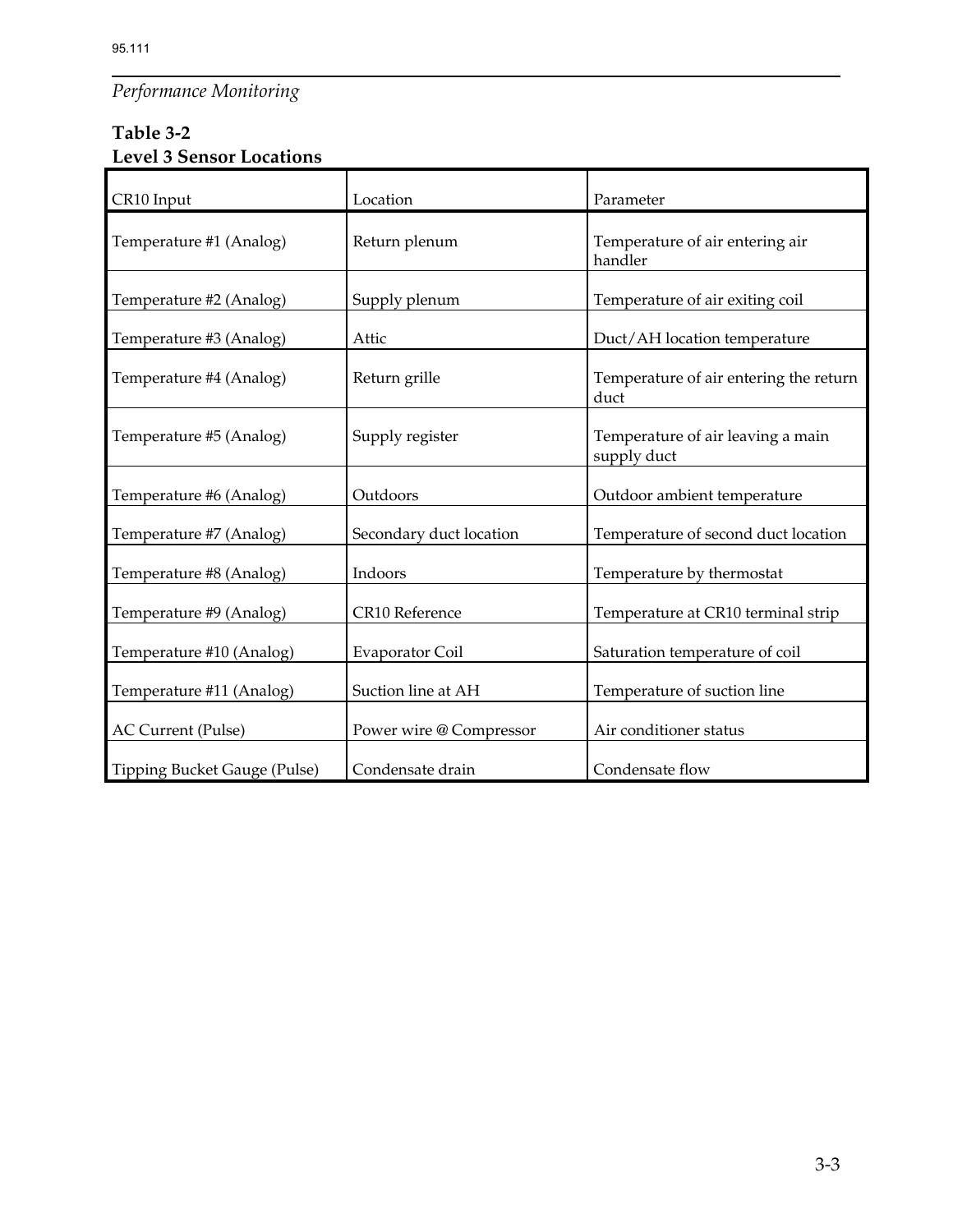<u>.</u>

# *4*  **ACHIEVABLE IMPROVEMENTS AND THEIR COSTS**

Once the nature and extent of the problems were defined in the field investigation, PEG staff investigated the realistically achievable improvements that could be made to the duct and air conditioning systems and the associated costs. Improvements examined include: sealing the ducts, using better insulated ducts, properly installing and testing the air conditioner, and increasing the peak EER of the air conditioner by two points.

- The incremental cost of contractors installing properly sealed duct systems is estimated at \$75 per system, \$30 for materials (mastic and ties) and \$45 for 1 hour of extra labor. Based on prior experience with systems in California, Florida, and North Carolina, PEG estimates that new construction duct leakage of less than 3% is achievable9.
- Based on previous PEG research, the average composition of the duct systems seen in this sampling of homes and consultation with local wholesalers the estimated extra cost for doubling the duct system insulation level to R-8 at about \$65 per house.
- PEG estimates that properly installing and testing an air conditioner (including proper evacuation, proper charge, checking capacity and EER) requires an extra 1.5 hours per system at an incremental cost of about \$70.
- Using a properly sized air conditioner (about one ton reduction after system improvements) will save \$100 per air conditioner.
- The incremental cost of an air conditioner with a two point higher peak  $EER^{10}$  is estimated at \$350 per system based on price quotes from 5 manufacturers.

The benefits of these potential improvements were assessed through detailed modeling of air conditioner and duct performance.

<sup>9</sup>Researchers and practitioners have a variety of opinions on the proper specification. Some argue for a more stringent standard based on the potential gains from a well sealed distribution system. Some argue for a less stringent standard based on the level of success they have had while using contractors with little training and little or no follow up.

<sup>&</sup>lt;sup>10</sup> Peak EER and SEER are not equivalent. Peak load reductions are not assured by increasing SEER. (SOURCE: Proctor, et al, 1994)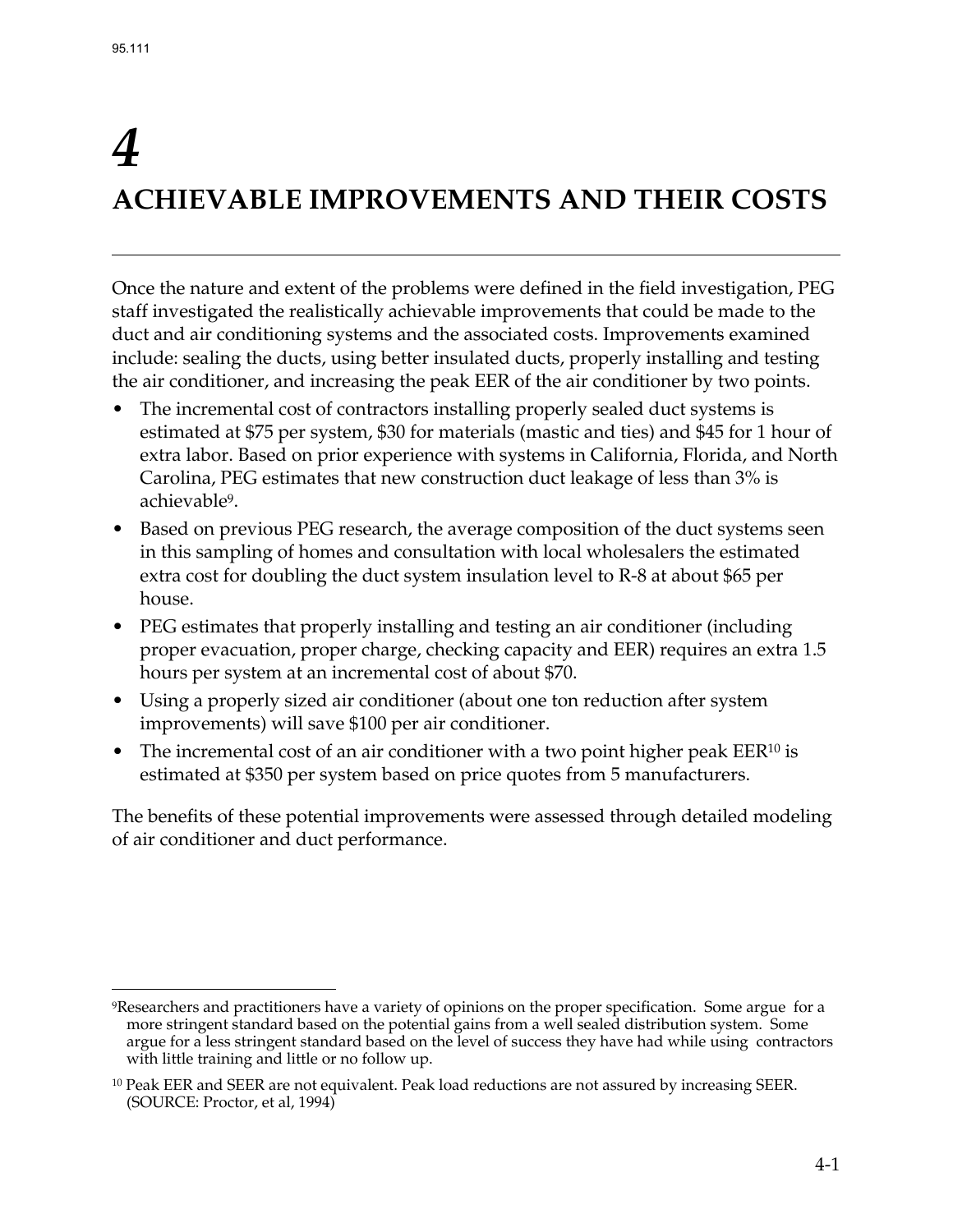# *5*  **MODELING IMPACTS ON USAGE & PEAK DEMAND**

The field investigation and monitoring results found opportunities for potentially significant improvements in system efficiency. Assessing the impacts of the identified problems and their solutions on energy usage and peak demand requires an analysis which models the air conditioner, duct system, and building shell and incorporates the interactions between them. For example, when a leaky return draws air from the attic it raises the temperature at the inlet to the indoor coil resulting in an increase in air conditioner capacity. PEG has adapted the Palmiter Duct Model (SOURCE: Palmiter and Bond, 1991) and created an AC model based on field data, laboratory data, ASHRAE models, and DOE2 models. The AC and duct models are combined into a comprehensive model that incorporates many of the complex interactions in the systems studied. The model calculates system efficiencies, losses, loads, energy usage, and demand based on a typical weather year (TMY) in Phoenix.

A realistic analysis of peak demand impact also requires characterizing the effect of occupant behavior patterns on actual cooling demand. PEG has developed a model which utilizes submetered air conditioner data to characterize the interactions between occupant behavior patterns/cooling load and effective capacity. This peak model (Model P) significantly improves upon most existing peak models which usually model peak from one general residential AC demand curve.

# **AIR CONDITIONER PERFORMANCE MODELING**

Air conditioner performance can be characterized at given conditions by system capacity and EER. These two quantities can be used to calculate the power draw and, along with air handler flow rate, the temperature drop across the indoor coil. System capacity is modeled as a function of outdoor temperature, return plenum temperature, return humidity, air handler flow rate, and charge. The model is tuned to the Phoenix climate and monitored data from these houses. EER is modeled as a function of outdoor temperature, return plenum temperature and charge. The air conditioner model return plenum temperature is calculated from the duct system model.

For both capacity and EER, each factor effecting performance is represented as a multiplicative adjustment to the rated value. The adjustment factors are based on available published data and studies by PEG.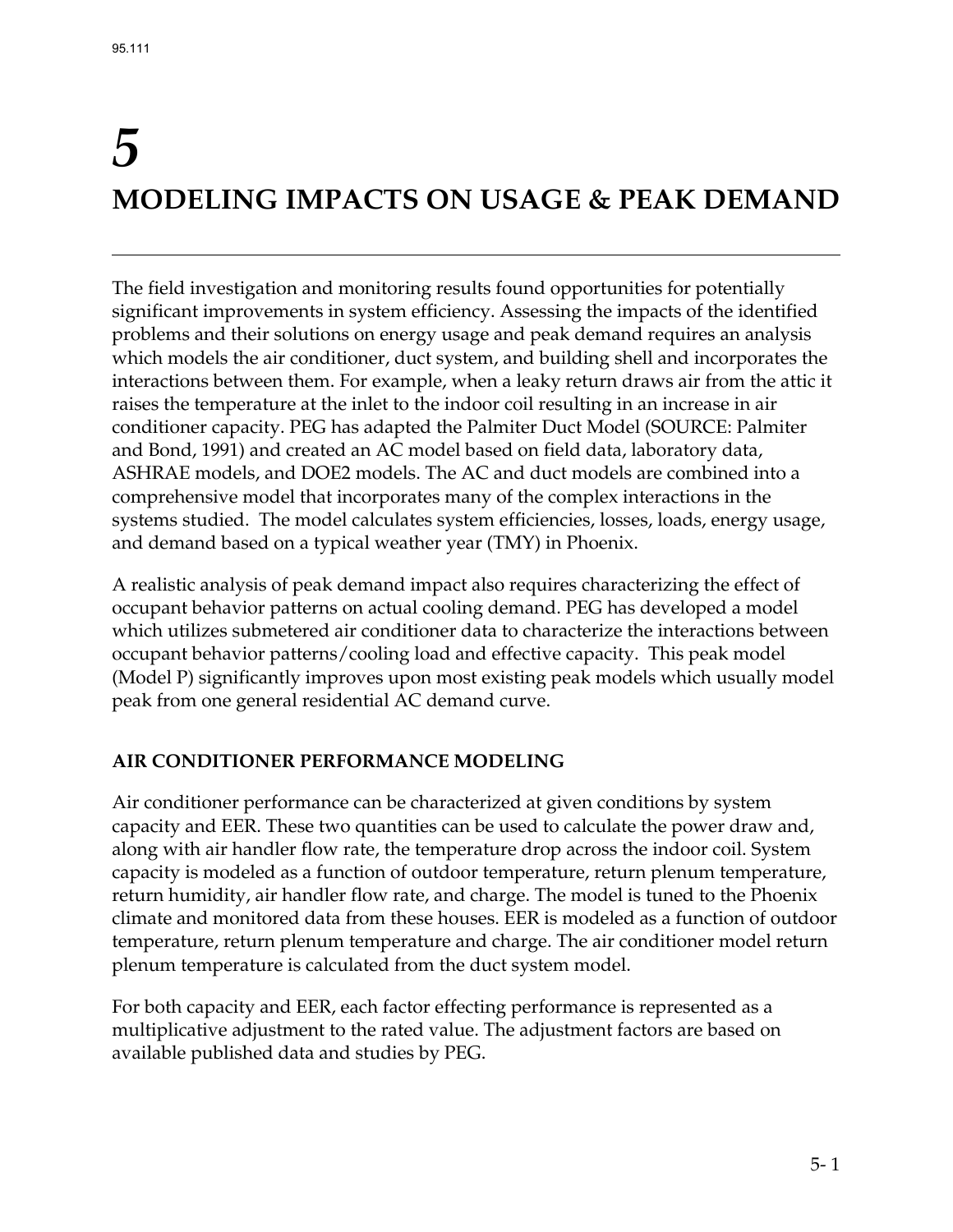### **DUCT EFFICIENCY MODELING**

The impact of duct leakage and conduction on effective system efficiency and building loads is complex. Duct leakage can cause four types of efficiency losses:

- the supply air that leaks to the exterior is a direct efficiency loss;
- the return air coming from outside and spaces warmer than outside (e.g. the attic) adds to building loads;
- the supply and return flows increase the air leakage rate of the building shell depending upon the relative size of the flows and the building's natural infiltration rate;
- when the air handler is off, the duct leaks still add to the building shell leakage rate.

Each of these effects is accounted for in the duct efficiency model. The model inputs include the supply and return leak fractions, the temperature of the air surrounding the return ducts, and the natural air leakage rate of the building shell (based on the blower door test and a limited implementation of the LBL infiltration model).

Conductive heat gain into the ducts is modeled as a function of duct area, R-values, the temperature of the air around the ducts (which depends on outdoor temperature and duct location), and the temperature of the air in the ducts (which depends on the air conditioner capacity, duct air flow, AC on time, and duct leakage rate). Duct conduction losses are dependent on the duty cycle of the air conditioner and as such are dependent on the relationship between the load, capacity, and duct size.

The leakage and conduction models interact in terms of calculating return plenum and average supply duct temperatures and in avoiding any "double-counting" (e.g., the efficiency loss due to conductive gains into the portion of supply air which leaks out of the ducts is not included).

## **ENERGY USAGE MODELING**

All of the duct-related losses are expressed in terms of percentage efficiency losses to the air conditioning system. The effective capacity of the air conditioner is calculated as the system capacity at given conditions adjusted for duct efficiency losses. The building shell load is calculated based on the empirical relationship between time of day, outdoor temperature, and actual cooling delivered at the intensively monitored sites . The effective capacity and the building shell load are used to calculate the duty cycle, which is used to calculate the cycle on time, and hourly energy usage through an iterative process. These calculations are performed for each cooling hour in the Phoenix TMY to arrive at an annual energy usage rate.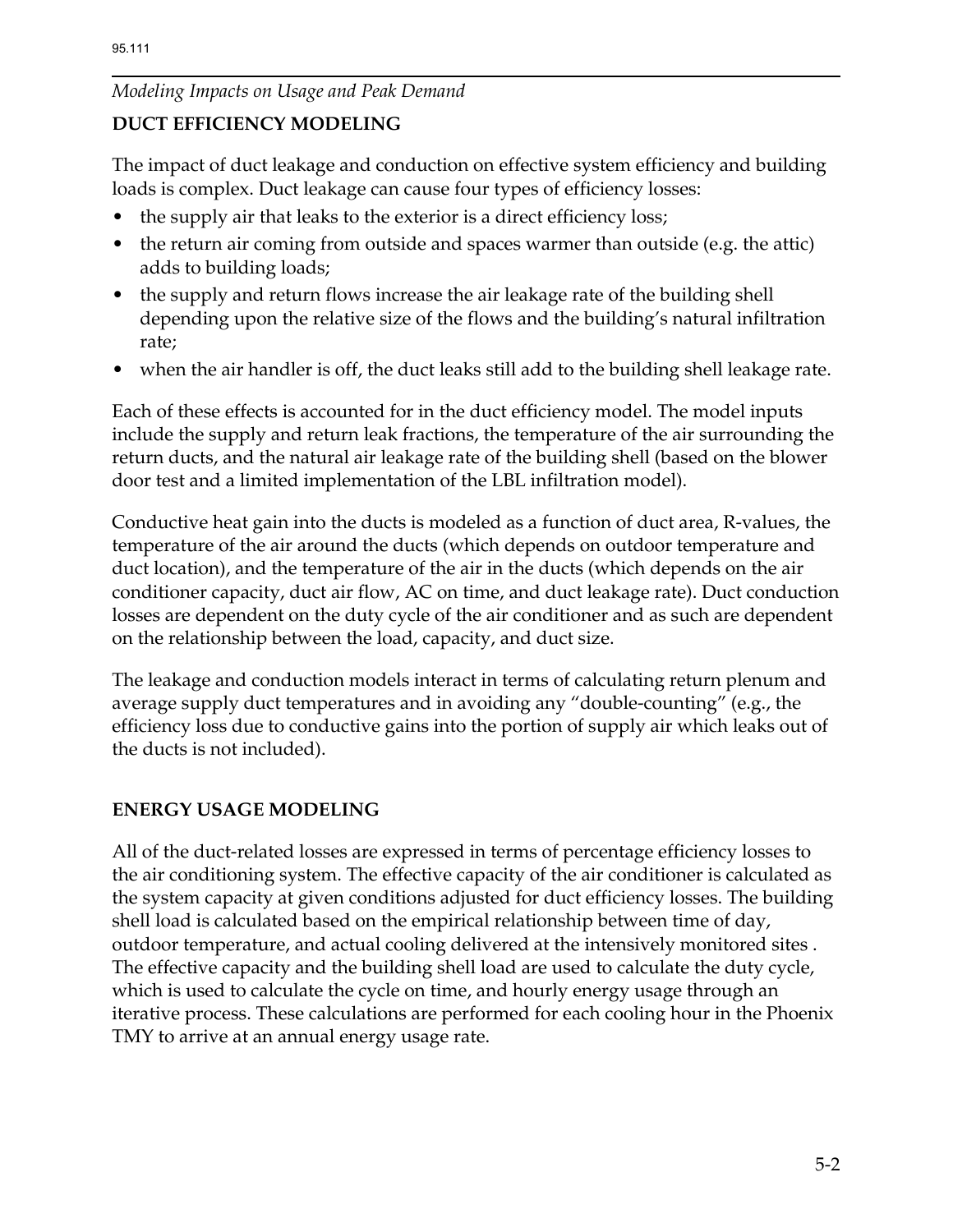# **PEAK DEMAND MODELING (MODEL P)**

The diversified demand of air conditioning systems during system peak involves more than simply modeling performance and efficiency during peak conditions. Occupant behavior patterns can have a large influence on actual demand during peak. Some households (Group A) have no air conditioning use during peak. These homes may be unoccupied at that time or the occupants have the air conditioner switched off. Other households may have the air conditioner running continuously (Group D). This is the case because often occupants have adjusted the thermostat down. Another group of households (Group B) have their air conditioners cycling on and off based on thermostatic control. Some households may effectively have a constant thermostat setting in the period of interest but the effective capacity of their air conditioning system is less than the load. These households (Group C) have air conditioners running continuously, but some achievable reduction in load or increase in effective capacity would result in them cycling. The proportion of households in each of these categories must be estimated to arrive at reasonable estimates of diversified peak demand.

PEG estimated the proportion of households in each of the above customer groups at 5 PM on peak weekdays based on the submetered new homes in this test. PEG classified each customer-peak hour into one of the four groups. The diversified demand is calculated as the weighted sum of the demands of the four groups. Group A households have no demand at peak. Group D households' demand equals their modeled connected load.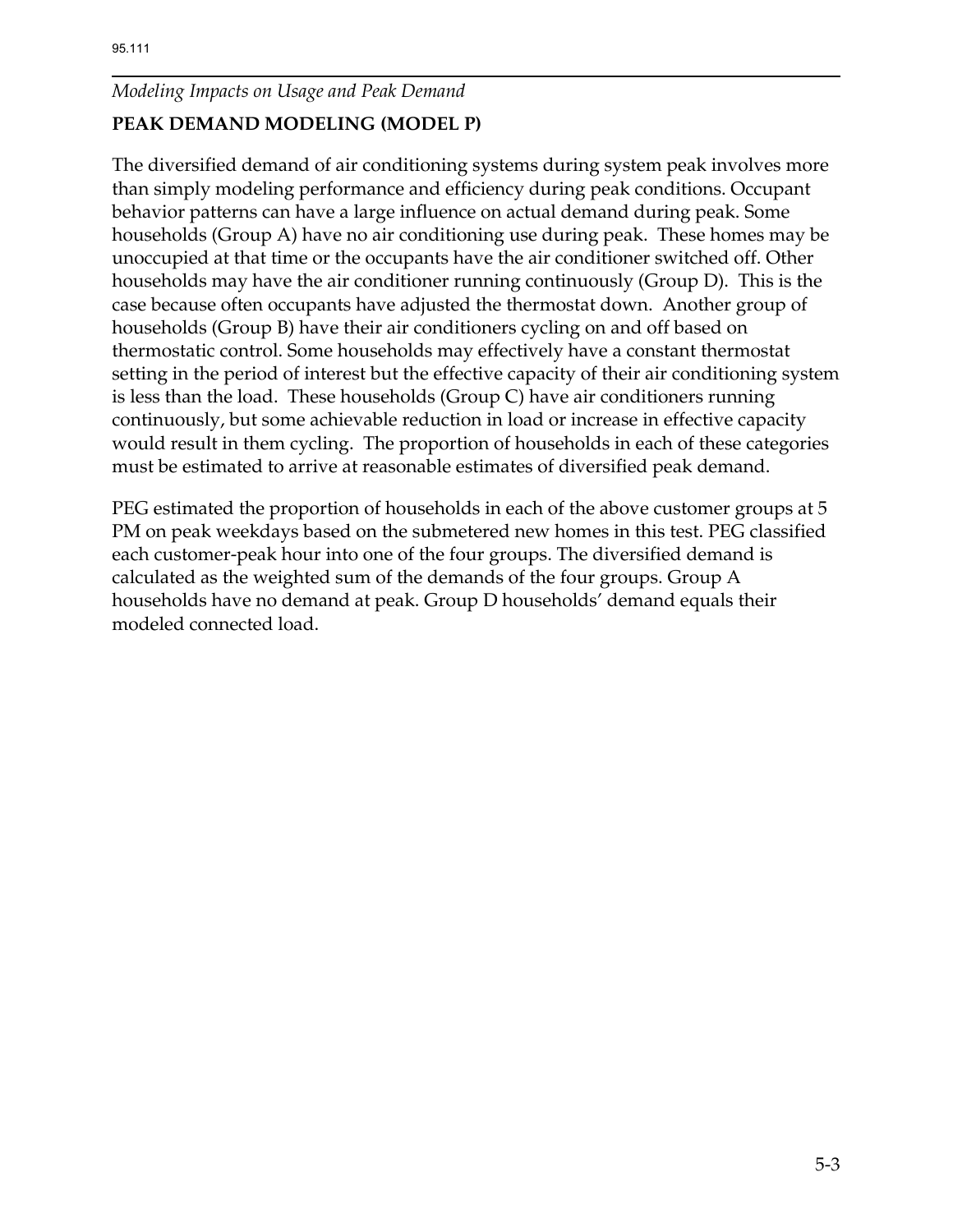# **SUMMARY OF MODEL INPUTS**

The cooling model requires information on numerous aspects of the air conditioner, the duct system and its surroundings, and the building shell. Table 5-1 describes the inputs and the sources used in this project.

| Table 5-1                              |
|----------------------------------------|
| <b>Model Inputs &amp; Data Sources</b> |

| Category              | Model Input                          | Source / Assumption                                                                                                                                          |
|-----------------------|--------------------------------------|--------------------------------------------------------------------------------------------------------------------------------------------------------------|
| Temperatures          | Outdoor Temperature                  | TMY for Phoenix                                                                                                                                              |
|                       | <b>Indoor Temperature</b>            | Assumed at 78°F                                                                                                                                              |
|                       | Temperature<br>surrounding ducts     | weighted average of outdoor and attic temperatures<br>based on field-estimated location breakdown for supply<br>and return as well as monitored temperatures |
|                       | Temperature of<br>infiltrating air   | Combination of TMY and attic temperature data                                                                                                                |
| Duct System           | Supply & return leakage<br>fractions | based on Duct Blaster™ tests, air flow test, and operating<br>pressure measurements                                                                          |
|                       | Duct leakage % of shell<br>leakage   | based on Duct Blaster™ test and blower door test                                                                                                             |
|                       | Duct Area (square feet.)             | on site measurements                                                                                                                                         |
|                       | Duct R-Value                         | R-4 based on insulation thickness                                                                                                                            |
| Air Conditioner       | Rated capacity & EER                 | from nameplate information and published values                                                                                                              |
|                       | Air Handler Flow                     | from field tests using Duct Blaster™ and duct leakage                                                                                                        |
|                       | Charge                               | weighed charge extracted from (and replaced in) unit                                                                                                         |
| <b>Building Shell</b> | Cooling load                         | Monitored AC capacity corrected for distribution losses<br>and Manual J calculations                                                                         |
|                       | Airtightness (CFM50)                 | from blower door test                                                                                                                                        |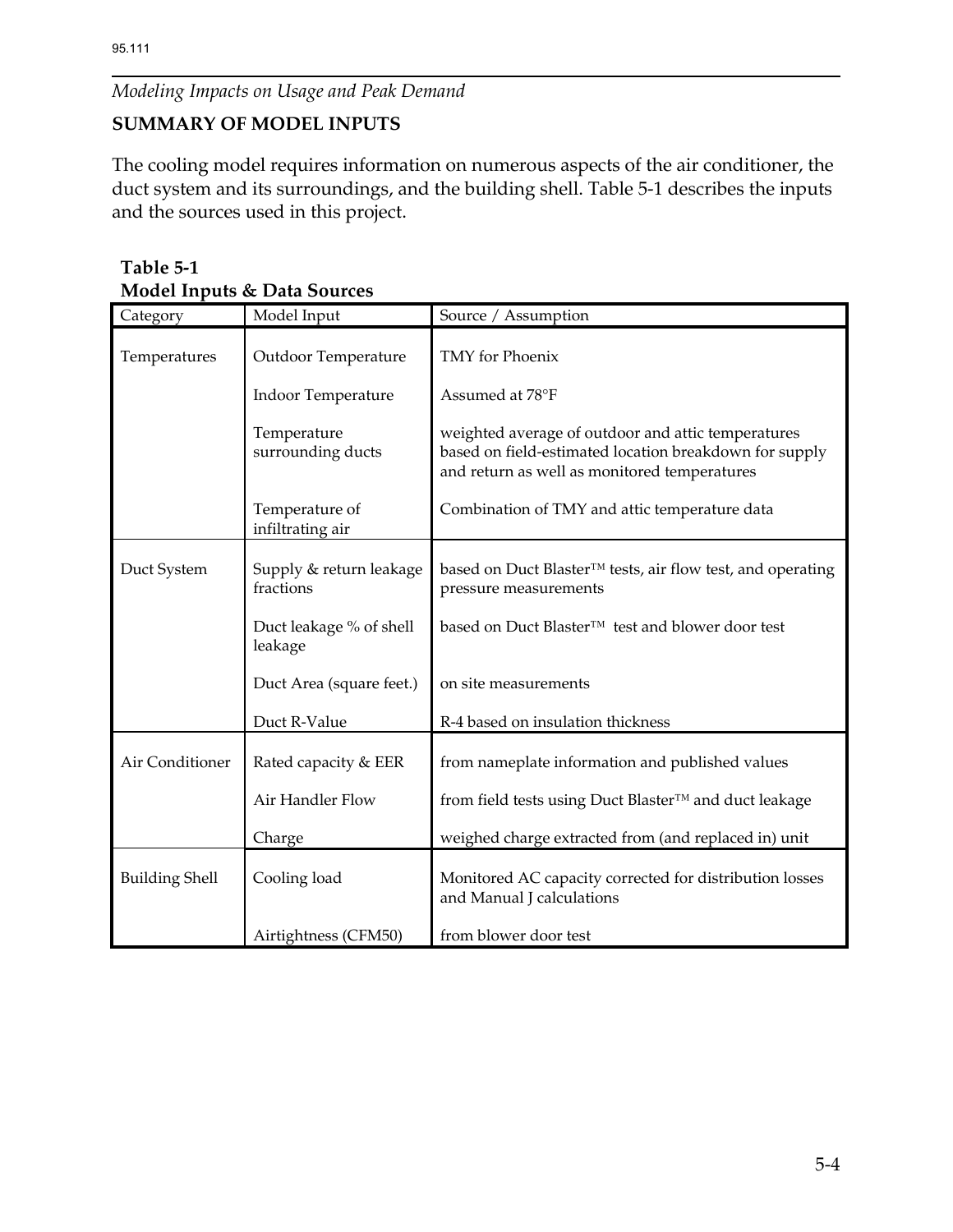# **MODELING RESULTS - BASELINE CONDITIONS**

When applied to the systems tested in the field investigation, the energy and demand models predict an average annual cooling energy consumption of 3729 kWh with 3.67 kW of diversified demand at 5 PM (4809 kWh and 3.63 kW if severely undercharged systems are included). Duct-related efficiency losses are high and air conditioner installation problems are severe (including less than 80% charge on 6 units in the sample). Some of these installation problems are self correcting (resulting in compressor failure). The summary tables are produced without these severely undercharged units.

The estimated impacts and costs of potential improvements to new residential construction in Phoenix (excluding severely undercharged units) are summarized in Tables 5-2 and 5-3. Table 5-2 shows the savings and peak reduction potential without resizing the air conditioners and Table 5-3 shows the same information if the air conditioners are resized to 15% over Manual J. This results in actual oversizing well over 15%, particularly on homes with properly installed air conditioners and sealed/insulated ducts.

#### **Table 5-2**

| Estimated Program Impacts & Costs (without resizing) |
|------------------------------------------------------|
| Severe undercharge excluded                          |

|                                          |               | <b>Savings</b> |        |      |        |
|------------------------------------------|---------------|----------------|--------|------|--------|
| <b>Program Design Elements</b>           | <b>Direct</b> | kWh            | $\%$   | kW   | $\%$   |
|                                          | Cost          |                |        |      |        |
| Baseline - Systems as found              | $\Omega$      | 3729           |        | 3.67 |        |
| A. Restrict Duct Leakage to 3% of system | \$75          | 417            | $11\%$ | 0.50 | 14%    |
| air flow                                 |               |                |        |      |        |
| B. Duct Lkg to 3% & R-8 Duct Insulation  | \$140         | 581            | 16%    | 0.64 | 17%    |
| C. Correct AC charge and air flow rate   | \$70          | 1143           | $31\%$ | 0.77 | 21%    |
| D. Duct Lkg to 3%, Charge, Air flow      | \$145         | 1458           | 39%    | 1.12 | $31\%$ |
| E. Duct Lkg to 3%, R-8, Chg/flow         | \$210         | 1571           | 42%    | 1.22 | 33%    |
| F. EER 2 higher, Chg/flow                | \$420         | 1795           | 48%    | 1.32 | 36%    |
| G. All of the above                      | \$560         | 2152           | 58%    | 1.69 | 46%    |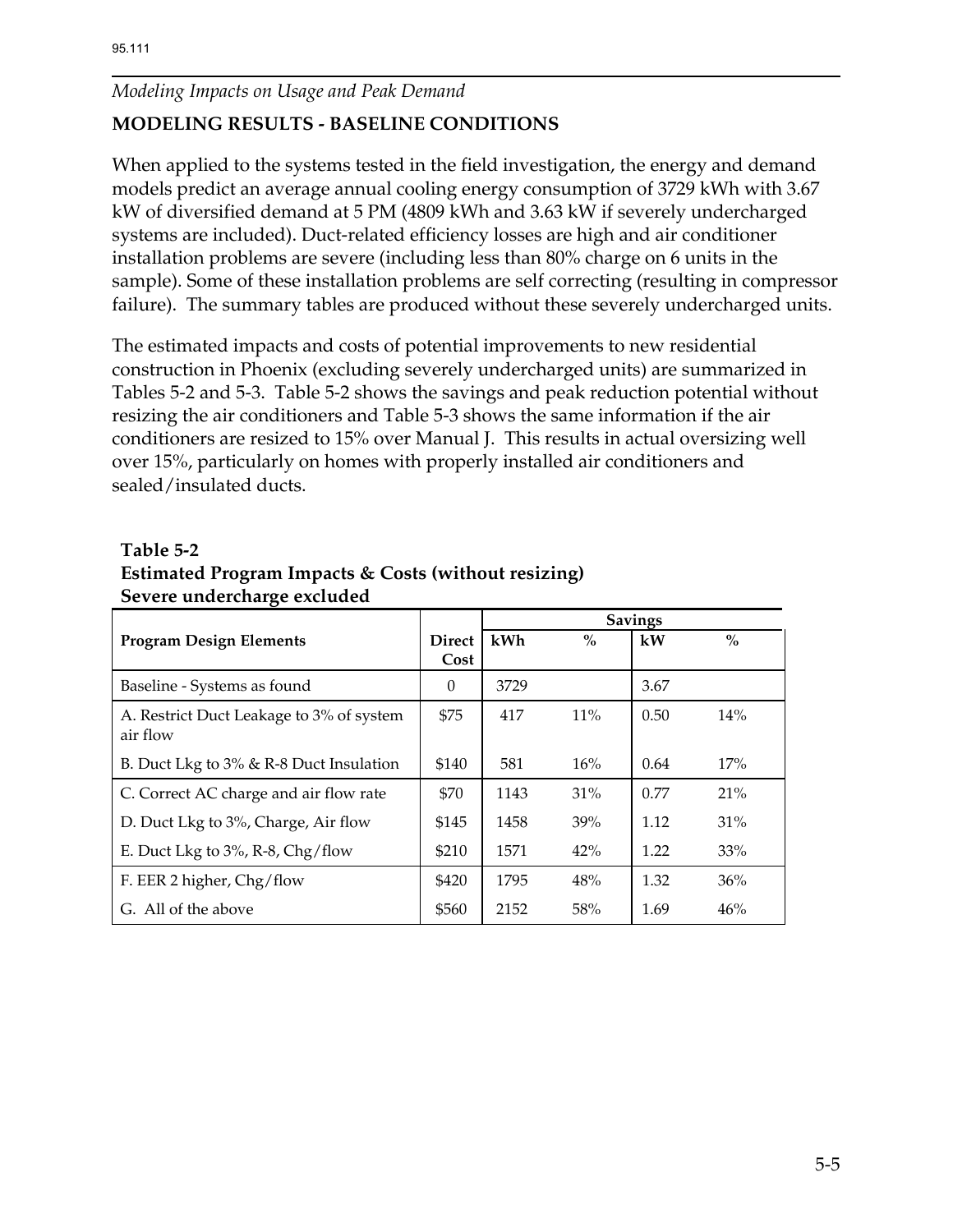#### **Table 5-3 Estimated Program Impacts & Costs (units resized to Manual J +15%) Severe undercharge excluded**

|                                          |               | <b>Savings</b> |        |      |      |
|------------------------------------------|---------------|----------------|--------|------|------|
| <b>Program Design Elements</b>           | <b>Direct</b> | kWh            | $\%$   | kW   | $\%$ |
|                                          | Cost          |                |        |      |      |
| Baseline - Systems as found              | $\Omega$      | 3729           |        | 3.67 |      |
| A. Restrict Duct Leakage to 3% of system | \$75          | 522            | 14%    | 0.65 | 18%  |
| air flow                                 |               |                |        |      |      |
| B. Duct Lkg to 3% & R-8 Duct Insulation  | \$140         | 728            | 20%    | 0.82 | 22%  |
| C. Correct AC charge and air flow rate   | \$70          | 1242           | 33%    | 0.96 | 26%  |
| D. Duct Lkg to 3%, Charge, Air flow      | \$145         | 1536           | $41\%$ | 1.29 | 35%  |
| E. Duct Lkg to 3%, R-8, Chg/flow         | \$210         | 1675           | 45%    | 1.42 | 39%  |
| F. EER 2 higher, Chg/flow                | \$420         | 1887           | 51%    | 1.48 | 40%  |
| G. All of the above                      | \$560         | 2246           | 60%    | 1.85 | 51%  |

These tables show that there are a number of potentially attractive options for reducing cooling usage and peak demands at reasonable incremental costs.

## **MODEL VERIFICATION**

Usage data were available for 22 sites (28 air conditioners). To validate the model, the 16 sites with single ACs were selected and time periods with complete usage data for all sites were sought. Seventeen days between August 26, 1995 and September 12, 1995 were suitable for analysis. The airport weather data for the period was used to drive the model for each site. Actual outdoor temperatures varied from 77 to 110 F, providing a good range of conditions for testing the model.

The total modeled cooling usage for the period averaged 713 kWh per site. The actual metered average consumption was 712 kWh. This is a surprisingly high level of agreement. The site-by-site correlation was generally weak, which was to be expected given variations in occupant behavior and thermostat settings.

The comprehensive model used in this study is unique in modeling many of the interactions between ducts, air conditioner, and building shell. Many of the interactions have been tested and improved based on the monitored houses in this study. At the same time this model, like all models, is based on simplifications of the systems and their interactions. The savings from air flow and charge correction is currently being explored in laboratory tests by PEG.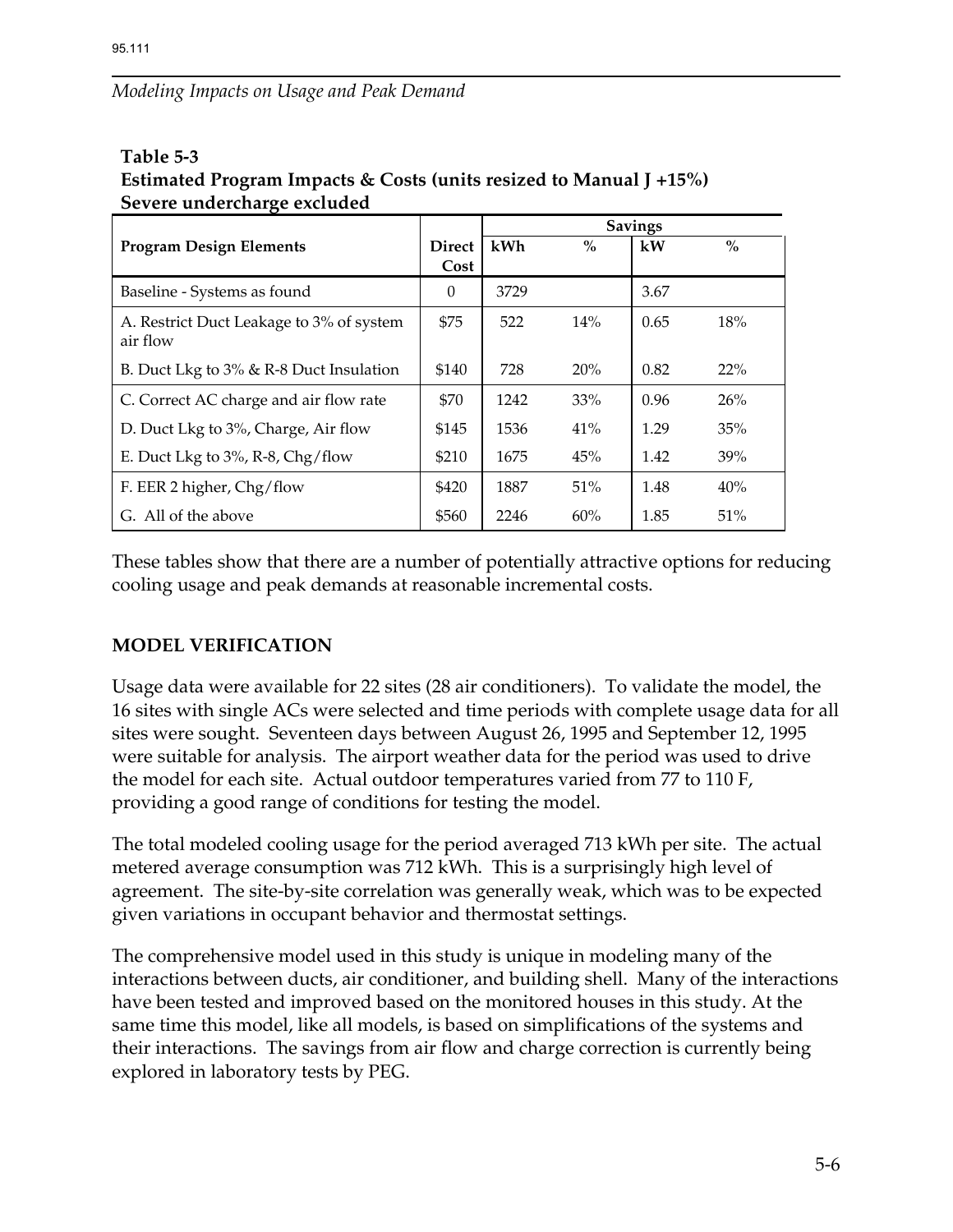# *6*  **CONCLUSIONS AND RECOMMENDATIONS**

Newly constructed homes in Arizona Public Service Company Company's service territory have substantial deficiencies in their cooling systems, similar to those found in studies from other parts of the country. Moderate cost improvements can be achieved to lower energy usage and demand while improving occupant comfort and satisfaction.

## **CONCLUSIONS**

- Duct leakage and existing duct insulation levels reduce overall cooling efficiency. Reasonable improvements can save 16% of the cooling energy for about \$140;
- Air conditioners often have insufficient air flow across the indoor coil and are frequently undercharged. Proper installation (following the manufacturers installation instructions) and testing would remedy these problems at a cost of about \$70;
- A program which ensures tight, well-insulated ducts and properly installed air conditioners could reduce cooling usage by approximately 42% and diversified peak demand by 1.2 kW. The additional cost is estimated to be \$210 per unit;
- Air conditioners can be installed with lower connected load (via lower capacity) if the systems are operating properly. Resizing the air conditioner is also a more certain change in peak than relying on the effect of duct tightness (or other program elements) alone.

APS has a variety of potentially worthwhile options for improving cooling efficiency and reducing peak demand. Proper program design, training, and quality assurance are critical issues for actually achieving these improvements.

## **RECOMMENDATIONS**

- 1) Program implementation should include quality assurance procedures to ensure savings actually occur. These quality assurance procedures should include performance testing and feedback to technicians.
- 2) Duct systems should be designed and installed in accordance with ACCA Manual D.
- 3) Ducts should be sealed with mastic and tested to ensure that total leakage does not exceed 3% of fan flow when tested at 25 pascals.
- 4) Ducts outside conditioned space should be insulated to R-8 or better.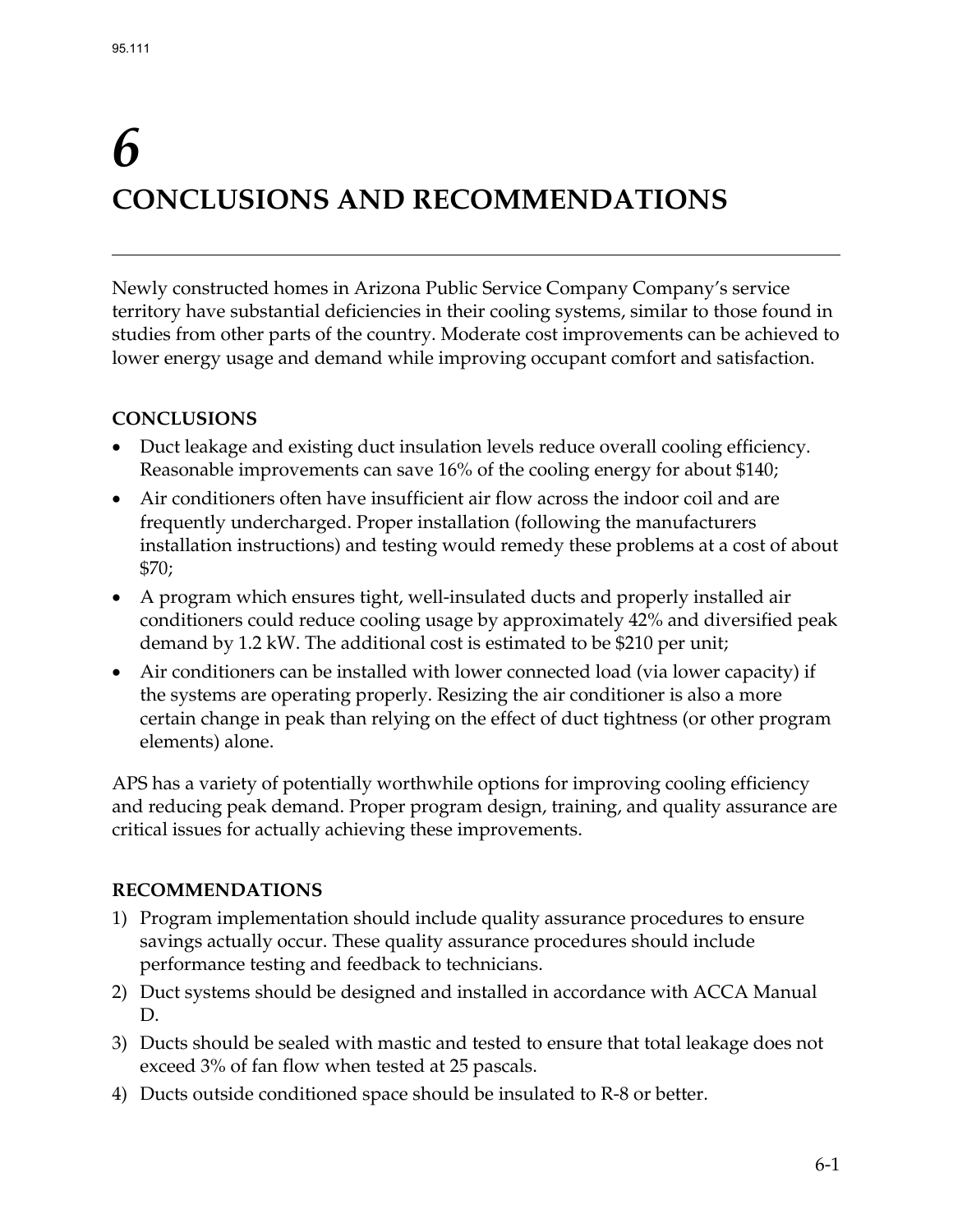### *Conclusions and Recommendations*

- 5) Air conditioners and heat pumps should be installed in complete compliance with manufacturer's instructions.
- 6) In order to ensure peak reduction, improvements on system installation and design should be accompanied with reductions in air conditioner capacity.
- 7) If air conditioner capacity is reduced, it is recommended that the duct systems remain the same size to reduce static pressures and improve air flow.
- 8) If recommendation #7 is followed, it is essential that duct insulation be increased.
- 9) Air handler manufacturers should be enlisted to work with utilities toward the common goal of building tighter air handling units, which are the cause of significant distribution system leaks and are outside the influence of the local installer;

The following additional research is recommended:

- New construction air conditioner installation practices in Phoenix should be observed. The results would allow refinement of program specifications.
- A sample of homes should be built to these specifications. On these units, equipment performance and customer satisfaction should be monitored.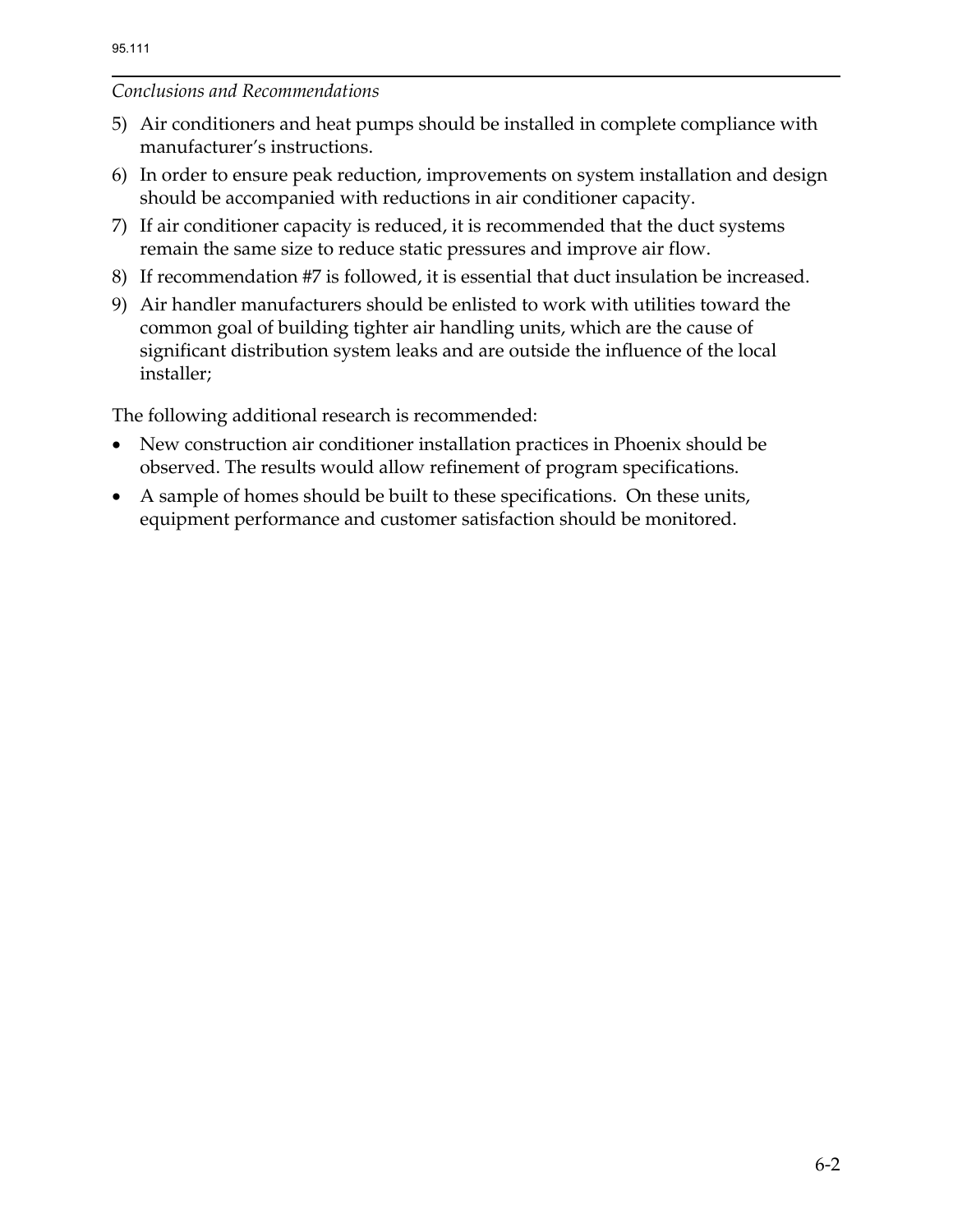# **REFERENCES**

Blasnik, M., J. Proctor, T. Downey, J. Sundal, and G. Peterson, 1995a. "Assessment of HVAC Installations in New Homes in Southern California Edison's Service Territory". Proctor Engineering Group, San Rafael, CA.

Blasnik, M., J. Proctor, T. Downey, J. Sundal, and G. Peterson, 1995b. "Assessment of HVAC Installations in New Homes in Nevada Power Company's Service Territory". Proctor Engineering Group, San Rafael, CA.

Blasnik, M., T. Downey, J. Proctor, and G. Peterson, 1996. "Assessment of HVAC Installations in New Homes in APS Service Territory". Proctor Engineering Group, San Rafael, CA..

Cavalli, J. and J. Wyatt, 1993. "Interpreting Impact Evaluation Results to Defer Local T&D Investment". 1993 International Energy Program Evalution Conference, Chicago, IL.

Cummings, J., J. Tooley Jr., N. Moyer and R. Dunsmore. 1990. "Impact of Duct Leakage on Infiltration Rates and Pressure Differences in Florida Homes." Proceedings from the ACEEE 1990 Summer Study on Energy Efficiency in Buildings, American Council for an Energy Efficient Economy, Washington, D.C.

Cummings, J., R. K. Vieira, J. K. Sonne, and J. Klongerbo. 1994. "Residential Air Conditioning Sizing Methodology Draft Final Report". Submitted to Department of Community Affairs, Florida Energy Office, Tallahassee, FL.

Farzad, M. and D. O'Neal. 1988. "An Evaluation of Improper Refrigerant Charge of a Split-system Air Conditioner with Capillary Tube Expansion - Final Report", Energy Systems Laboratory, Texas A&M University, ESL/CON/88-1.

Gammage, R.B . et al. 1986. "Parameters Affecting Air Infiltration and Airtightness in Thirty-one East Tennessee Homes". *Measured Air Leakage of Buildings*, pp. 61-69. Trechsel/Lagus, editors, ASTM STP940.

Hammerlund, J., J. Proctor, G. Kast and T. Ward. 1990. "Enhancing the Performance of HVAC and Distribution Systems in Residential New Construction." Proceedings from the ACEEE 1992 Summer Study on Energy Efficiency in Buildings, American Council for an Energy Efficient Economy, Washington, D.C.

Jacob, M. and A. Zebedee, 1994. "The Day the Engineers Were Right: Confirming the Peak Demand Reductions of FPC's Air Conditioner Duct Test and Repair Program". Proceedings from the 1994 ACEEE Summer Study on Energy Efficiency in Buildings, American Council for an Energy Efficient Economy, Washington D.C.

Jacobson, R., J. Proctor and A. Polak. 1992. "PG&E Appliance Doctor Pre-Production Test." Proceedings from the ACEEE 1992 Summer Study on Energy Efficiency in Buildings,American Council for an Energy Efficient Economy, Washington, D.C.

Jump, D. A., and M. Modera. 1994 "Energy Impacts of Attic Duct Retrofits in Sacramento Houses." 1993 . Proceedings from the 1994 ACEEE Summer Study on Energy Efficiency in Buildings, American Council for an Energy Efficient Economy, Washington D.C.

Kinert, R.C., D Engle, J. Proctor, R. Pernick. 1992. "The PG&E Model Energy Communities Program: Offsetting Localized T & D Expenditures With Targeted DSM". Proceedings from the 1992 ACEEE Summer Study on Energy Efficiency in Buildings, American Council for an Energy Efficient Economy, Washington D.C.

Neal, L. 1990. "Field Experiences with Central Air Conditioners and Heat Pumps", AEC North Carolina Alternative Energy Corporation.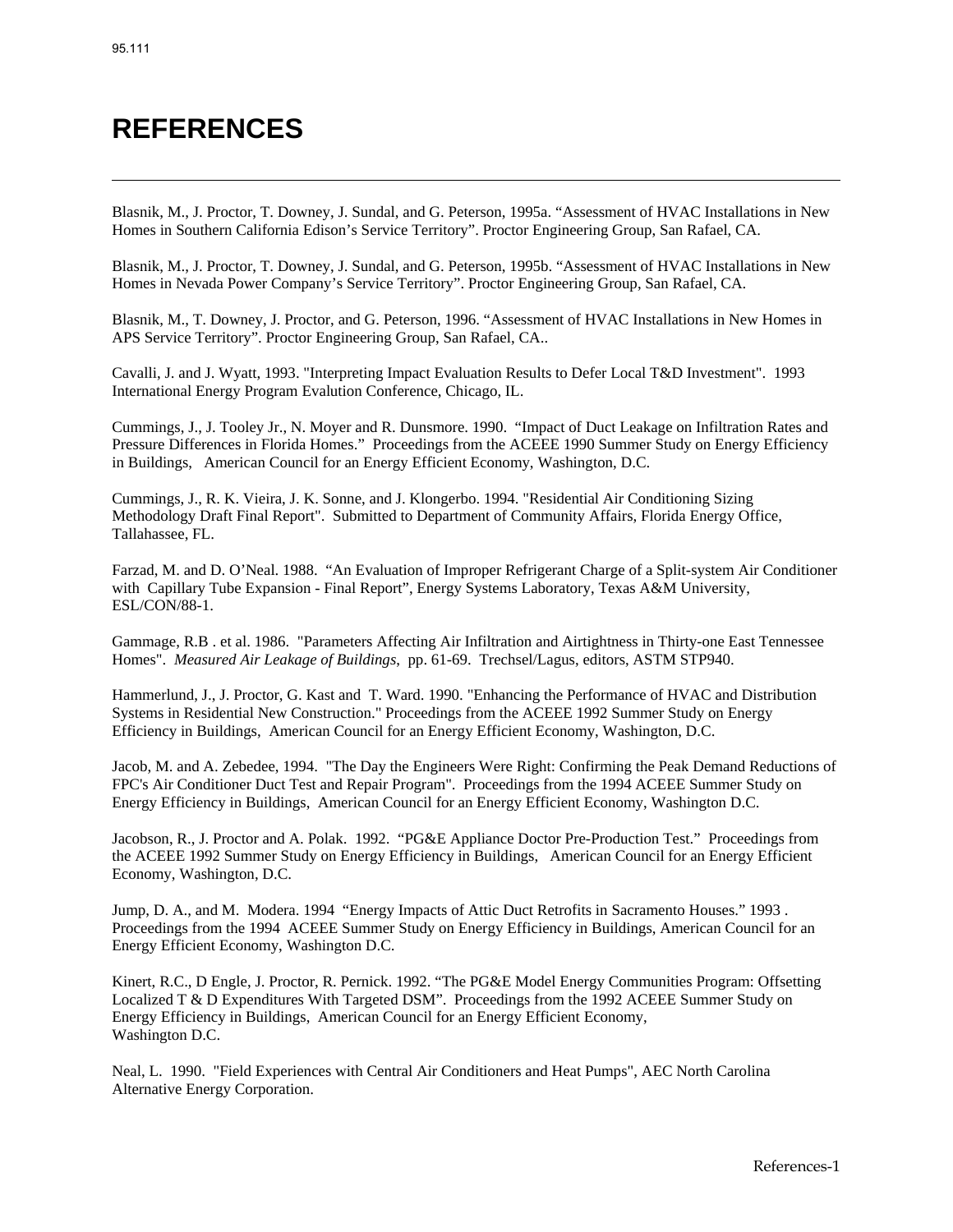Neal, L. and D. O'Neal. 1992. "The Impact of Residential Air Conditioner Charging and Sizing on Peak Electrical Demand." Proceedings from the 1992 ACEEE Summer Study on Energy Efficiency in Buildings, American Council for an Energy Efficient Economy, Washington D.C.

O'Neal, D., C. Ramsey and M. Farzad. 1989. "An Evaluation of the Effects of Refrigerant Charge on a Residential Central Air Conditioner with Orifice Expansion". Energy Systems Laboratory, Texas A&M University, ESL89-06.

Orans, R. and C. Woo, and J. Swisher. 1991. "Targeting DSM for T&D Benefits: A Case Study of PG&E's Delta District". Electric Power Research Institute, Palo Alto, CA.

Palmiter, L. and T. Bond, 1991. "Interaction of Mechanical Systems and Natural Infiltration". Proceedings from the AIVC Conference on Air Movement and Ventilation Control within Buildings.

Palmiter, L. and P. Francisco, 1994. "Measured Efficiency of Forced-Air Distribution Systems in 24 Homes". Proceedings from the 1994 ACEEE Summer Study on Energy Efficiency in Buildings, American Council for an Energy Efficient Economy, Washington D.C.

Parker, D.S. 1989. "Thermal Performance Monitoring Results From the Residential Standards Demonstration Program." *Energy Buildings*, pp 231-248.

Proctor, J., B. Davids, F. Jablonski, and G. Peterson. 1990. "Pacific Gas and Electric Heat Pump Efficiency and Super Weatherization Pilot Project: Field Technical Report". Pacific Gas and Electric Company, San Francisco, CA.

Proctor, J. 1991. "Pacific Gas and Electric Appliance Doctor Pilot Project: Final Report." Pacific Gas and Electric Company, San Francisco, CA.

Proctor, J. and R. Pernick. 1992. "Getting it Right the Second Time: Measured Savings and Peak Reduction from Duct and Appliance Repair." Proceedings from the ACEEE 1992 Summer Study on Energy Efficiency in Buildings American Council for an Energy Efficient Economy, Washington, D.C.

Proctor, J. 1993. "Estimating Peak Reduction from Submetered Data." 1993 International Energy Program Evalution Conference, Chicago, IL.

Proctor, J., M. Blasnik, B. Davis, T. Downey, M. Modera, G. Nelson and J. Tooley. 1993. "Diagnosing Ducts: Finding the Energy Culprits". Sept/Oct 1993 *Home Energy* pp 26-31.

Proctor, J., Z. Katsnelson, G. Peterson, and A. Edminster. 1994. "Investigation of Peak Electric Load Impacts of High SEER Residential HVAC Units". Pacific Gas and Electric Company, San Francisco, CA.

Rice, C. 1991. "The ORNL Modulating Heat Pump Design Tool – User's Guide". Prepared for the U. S. Department of Energy.

Tooley, J. Jr. and N. Moyer. 1989. "Mechanical Air Distribution and Interacting Relationships". Proceedings from Symposium on Improving Building Systems in Hot and Humid Climates, pp. A24-31. Texas A&M University, College Station, TX.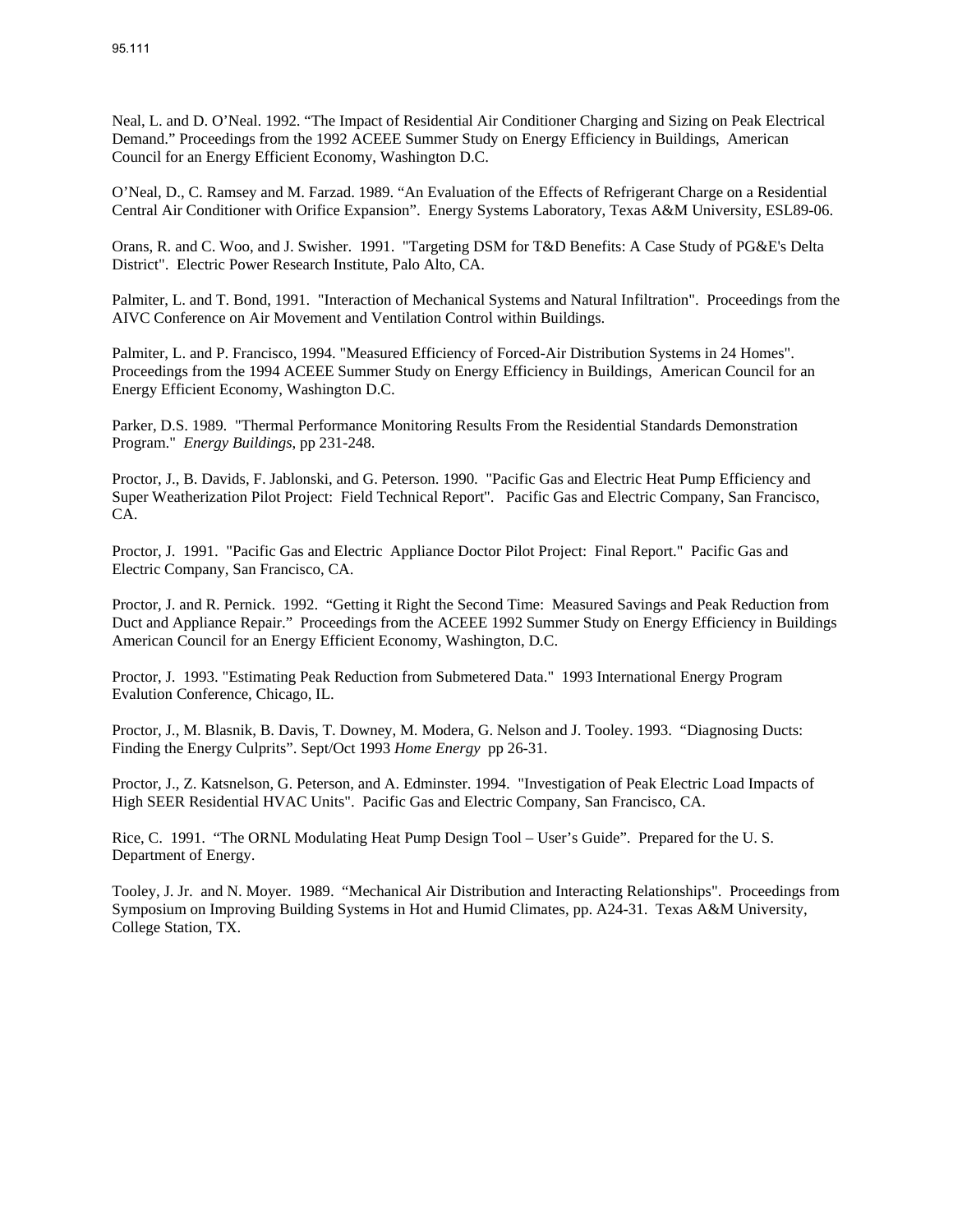# **GLOSSARY**

**97.5% Design** - ASHRAE published values for outdoor design temperature that will be exceeded on average 73 hours of the summer months (June through September).

**ACCA Manual J** - Residential heating and cooling load estimation methodology published by the Air Conditioning Contractors of America.

**Air Changes per Hour (ACH)** - The number of times that air in the house is replaced with outdoor air in one hour.

**Air Handler** - The fan and cabinet assembly that moves air across a heat exchanger and through a duct system.

**Blower Door** - A large variable speed fan fitted with flow and pressure measuring devices. It is mounted in a doorway to measure the leakage of a structure.

**Capacity** - The amount of heat added to (heating) or removed from (cooling) a structure by the heating or cooling equipment.

**Capillary Tube** - A refrigerant metering device that utilizes fixed diameter and length of tubing to control the flow of refrigerant.

**CFM50 -** A measurement of the house air leakage based on the air flow necessary to maintain a 50 pascal pressure differential between the house and outside.

**Charge** - The quantity of refrigerant in a system.

**Connected Load** - The amount of power draw when the unit is running continuously.

**Design Cooling Load** - The heat gain of a structure at the ASHRAE 97.5% design outdoor temperature and 75°F dry bulb 62°F wet bulb indoors (expressed in Btu/hr).

**Diversified Peak Demand** - The amount of power draw realized by the utility during their peak period for a particular end use for the customers that have that end use.

**Dry Bulb Temperature** - The temperature measured using a common thermometer.

**Duct Blaster™** - Similar to a small blower door, this device is used to test the leakage of a duct system.

**Duct Leakage (Exterior)** - The leakage of the duct system to outside the structure.

**Duct Leakage (Total)** - The leakage of the duct system including unintentional leakage to inside and outside the structure.

**Duty Cycle** - The percentage of time that an end use is on during a specified period.

**EER** - The Energy Efficiency Ratio. The capacity of an air conditioner (in Btu/hr) divided by the electrical input (in watt hours).

**Effective Capacity -** A rating of the systems true operating capacity adjusted for duct losses experienced. **Evacuation** - The removal of gases from a closed refrigerant system until the pressure is below atmospheric pressure.

**Evaporator** - The heat exchanger (coil) in a refrigerant system that removes heat thus boiling the refrigerant.

**Flow Hood** - A calibrated air flow measurement device.

**Group A -** The group of customers shown through Model P to have their air conditioners off during peak.

**Group B -** The group of customers shown through Model P to have their air conditioners cycling on and off during peak due to thermostatic control.

**Group C -** The group of customers shown through Model P to have their air conditioners running continuously during peak, but could be in Group B if some reduction of load or increase of effective capacity were implemented.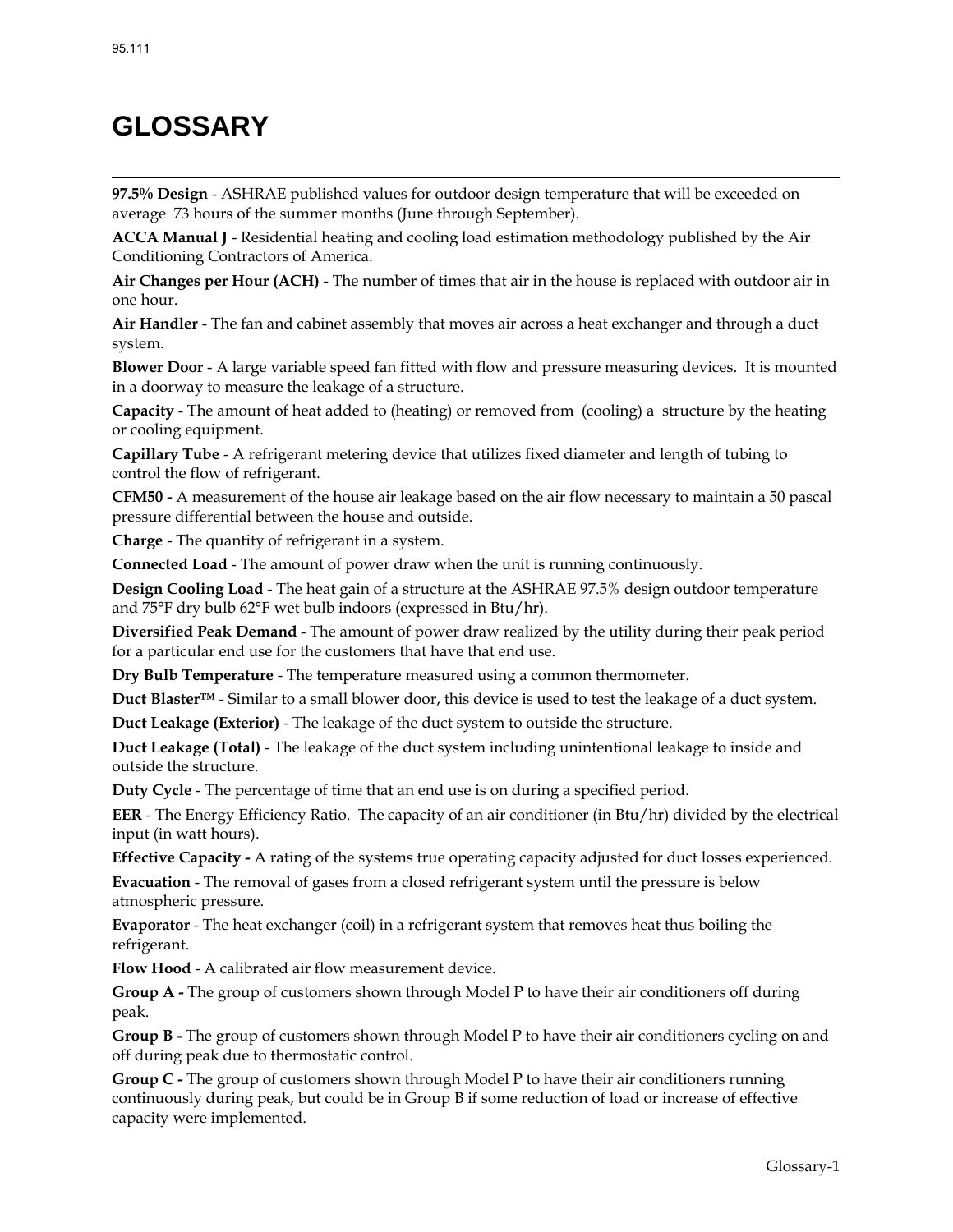*Conclusions and Recommendations* 

**Group D -** The group of customers shown through Model P to have their air conditioners running continuously during peak.

**Half -Nelson** - A methodology used to estimate the ratio between total supply leakage and total return leakage based on pressure measurements with all registers blocked.

**HVAC** - Heating, Ventilating and Air Conditioning.

**Indoor Coil** - The evaporator coil, located at the air handler, on an air conditioning system.

**Latent Capacity** - The amount of moisture removed by a cooling appliance.

**Micron Gauge** - A calibrated instrument used to measure vacuum in a closed refrigerant system.

**Model P -** A model that examines occupant behavior patterns to make adjustments to peak effects of various DSM options.

**N factor** - The infiltration/leakage coefficent. A conversion factor from blower door measured leakage(CFM 50) to modeled average infiltration rates, This factor is derived from a simplification of the LBL model.

**Overcharge** - The condition of an air conditioning system that has more refrigerant than is specified by the manufacturer .

**Package Unit** - An air conditioning system with all major components located in one cabinet.

**Pascal** - A small metric unit of pressure. One pascal is 0.000145 PSI.

**Pressure Pan** - A shallow pan placed over a supply or return grill with a blower door operating. The pressure measured at the pan is a qualitative indication of duct system leakage.

**Return System** - The portion of the duct system used to return air from a structure to the air handler.

**Saturation** - The temperature/pressure at which both the refrigerant liquid and vapor are present in equilibrium

**SEER** - The Seasonal Energy Efficiency Ratio, a comparative measure of an air conditioners efficiency, much like EER but rated at a much cooler outdoor temperature.

**Sensible Capacity** - The amount of heat added to or removed from a structure measured by dry bulb temperature.

**Split System** - An air conditioning system that has the condenser remotely located from the evaporator.

**Static Pressure** - A measure of pressure that is equally exerted in all directions within a given point of the duct system.

**Subcooling** - The difference in temperature between liquid refrigerant and saturated refrigerant at the same pressure.

**Superheat** - The difference in temperature between refrigerant vapor and saturated refrigerant at the same pressure.

**Supply System** - The portion of the duct system used to deliver conditioned air from the air handler to individual rooms.

**Hourly Temperature Bins** - The number of hours during the season that the outdoor temperature falls within the specified range.

**Thermostatic Expansion Valve** (TXV) - A refrigerant metering device that adjusts the flow of refrigerant to maintain a constant superheat at the exit of the evaporator coil.

**Ton of Cooling** - The amount of heat required to melt a ton of ice at 32°F in one hour (12,000 Btu/hr).

**Unconditioned Space** - The part of a structure that is not intentionally heated or cooled by the heating or cooling equipment.

**Undercharge** - The condition of an air conditioning system that has less refrigerant than is specified by the manufacturer.

**Weighing in Charge** - A method of charging refrigerant systems by using a scale.

**Wet Bulb Temperature** - The temperature measured by a thermometer covered with a wet wick with air blowing across it. The measured temperature is lower than the dry bulb temperature and is a measure of moisture in the air.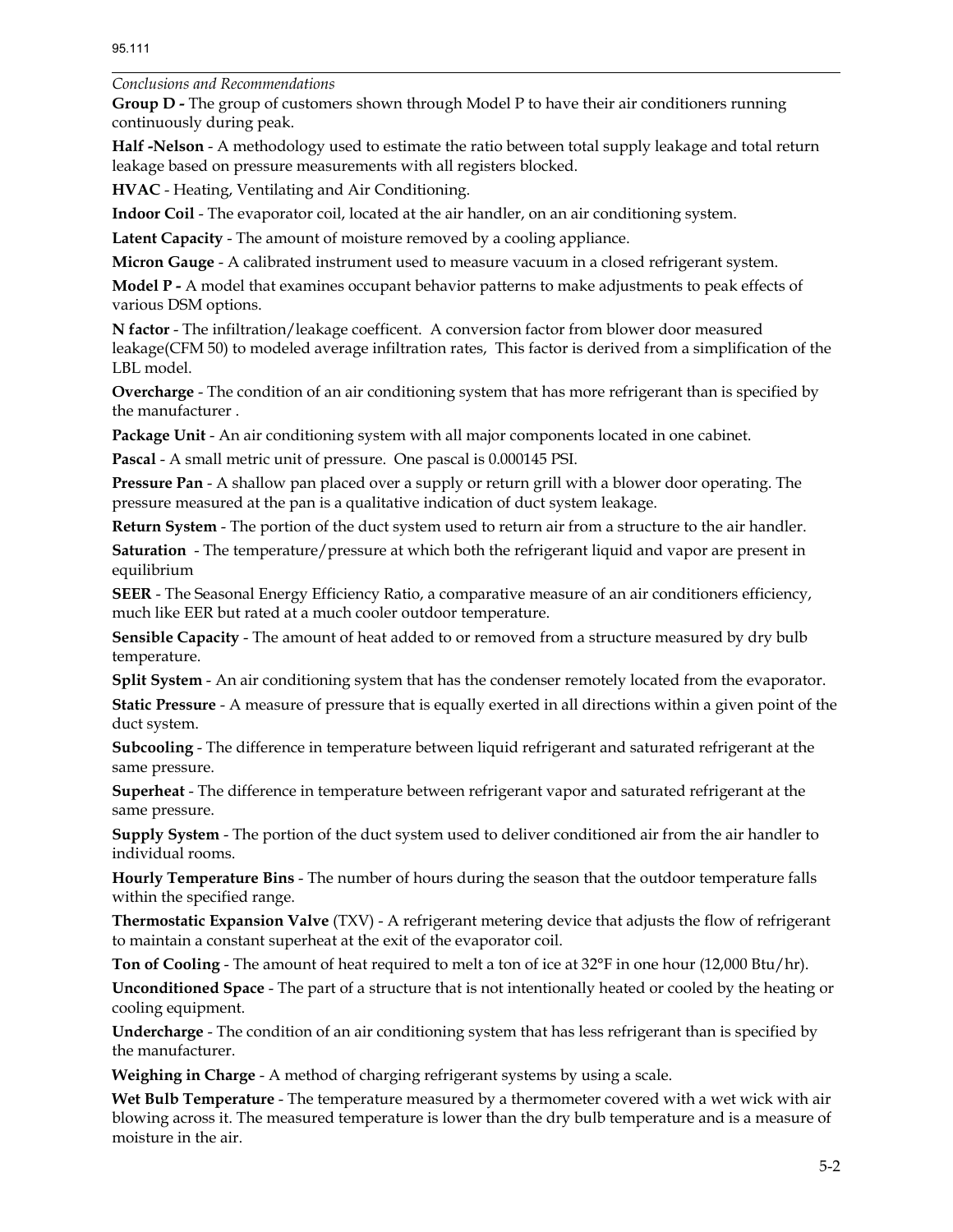# **APPENDIX A: SUMMARY OF RELATED STUDIES**

A number of previous studies have been conducted on duct systems and air conditioners in both new construction and retrofit applications. These studies were completed by Cummings et al., Hammerlund et al., Jacobson et al., Jump and Modera, Neal, Proctor et al. (1990) and Proctor (1991). Five of these studies included field monitoring of energy usage (Cummings et al., Jacobson et al., Jump and Modera, Proctor et al. (1990) and Proctor (1991). All but one of these studies examined impacts of retrofit improvements to the air conditioners and/or duct systems on previously constructed houses, while Hammerlund et al. dealt solely with newly constructed homes.

#### **BLASNIK ET AL Assessment of HVAC Installations in New Homes in Southern California Edison's Service Territory.**

In a study of newly constructed residences in the Coachella Valley region of Southern California 10 houses with central air conditioners were examined for installation practices and system performance. Each residence was tested for problems in two major areas; duct leakage to the exterior and air flow through the indoor coil (system charge could not be assessed due to the lack of power to the air conditioners).

Ten houses from two local contractor were selected for testing in two subdivisions. One of the subdivisions were all one story houses while the other contained all two story houses. Even though the residences examined were newly constructed and all had received a utility financial incentive for installation of energy efficient air conditioners, significant deficiencies were found in all air conditioning systems.

The predominate problem found was duct leakage to the exterior. Testing indicated that the one story houses had a much higher duct leakage rate than the two story houses. The measured average duct leakage to the exterior was 441 CFM50 and 144 CFM50 respectively. The primary difference was found to be the extensive use of building cavity and platform return plenums on the single story houses. The measured supply duct leakage when corrected to the system operating pressures represents an average of 9.5% of the air handler flow on the one story houses and 4.1% of the air handler flow on the two story houses. Return leakage was more than twice as large, averaging 20.8% and 11.6% in the two types of houses respectively.

Low air flow through the indoor coil was also found to be a problem in these residences. The average airflow through the indoor coil (including return system leakage) was 319 CFM per ton. This is about 20% below the manufacturers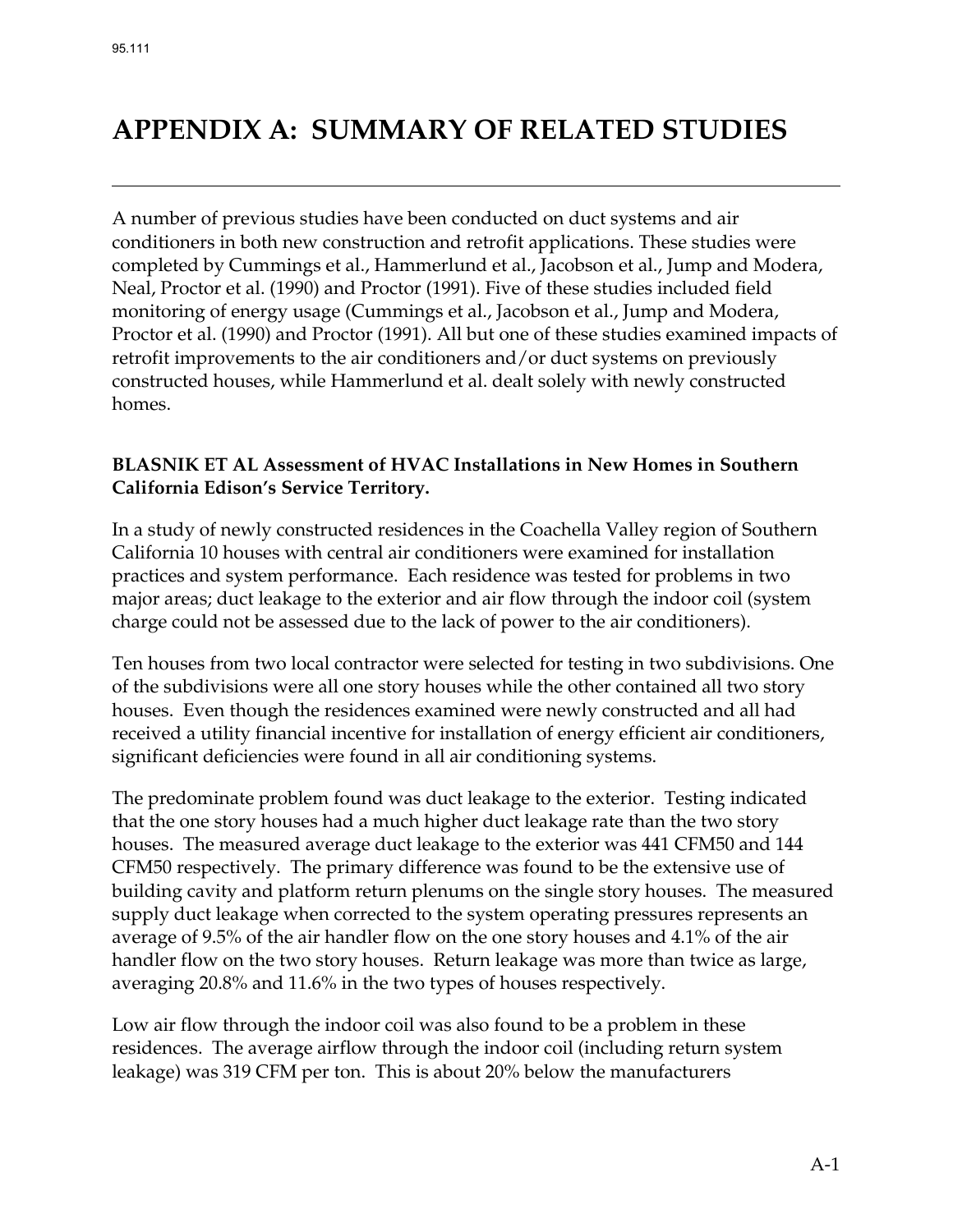recommendation of 400 CFM per ton. Examination of the duct systems indicated that the main cause of low air flow was attributed to undersized return duct systems.

With interactive effects taken into account, the average energy savings opportunities for cooling the residences by decreasing duct leakage, improving duct system R-value and insuring properly operating air conditioning systems was estimated at 44%

# **BLASNIK ET AL Assessment of HVAC Installations in New Homes in Nevada Power Company's Service Territory.**

In a comprehensive study of newly constructed residences in Las Vegas 30 houses containing 40 central air conditioning systems were examined for installation practices and system performance. The houses represented 17 developments built by 10 general contractors, utilizing 11 HVAC contractors. Each residence was examined for problems in five major areas; duct leakage to the exterior, air flow through the indoor coil, refrigerant charge, air conditioner sizing and building shell leakage.

The average measured duct leakage to the exterior was 253 CFM50 (about 17% of the measured building shell leakage). The average duct leakage adjusted to the operating pressures of the duct system was 99 CFM of supply leakage and 103 CFM of return leakage, representing approximately 9% of the total system flow for both the supply and return side of the system.

Low air flow through the indoor coil was also found to be a problem in these residences. The average airflow through the indoor coil (including return system leakage) was 345 CFM per ton. This is about 14% below the manufacturers recommendation of 400 CFM per ton. Half of the systems tested had airflow below 350 CFM per ton (often used as a level requiring corrective action). Examination of the duct systems indicated that the main cause of low air flow was due to inadequate duct system sizing and the extensive use of flex ducting. The only HVAC contractor that used rigid metal ducting rather than flex duct was one of only two contractors that had correct air flow on all of their systems examined (the other contractor with correct air flow on all systems examined used air handlers that were oversized by one ton over the condensing unit which resulted in adequate air flow but excessive system static pressure which increased the operating duct leakage).

Thirty seven systems were checked for refrigerant charge. Even though all systems had just recently been installed only 21% were correctly charged. Of the remaining systems, 29% were undercharged and 50% were overcharged. Air conditioner sizing was also examined. The rated capacity of the air conditioners at design conditions for Las Vegas was compared to the Manual J calculated cooling load of each house. The average house was found to have air conditioning capacity that was oversized by 33% when compared to the calculated design loads.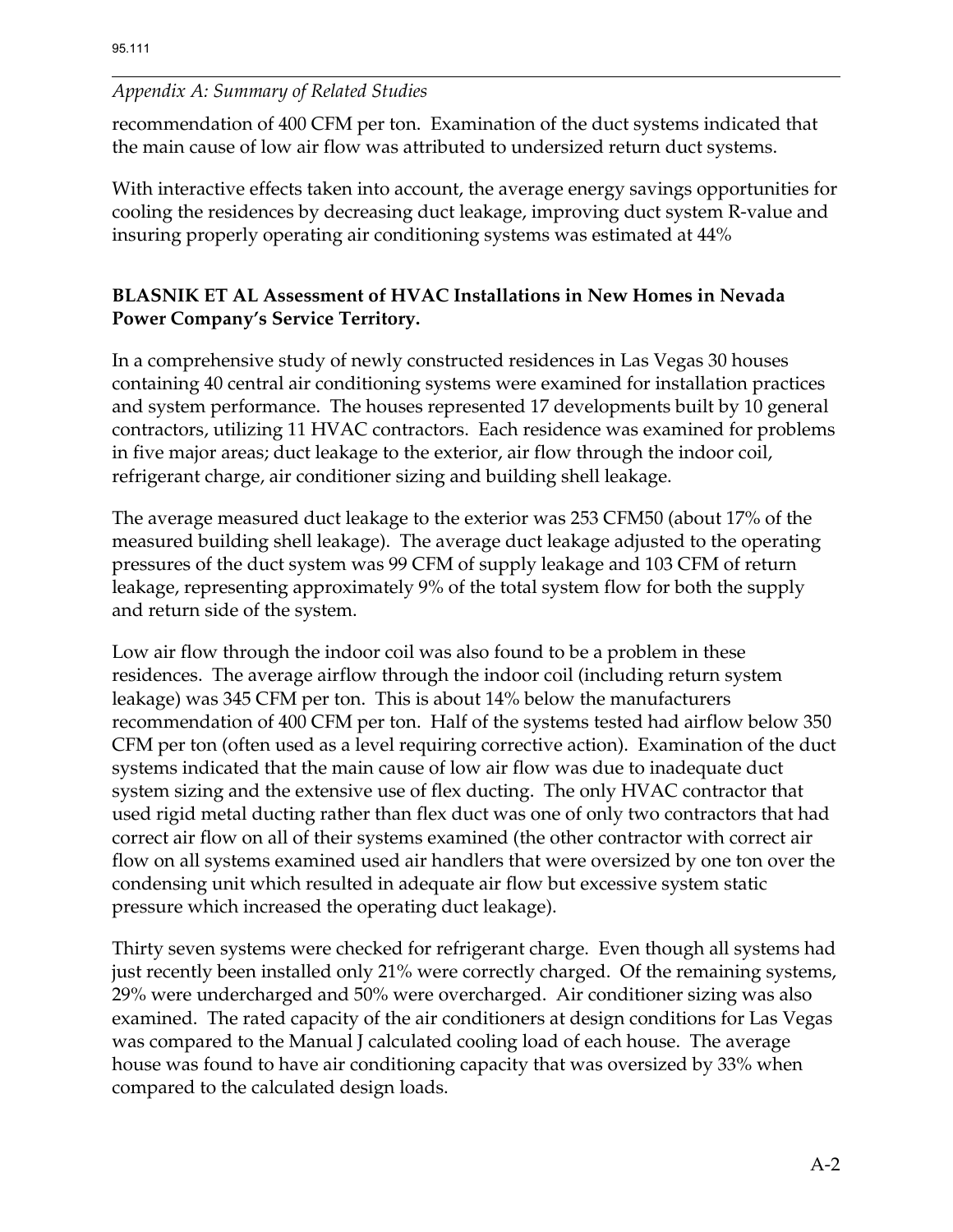With interactive effects taken into account, the average energy savings opportunities for cooling the residences by decreasing duct leakage, improving duct system R-value and insuring properly operating air conditioning systems was estimated at 47%

# **CUMMINGS ET AL.**

In a comprehensive study of 91 "typical" Florida houses Cummings et al. (1990) studied the energy effects of duct leakage. Blower door tests were performed on 63 houses to determine the impact of duct leakage on infiltration rates in the house. Duct repairs were made on 25 houses and 24 of these houses had their cooling energy usage monitored before and after the duct repairs.

Tracer gas testing found that infiltration rates for the houses were four times greater when the air handler was operating than when it was off. The average Air Changes per Hour (ACH) for the 91 houses was 0.21 with the air handler off and it increased to 0.93 when the air handler was turned on. Tracer gas testing found that the Return Leakage Fraction (RLF) averaged 10%. Thirty percent of the houses tested had an RLF of greater than 10%, with the majority of the leakage coming from unconditioned attic space.

The blower door testing performed on 63 houses indicated that on average 11.7% of the total house leakage area was located in the duct system. While the duct system accounted for less than 1% of the volume of the houses, it was determined to cause 71% of the total house infiltration when the air handler was on.

In the 25 houses that received duct sealing work, it was found that on average 16% of the blower door measured house leakage area was attributable to duct leakage. Blower door testing indicated that the retrofit duct repairs reduced the average duct leakage by 68%. Tracer gas testing determined that the return leakage fraction for these homes were reduced from an average of 16.7% to an average of 4.5%. Measured cooling energy usage showed that 22% of the cooling energy usage was attributable to the duct leakage and an 18% reduction in cooling energy usage was realized after duct repairs were performed.

## **HAMMERLUND ET AL.**

 $\overline{a}$ 

In an extensive study of newly constructed residences in the Los Angeles area 66 apartments and 12 houses with ducted heat pump systems were examined for installation practices and system performance<sup>11</sup>. Each residence was tested for problems in three major areas; duct leakage to the exterior, air flow through the indoor coil and refrigerant charge.

<sup>&</sup>lt;sup>11</sup> None of the houses tested were over two years old.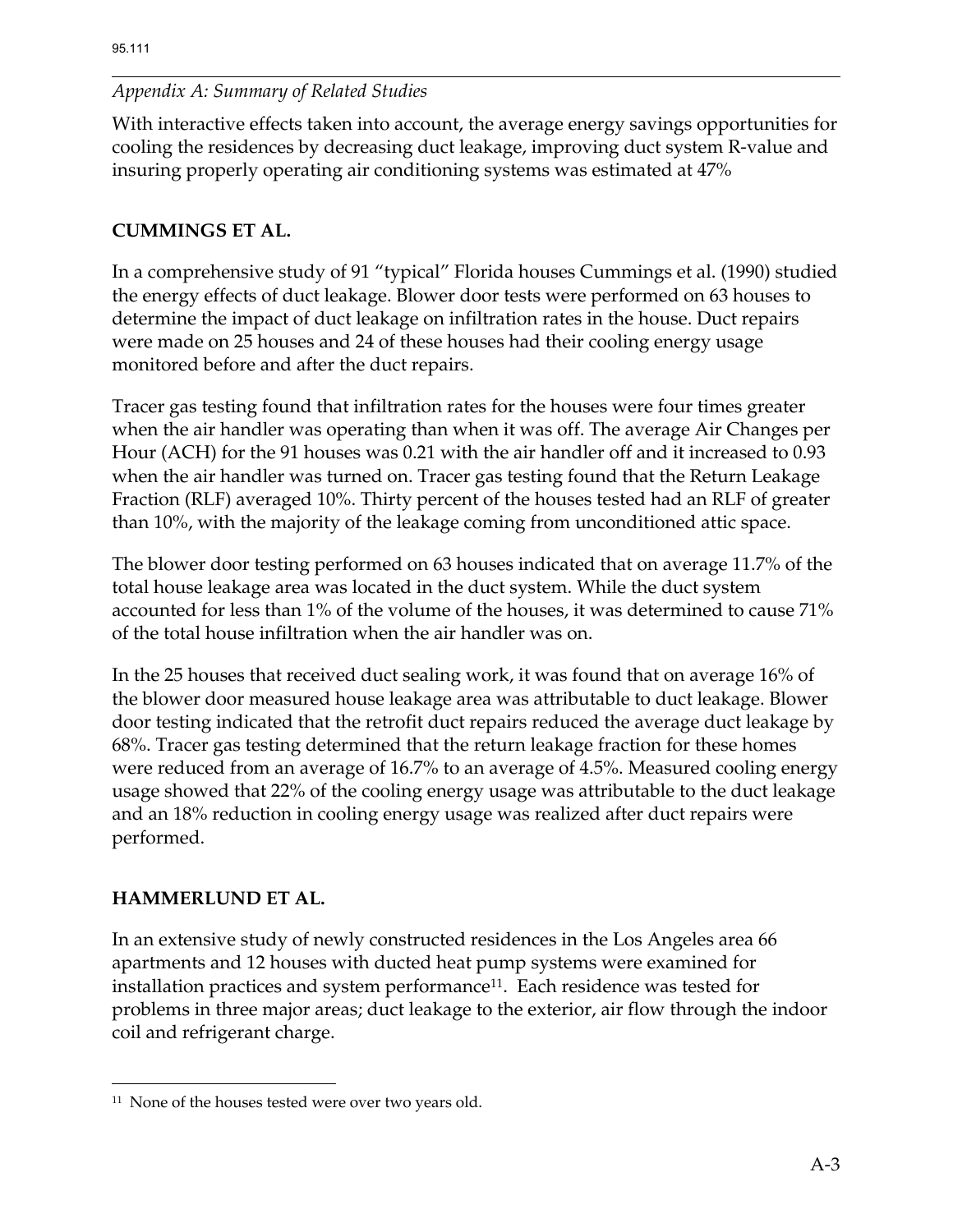Even though the residences examined were newly constructed and most had received a utility financial incentive for installation of energy efficient heat pumps, significant deficiencies were found in all three areas.

The predominate problem in single family residences was duct leakage. The blower door testing performed on these houses indicated that the vast majority of the homes had excessive duct leakage over what could be reasonably achieved. Over 85% of the houses had supply leakage in excess of 50 CFM<sub>50</sub> and 90% of the return systems had duct leakage in excess of 50 CFM $_{50}$ . This duct leakage resulted in an increased cooling load of approximately 30%.

Low air flow through the indoor coil and incorrect charge were also found to be a problem in these residences. Only 30% of the houses tested had air flow within the manufacturers specifications for proper air flow. This low air flow made the checking of charge by manufacturers recommended procedures impossible on all but five of the houses. Of those five houses one was undercharged and the remaining four were overcharged.

The duct leakage to the exterior of the building was considerably lower on the multifamily residences tested. This was due to both shorter duct runs and lower operating pressures typical of multifamily residences. However, low air flow through the indoor coil proved to be a more serious problem in the multifamily residences tested. Less than 15% of the units tested had the correct air flow through the indoor coil. Two thirds of the heat pumps in the multifamily residences were incorrectly charged with 61% being overcharged and 8% being undercharged.

With interactive effects taken into account, the average energy savings opportunities for cooling single family residences was 38% and multifamily residences had average cooling savings opportunities of 18%.

## **JACOBSON ET AL.**

This study of 250 single family residences evaluated the potential for implementing the lessons learned in previous Appliance Doctor™ studies to full scale production programs. The retrofit program focused on the problem areas of duct leakage to the exterior, low air flow through the indoor coil, and incorrect refrigerant charge.

The project was split into two groups of air conditioned homes; randomly selected customers and high bill complaint/high AC usage customers. Thirty of the houses were monitored pre and post retrofit to evaluate the impact of the retrofit measures.

The study design was comprised of contracting, marketing, training, diagnosis and repair, and quality assurance components.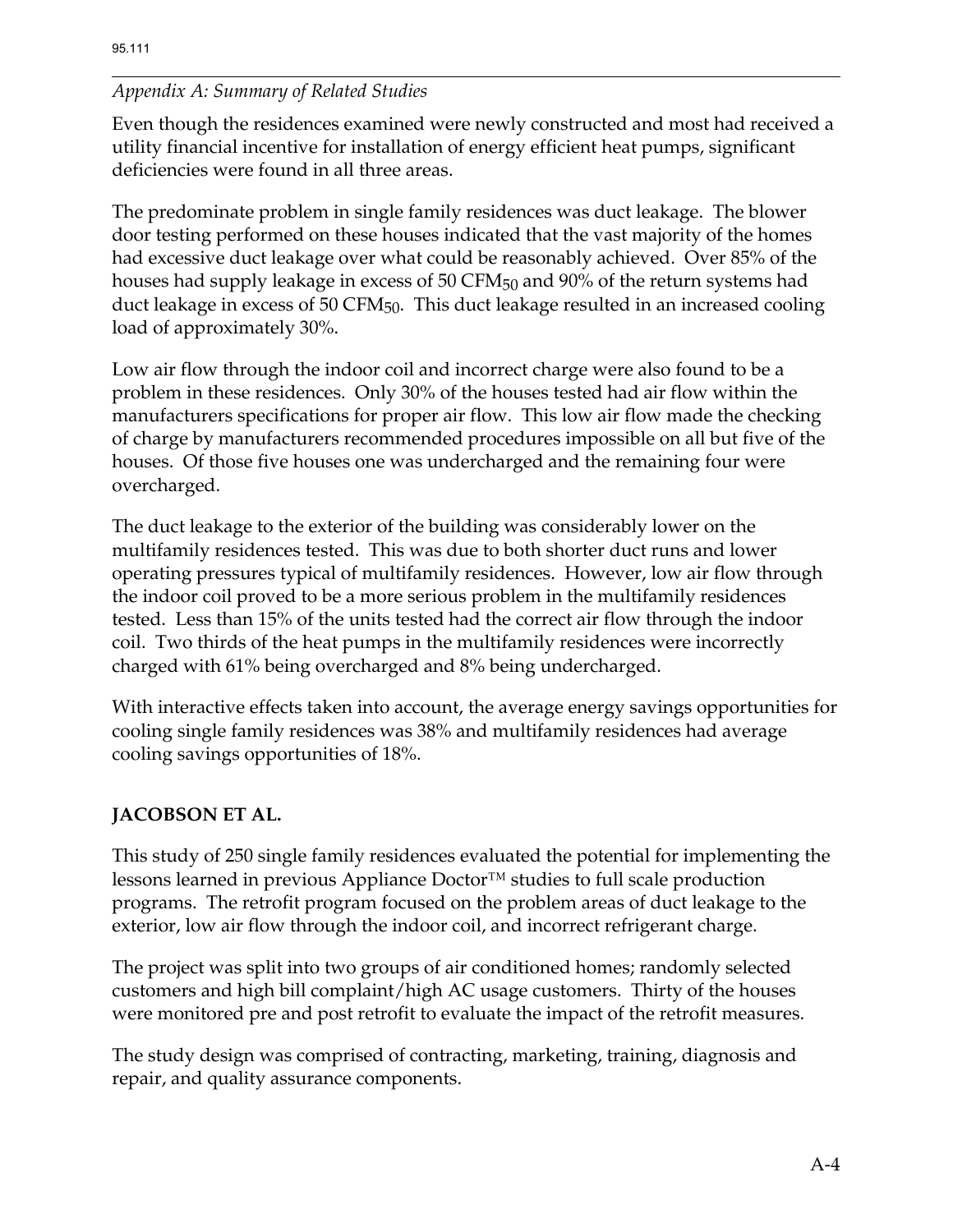Contracting was structured in a fixed cost performance contract with two local HVAC contractors. Job completion was based on successful completion of set criteria and payment was made after each job successfully passed a technical review process. The fixed fee contracting structure proved to work well as long as the technical process review happened in a timely fashion.

Marketing was targeted to customers that were projected to have high seasonal cooling usage based on billing history data. A "seasonal swing" algorithm was created to indicate those customers with high seasonal cooling usage. Customers were offered services at a fraction of the cost they would normally incur for the repairs and their total end cost for the service was dependent on the services received. All customers received duct sealing but, not all customers needed air flow or charge repair so the end cost to the customer was prorated based on the services received. The straight forward direct mailing piece that was mailed out resulted in all 250 slots for the project being filled within two days. A customer survey showed that customer satisfaction was high (rated 4.4 on a scale of 5) and over half of the customers felt their system was operating more efficiently and would result in lowered energy costs.

The crew configuration that worked best was a two person duct sealing crew equipped with a blower door and other diagnostic tools followed by an HVAC specialist to service the air conditioner. The testing of the systems indicated significant problems with duct system leakage.

Eighty seven percent of the high bill complaint customers had duct leakage in excess of 150 CFM50 while 80% of the randomly selected had duct leakage in excess of 150 CFM50. Low air flow through the indoor coil was determined to be a problem on 50% of the high bill complaint customers and 29% of the random customers. Problems with undercharged units were nearly equal (36% of the high bill complaint customers and 41% of the random customers). No overcharged units were detected in the random group while 27% of the high bill complaint group had overcharged units.

Submetering showed a cooling energy savings of 16% for the high bill complaint customers (21.5% if undercharged units are excluded) and 9% for the random customers. High usage customers proved to have a higher occurrence of problems with their systems and realized a greater benefit from the services provided. The "seasonal swing" methodology proved to be reliable at indicating customers likely to benefit from the program.

Quality assurance and training played an important role in the project and proved to be successful in providing a means for insuring quality work from HVAC technicians. The testing protocol, technical process review and prompt feedback continually improved technician performance and understanding of the program. Technical process review and feedback were a crucial control feature of the project that were required to be delivered in a timely fashion.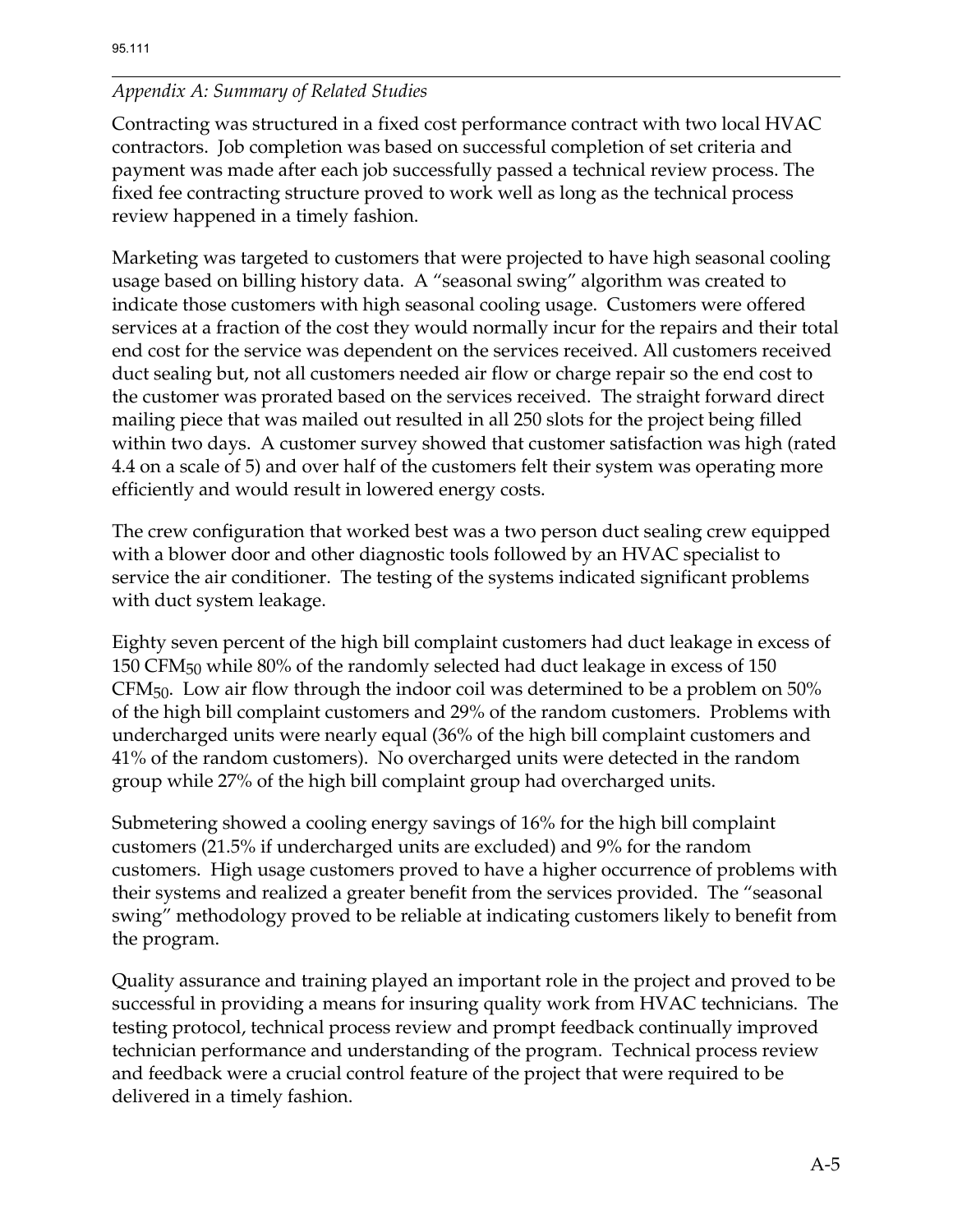# **JUMP AND MODERA**

This study examined the combined energy effect of duct leakage retrofit repair and the application of additional duct insulation on thirty houses with attic located duct systems. The energy effects were monitored on a total of 5 houses during the summer season and 6 winter season houses. The 6 winter season houses were all equipped with electric heating systems. Short term (~ 2 week) monitoring took place for both pre and post retrofit periods.

The extensive diagnostic testing included duct leakage testing, system air flow measurement, and measurement of normal operating static pressures within the duct systems. The monitoring included temperatures throughout the duct system, attic, and outside, as well as power consumption of all significant HVAC system components.

Testing found that supply and return leakage areas were nearly equal. However the return system leakage reduction averaged 73% while the supply system leakage reduction was only reduced by 56%. The greater success in sealing the return system was attributed to the leakage being concentrated in a few sites. Overall, approximately 64% of the duct leakage was eliminated and this sealing work reduced the house leakage area by approximately 14%. Increasing the duct R-value to an R-6 on both the plenums and the individual duct runs reduced conduction losses by an average of 33%.

## **NEAL**

Neal performed an investigation into measured system performance on ten central air conditioning systems in North Carolina. The study was designed to compare the actual performance of the equipment to the manufacturers rated performance.

This study found that on average the air conditioners were performing at 70% of rated efficiency. Four of the ten units did not have proper of air flow through the indoor coil and five of the ten were incorrectly charged. It was noted that all of the units examined had at least one efficiency or service life problem.

#### **PROCTOR ET AL. (1990)**

Pacific Gas & Electric Company sponsored an investigation of heat pump operating efficiency for high bill complaint customers in the winter of 1989. This study was designed to identify major problems existing with heat pump installations and to design a system to correct those deficiencies. The study focused on the problem areas of low air flow through the indoor coil, incorrect refrigerant charge, excessive use of back-up heat strips, other control problems, shell leakage, and duct system leakage.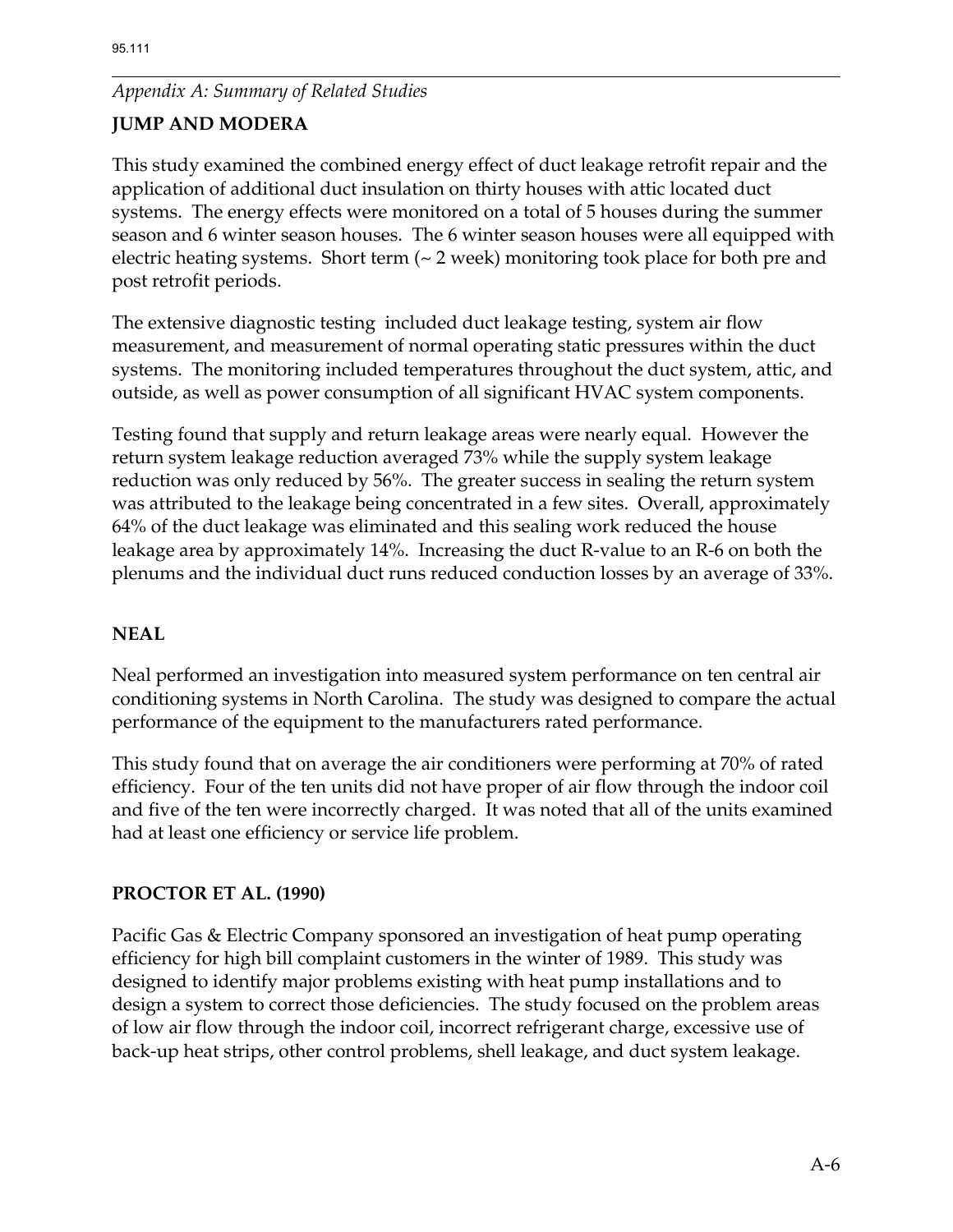The study examined 51 heat pumps in 49 houses. Each of the houses was visited by a heat pump technician that used a set procedure to diagnose and repair problems with the heat pump. To quantify problems with the duct system and the building shell each of the houses was inspected with the use of a blower door. Three of the retrofitted houses were chosen for pre and post retrofit short term monitoring.

Technician visits identified at least one major problem in over 90% of the houses tested. Seventy three percent of these houses had received a recent visit by professional HVAC service personnel that had not found nor solved the problems identified in the study. Table A-1 lists the major problems found at the sites.

| Problems                                   | <b>Number of Houses</b><br>with Problem | Problem Solvable<br><b>Through Program</b> |
|--------------------------------------------|-----------------------------------------|--------------------------------------------|
| Diffuse Duct Leakage $> 150$ CFM $50^{12}$ | 33                                      | 25                                         |
| Low Air Flow                               | 24                                      | 1913                                       |
| Incorrect Charge <sup>14</sup>             | 16                                      | 16                                         |
| Disconnected Ducts                         | 16                                      | 14                                         |
| Refrigerant Leaks                          | 10                                      | 10                                         |
| Recirculation Through Outdoor Coil         | 9                                       | $\Omega$                                   |
| <b>Auxiliary Heat on First Stage</b>       | 3                                       | 3                                          |
| House Leakier Than 0.75 ACH                | 15                                      | 15                                         |

# **Table A-1 Problems Identified by House**

Savings projections indicated that duct leakage repair was the best option for lowering the customers high seasonal energy usage, followed by refrigerant charge correction, sealing of shell leakage sites , installation of auxiliary strip heat cut-outs , and correction of low air flow.

 $\overline{a}$ <sup>12</sup> Duct leakage was measured after all disconnected ducts had been repaired.

<sup>&</sup>lt;sup>13</sup> Low air flow on these units were caused by restrictive duct design. Modification of the duct system through adding runs or increasing duct sizing was outside the scope of this program.

<sup>&</sup>lt;sup>14</sup> The methodology used for checking charge in this study did not indicate units that were overcharged. Additionally only units that could be brought to correct air flow were tested for charge.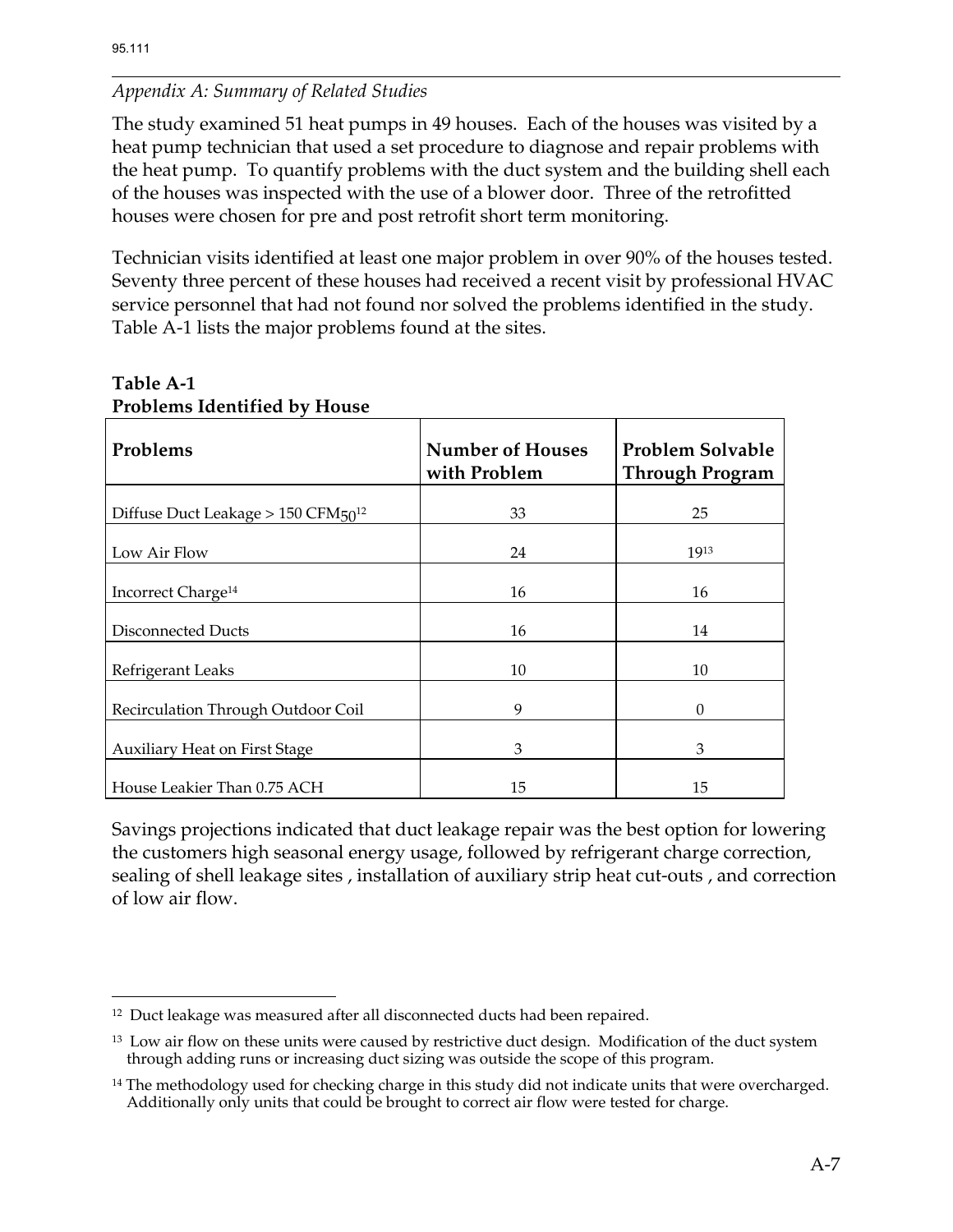# **PROCTOR (1991)**

A comprehensive study was commissioned by Pacific Gas & Electric Company during the summer of 1990 on 15 houses in Fresno, California to determine the potential energy and peak reduction savings of a program for residential air conditioners. During the study all houses were monitored for energy usage for a period preceding repairs and after repairs. The majority of the customers selected were high bill complaint customers.

All 15 of the houses had at least one major problem with the air conditioner or the duct system. Ninety percent of the homes had duct leakage in excess of 150 CFM<sub>50</sub>. Duct leakage accounted for 14.7% of the total building shell leakage area. The average cooling load increase due to the duct leakage was 25%. The average retrofit duct leakage reduction achievable was 60%, with a corresponding monitored cooling energy savings of 18%.

Sixty seven percent of the systems had low air flow through the indoor coil. Cleaning resulted in an average increase in air flow of 16% . Fifty six percent of the air conditioners had an improper level of refrigerant charge.

All of the houses in the study experienced at least a 10% reduction in monitored cooling energy usage and a number of the houses experienced savings in excess of 30%.

## **DUCT SEALING PEAK EFFECT STUDIES**

Valid estimation of peak day electrical usage for residential air conditioners and their duct systems are intrinsically difficult due to the fact that the evaluator is trying to predict an event that occurs rarely and is usually outside the measured data set. Additionally peak usage of air conditioners is driven by numerous variables (i.e. occupant behavior, outdoor temperature, relative humidity, time of day, sky cover, etc.).

Proctor (1993) examined six analytical models using submetered data from the Appliance Doctor™ Pre-Production Project to analyze the strengths and weaknesses of the models at estimating peak reduction. All six models showed consistent results that peak reduction occurred in the early evening hours (local residential distribution peak) when duct systems were sealed. Peak reduction in the early afternoon hours (system peak) could not be proven due to the small size of the sample.

Cavalli and Wyatt (1993) examined a sampling of 240 submetered air conditioners from the PG&E Model Energy Communities Project. This study was designed to determine if there was any peak effect attributable to: 1) duct sealing on residential air conditioners and 2) early replacement of air conditioners that were oversized (as determined by ACCA Manual J) and had low rated EER's (this group also received duct repairs).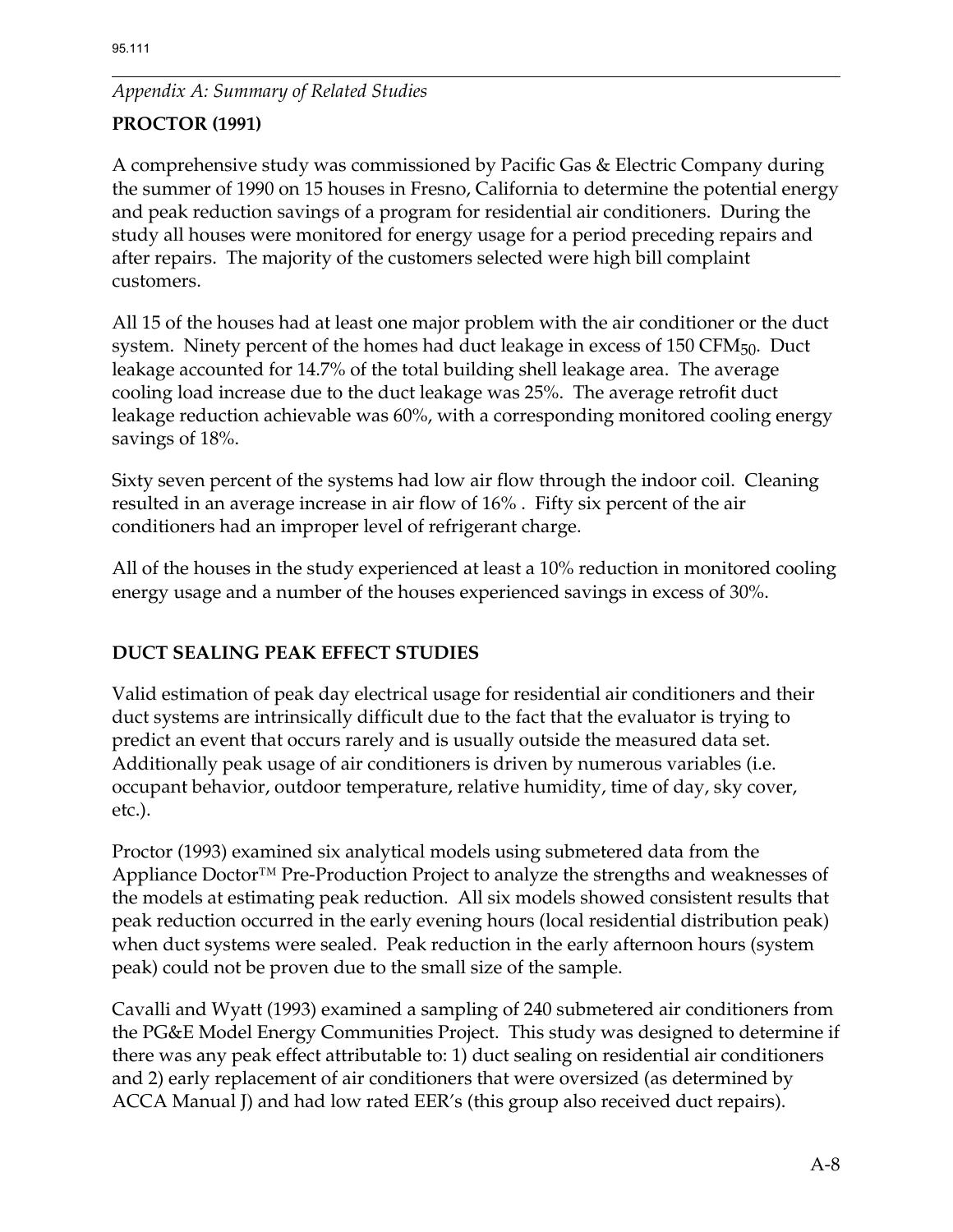The results showed negligible peak operating impact from duct sealing of 0.04 kW. Replacement of air conditioners with correctly sized more efficient air conditioners was shown to be effective at reducing the peak operating impact by approximately 1.4 kW. The authors indicate the results of their analysis is limited by the fact that the data was from a cool summer where the maximum temperature never reached 100°F.

Jacob and Zebedee (1994) examined the peak impact of duct sealing using metered data from the Florida Power Corporations duct sealing program. The analysis showed an estimated average peak demand savings of 0.5 kW.

These three studies show that there is no absolute agreement on peak reduction attributable to duct sealing alone. Together however, they support the point that duct sealing combined with sizing reductions will reduce peak.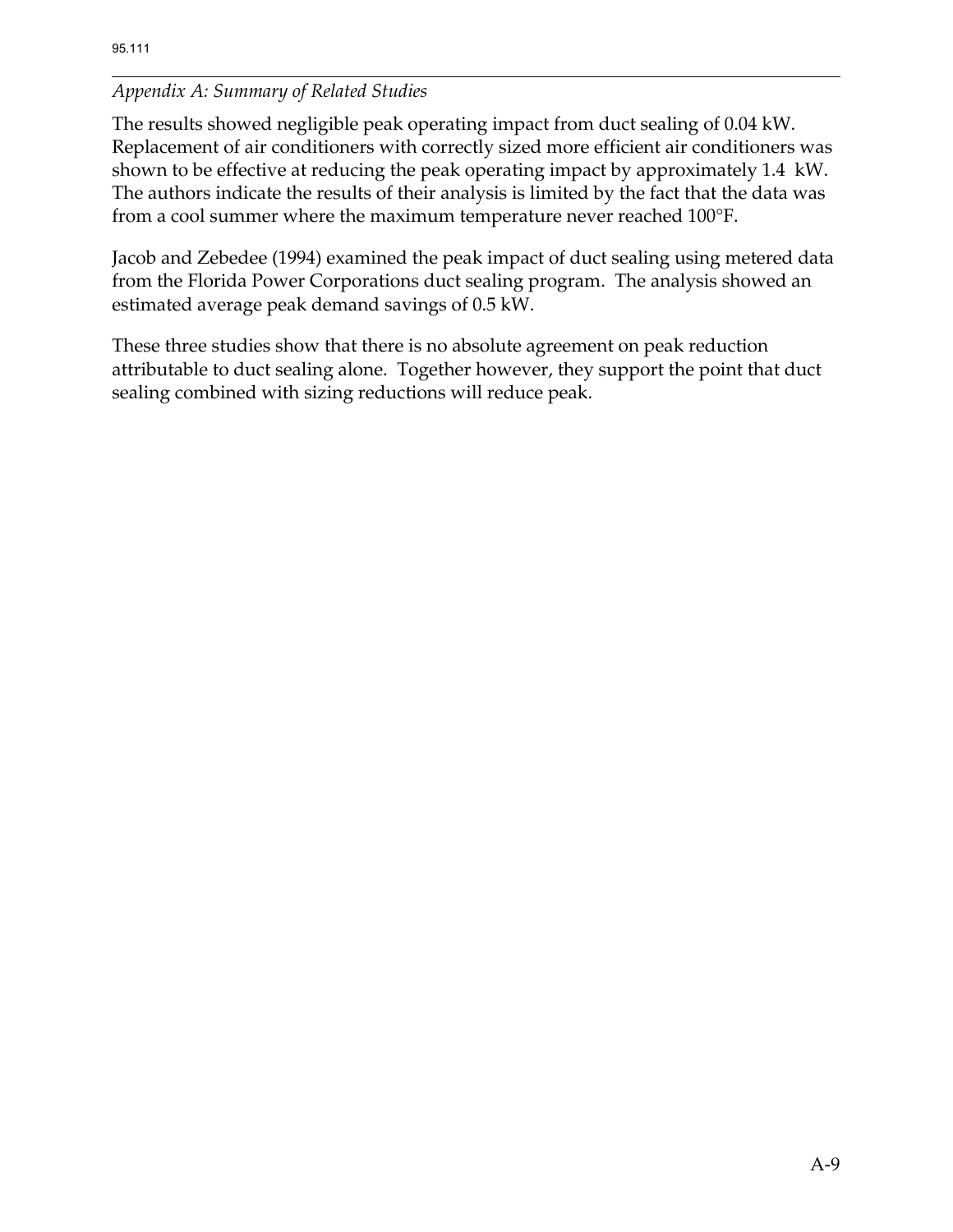# **APPENDIX B: COMBINED MODEL AND DATA SOURCES**

The combined model presented in this report is composed of three primary sub-models: a duct loss model, an air conditioner performance model, and a residential air conditioner peak load model.

A schematic of these three models is shown in Figure B-1



**Figure B-1 Combined Model Schematic**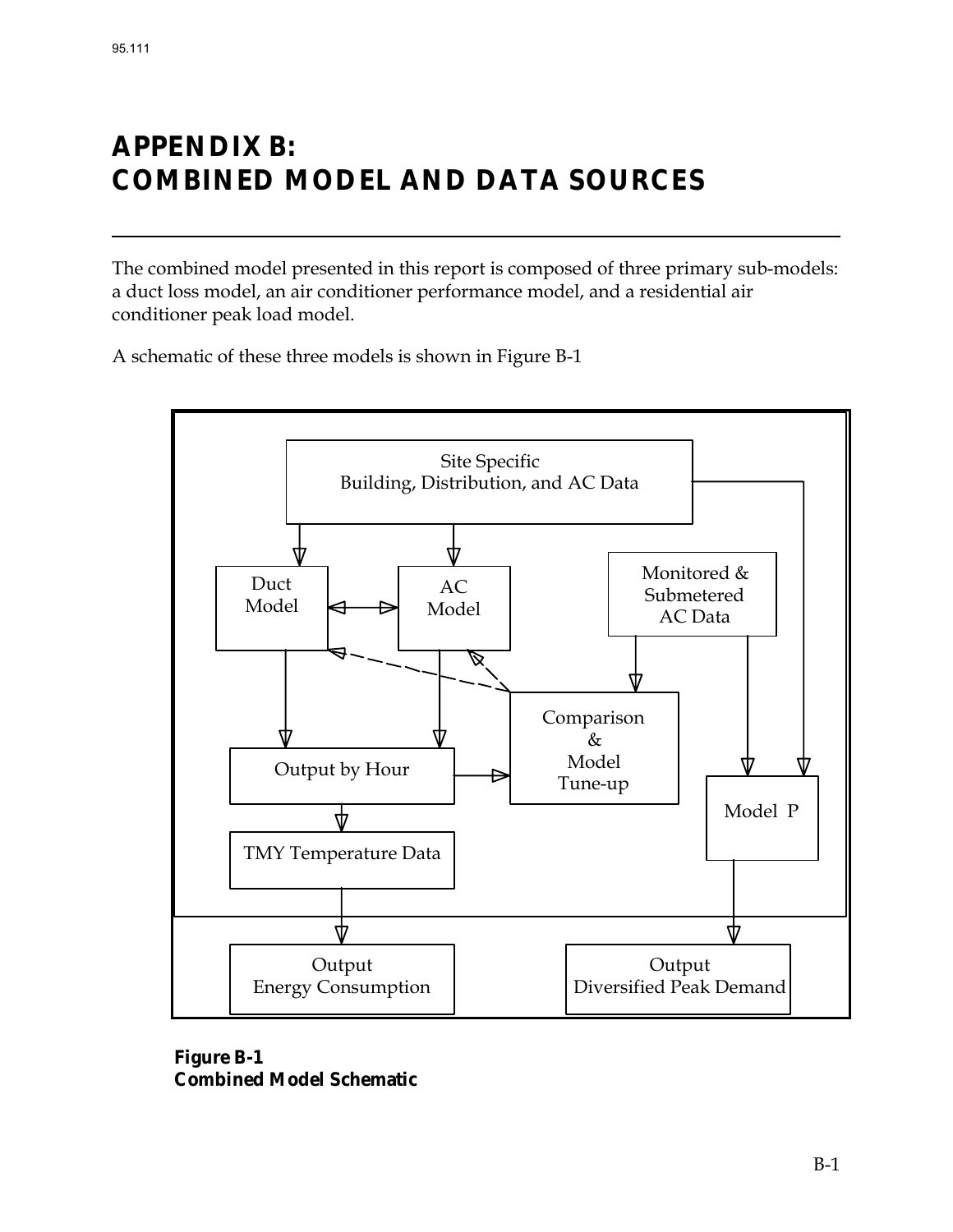## *Combined Model and Data Sources*

# **DUCT LOSS MODEL**

The duct loss model includes the impacts of direct leakage losses, induced building infiltration losses, and conductive losses. The model characterizes these losses as a loss of effective system capacity. The duct model also calculates return plenum temperatures and average supply air temperatures based on leakage, duct location, conduction rates, buffer space temperature, and indoor and supply plenum temperatures.

The basic model including leakage and infiltration effects is the work of Palmiter (SOURCE: Palmiter and Bond, 1991). Proctor Engineering Group has added the effects of conduction and energy recovery (when supply leakage is mitigated by nearby return leaks and other recovery mechanisms) into that model.

# **AIR CONDITIONER MODEL**

The model calculates changes in capacity and efficiency due to:

- Ou tdoor temperature
- Refrigerant charge (capacity and efficiency generally peak at proper charge, but the effect is dependent on other variables)
- Return plenum wet bulb temperature
- Return plenum dry bulb temperature
- Air flow through the indoor coil

The model also calculates the supply plenum air temperature based on the return plenum temperature, system capacity, and air flow rate.

The model draws on a variety of sources including:

- Campbell Scientific and ACR monitored data.
- ASHRAE calculation procedures (SOURCE: ASHRAE Fundamentals 1993: Chapter 23, Duct Design, HVAC 2 Toolkit {DOE-2 algorithms and subroutines}).
- Laboratory tests of air conditioners with charge varied from 20% below to 20% above proper charge (SOURCE: Farazad and O'Neal, 1988 and 1989) These tests were conducted with outdoor coil inlet air temperatures from 82<sub>i</sub>F to 100<sub>i</sub>F.
- Laboratory tests on the high temperature performance of air conditioners. Charge varied from 30% undercharged to 40% overcharged; outdoor coil inlet air temperatures ranged from 95¡F to 120¡F (EPRI & Texas A&M University, 1995 - in process)
- Simulation runs by Proctor Engineering Group for higher outdoor temperatures and lower indoor wet bulb conditions with MODCON, the air conditioner simulation program of Oak Ridge National Laboratory (SOURCE: Rice, 1991).
- Data gathered from major manufacturers on performance of air conditioners .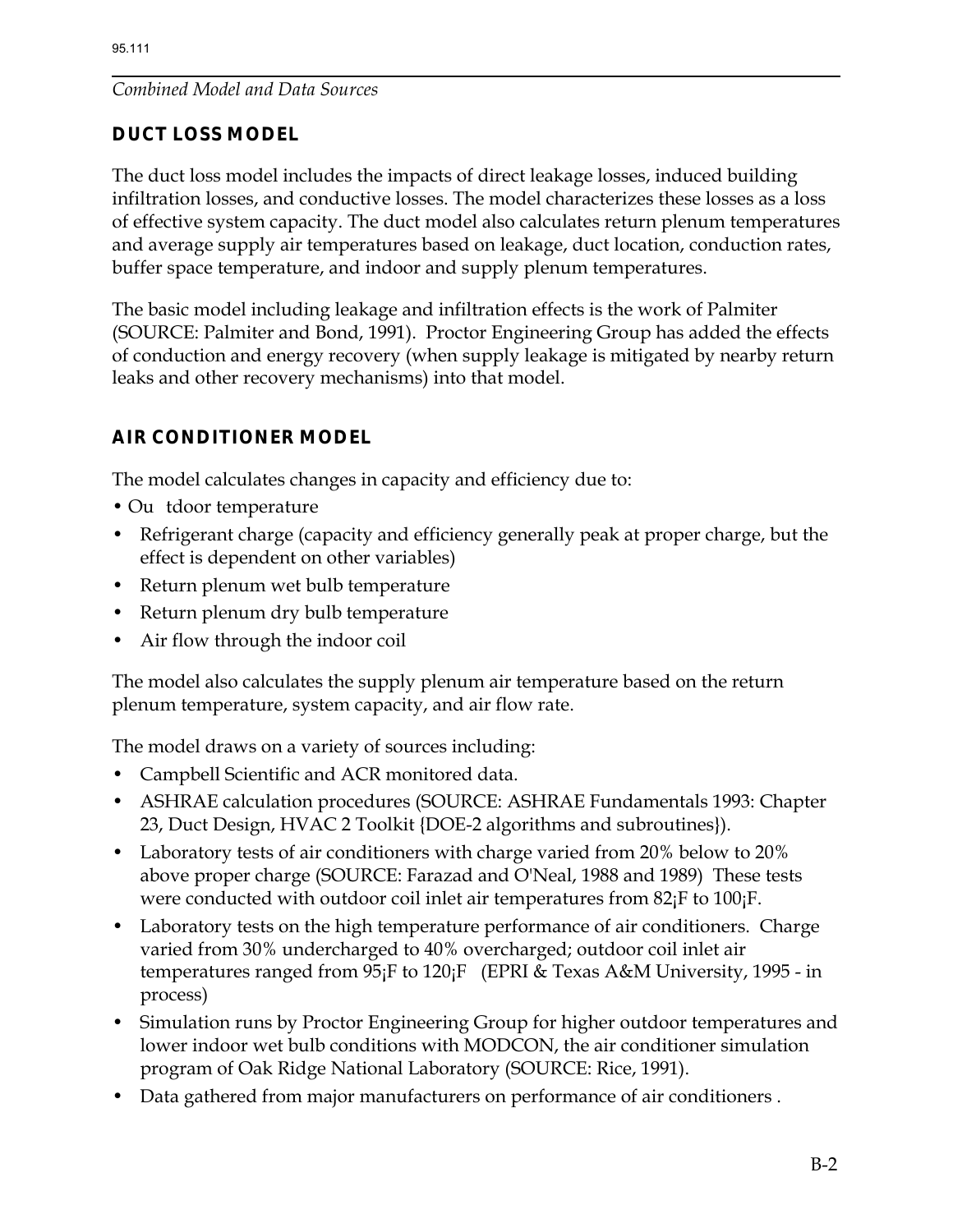# *Combined Model and Data Sources*

# **MODELED COOLING LOADS**

Building shell loads for the combined energy consumption model were based on temperature and capacity data from sites monitored with Campbell Scientific and ACR data acquisition systems. The calculated building shell load was set equal to the measured capacity adjusted for duct losses according to the equation below:

Shell Load = Measured Capacity  $X$  (1 – Duct Losses)

# **PEAK LOAD MODEL (MODEL P)**

Model P includes all the impacts both known and unknown that effect occupant behavior to produce a given duty cycle at peak. These effects are nested in the empirical base for Model P - submetered air conditioner data from peak hours. The output from Model P is the diversified demand of the residential air conditioners under varying scenarios.

Model P divides residential air conditioners into four groups. Group A consists of air conditioners that are not operating on peak. On peak, Group B and C air conditioners cycled (Group B) or potentially cycled (Group C) by the thermostat. Group D air conditioners run constantly on peak and would do so even if substantial improvements were made in the effective capacity of the system. The breakdown of groups used in this study is shown in Figure B-2.

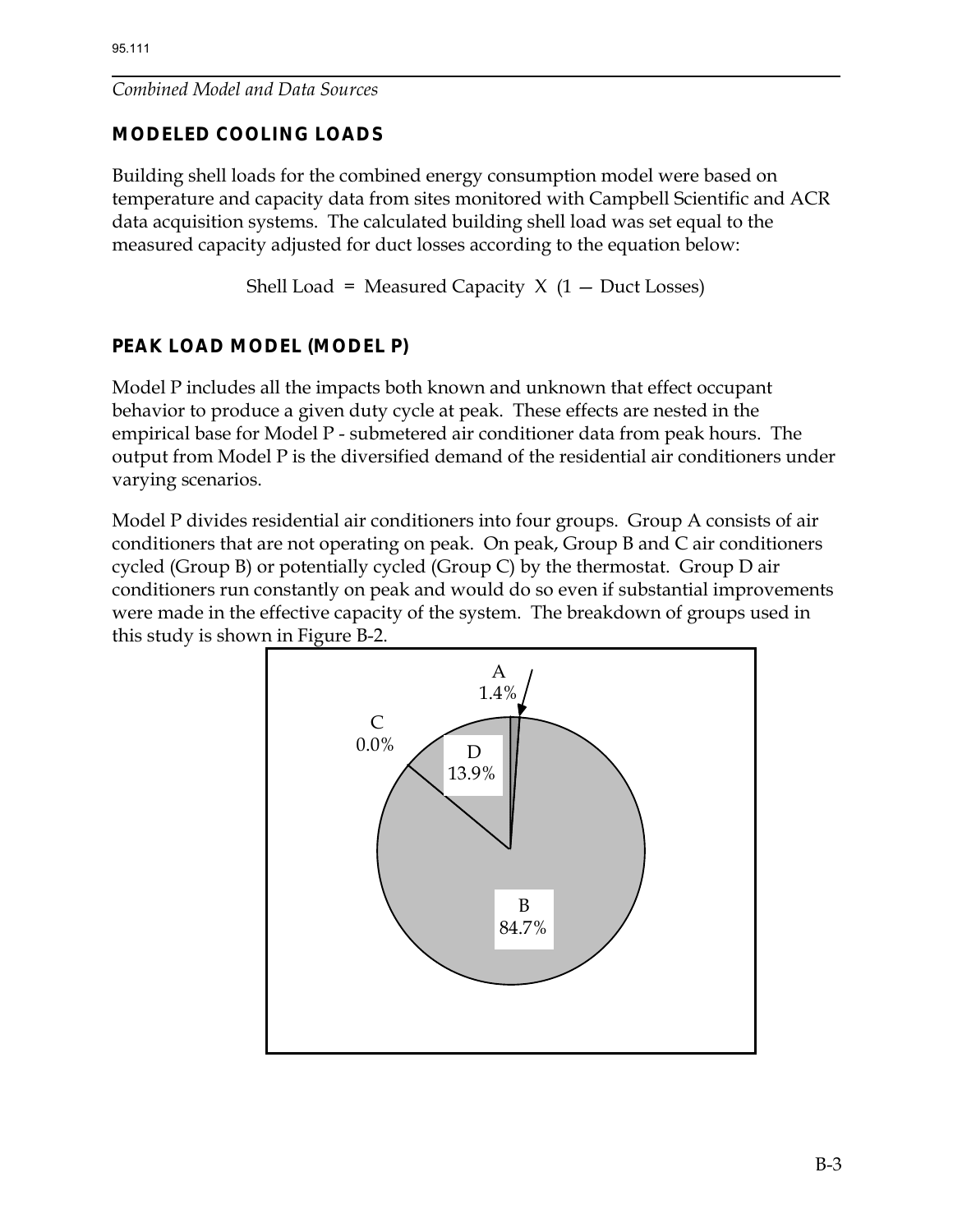#### *Combined Model and Data Sources*

#### **Figure B-2 Incidence of Model P Classes**

The output from Model P is the diversified demand of the residential air conditioners under varying scenarios. The diversified demand is calculated as the weighted sum of the demands of the four groups (weighted by their occurrence in the submetered data.) The demand of the four groups are:

- Group A air conditioners have no demand at peak
- Group B and C air conditioners have a peak demand that is dependent on the ratio of the cooling load to the effective capacity of the unit (duty cycle). Under different scenarios, the duty cycle will change.
- Group D demand equals their connected load. The connected load (which is dependent on outdoor temperature, return plenum temperature, refrigerant charge, and indoor coil air flow) is an output from the combined air conditioning and duct model.

Model P was developed by Proctor Engineering Group in order to improve predictions of peak effects from alternative technological options. The data used to build Model P for this study came from APS submetering:

• Arizona Public Service supplied average kW metering in 15 minute intervals for both the air handlers and the outdoor condensing units for 27 AC units at 22 sites. End use meters produced by Process Systems Inc. were attached to the loads by current transducers at the circuit breaker panels.

The five hottest monitored weekdays were analyzed for peak load. A total of 72 sitedays were analyzed for 5:00 PM operations.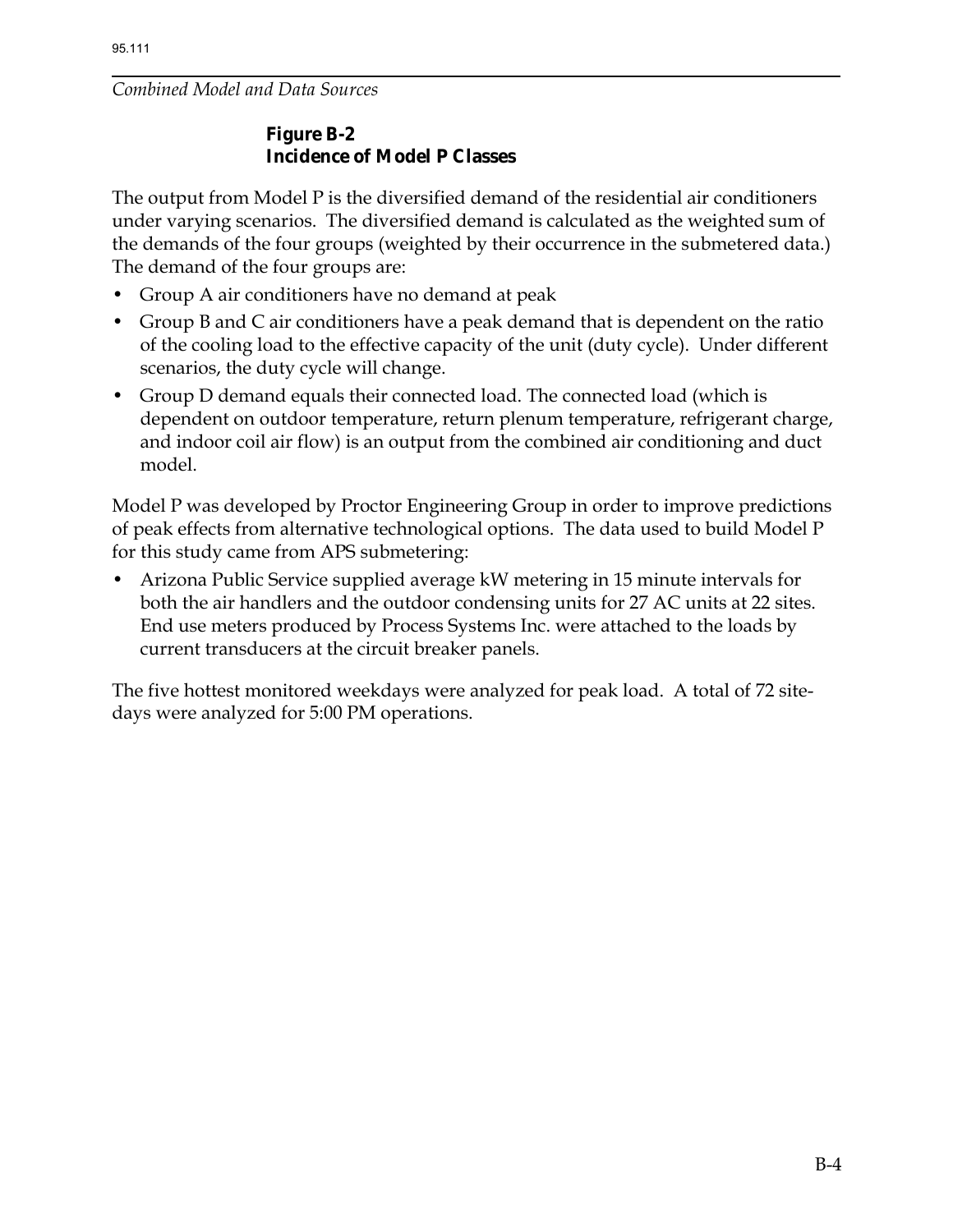# **APPENDIX D: SIZING AND APPARENT LOAD**

#### **VERIFICATION OF MANUAL J LOAD ESTIMATES**

Manual J has long been a standard calculation method for determining design cooling loads. Nevertheless some contractors are reluctant to accept that equipment sized strictly to Manual J loads will meet the needs of their customers under design (and hotter) conditions. Proctor Engineering Group used the recorded temperature drop and measured flow data from a number of units to calculate the actual sensible capacity delivered by the air conditioner under severe conditions. The analyzed units had the following characteristics:

- The thermostat was not reset during the day of the analysis
- The analysis days had peak temperatures of 106°F.
- The minimum return temperatures were 75°F or lower (thermostat setting of less than 75°F )

All but one of the analyzed units showed a common feature, they were cycling throughout the Design days. Figure 1 displays the return plenum temperatures for Unit #35.

Return Plenum Temperature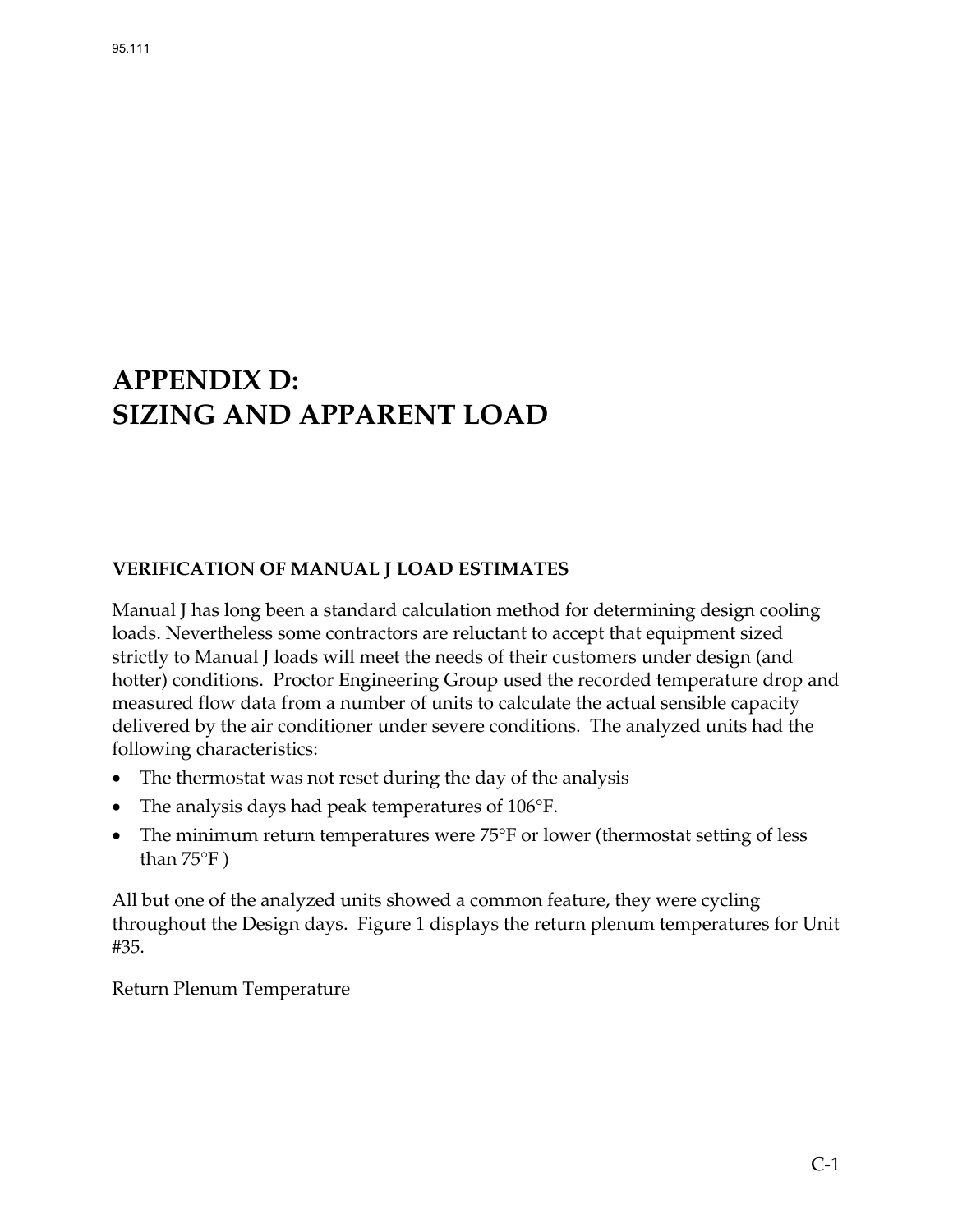

**Figure 1 Typical Return Plenum Temperatures on a Design Day** 

The relationship between Manual J estimated load and the actual load is shown in Figure 2.